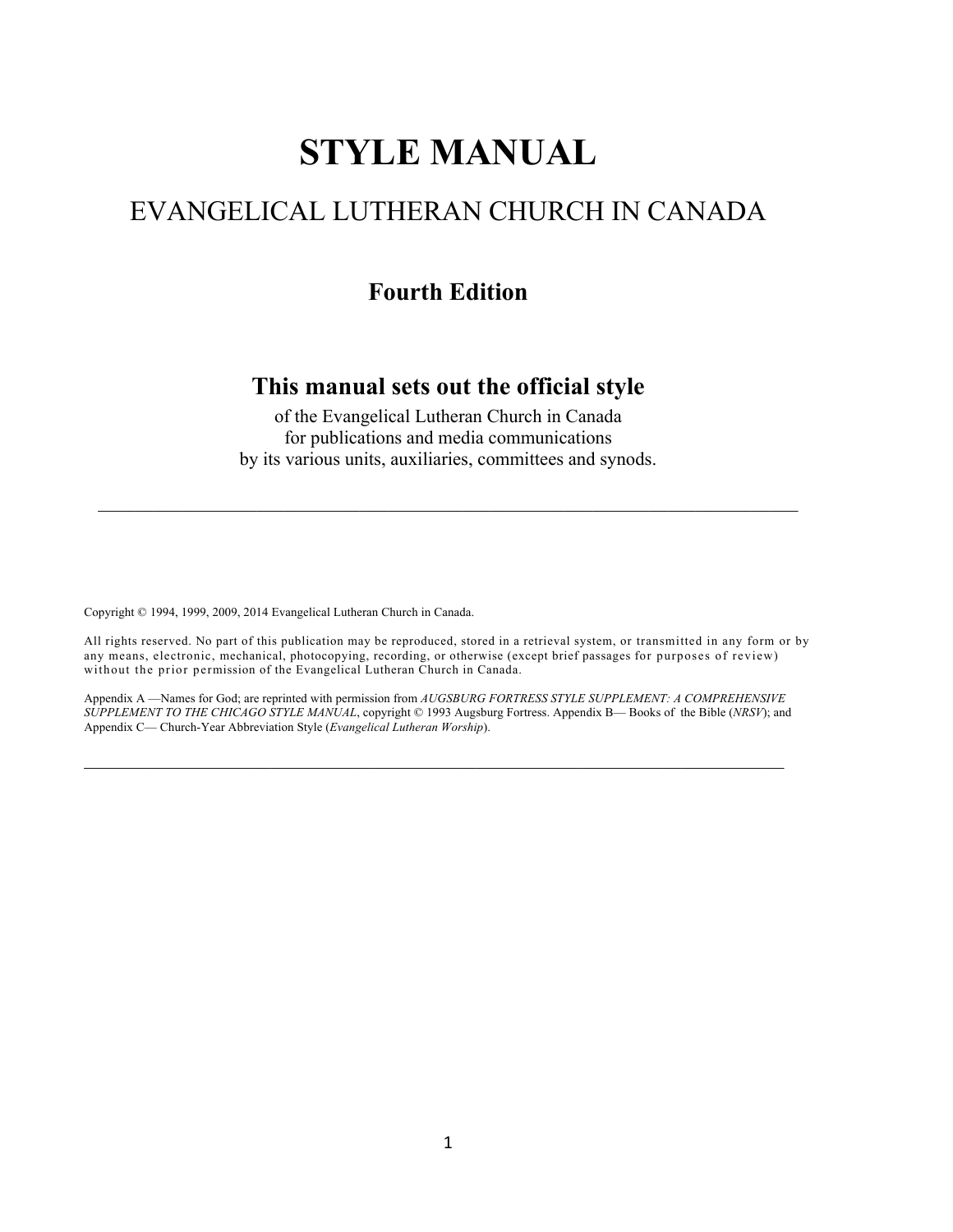# **CONTENTS**

Section I GENERAL

| PART <sub>1</sub>  |                                     |
|--------------------|-------------------------------------|
| PART <sub>2</sub>  |                                     |
| PART <sub>3</sub>  |                                     |
| PART <sub>4</sub>  |                                     |
|                    |                                     |
| PART <sub>5</sub>  |                                     |
| PART <sub>6</sub>  |                                     |
| PART <sub>7</sub>  |                                     |
| PART <sub>8</sub>  |                                     |
| PART <sub>9</sub>  |                                     |
| PART <sub>10</sub> | Title Page/Copyright Information 24 |
| PART <sub>11</sub> |                                     |
| PART <sub>12</sub> |                                     |
| <b>APPENDIX A</b>  |                                     |
| <b>APPENDIX B</b>  |                                     |
| <b>APPENDIX C</b>  |                                     |
| <b>APPENDIX D</b>  | ELCIC Glossary of Acronyms38        |
| <b>APPENDIX E</b>  |                                     |
| <b>APPENDIX F</b>  | The Lutheran World Federation42     |
| <b>APPENDIX G</b>  |                                     |

SECTION II MEDIA

| PART 1            |  |
|-------------------|--|
| PART <sub>2</sub> |  |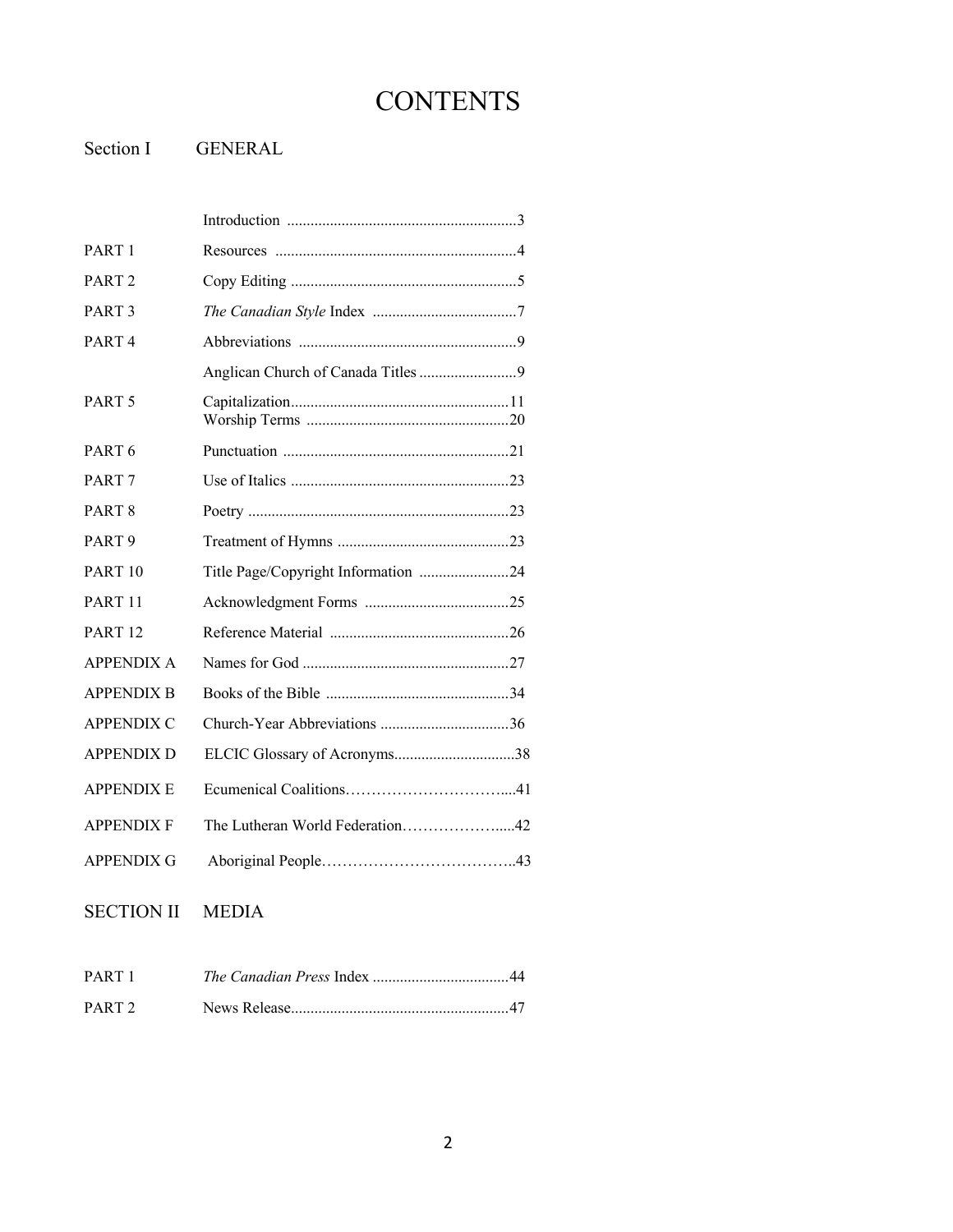# **SECTION I GENERAL**

# INTRODUCTION

*The first edition of the ELCIC's Style Manual was produced in 1994. This third edition is the result of further experience with the previous style guides. The resulting manual is a changing document that will be updated as new trends bring about changes in written communications.* 

*The move toward common Canadian usage remains the focus of this manual rather than using a style that is unique to the ELCIC. As a general principle, unique ELCIC style will be developed only when situations that are specific to the ELCIC make that necessary.*

*Like a living organism the English language continues to adapt to its environment. This edition of the manual is now divided into two sections, Section I General is an update to the previous manual. Section II Media is an addition focused on the communication needs of Canada Lutheran, media writing style, and public relations.*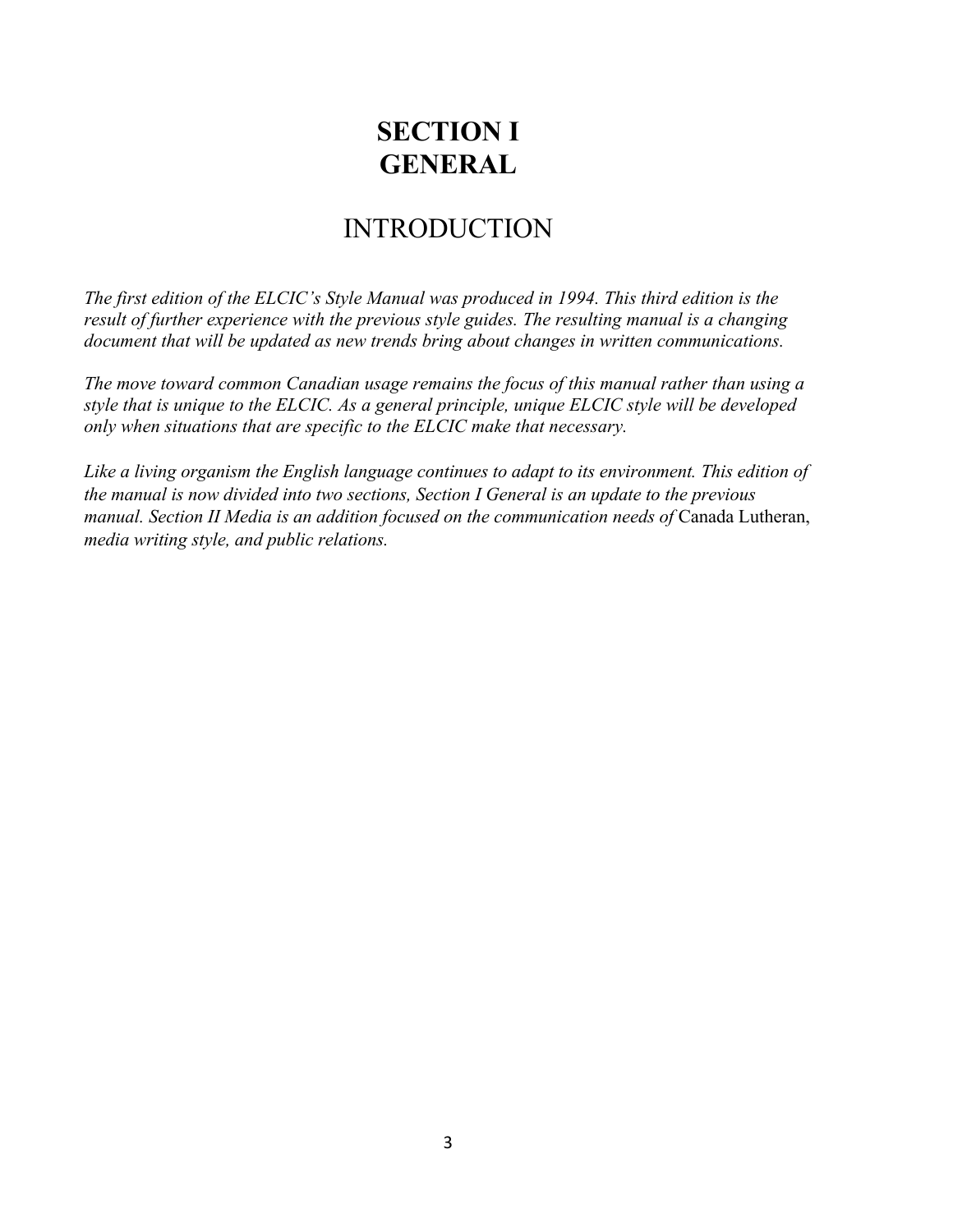# RESOURCES

Five resources are used in making decisions on the style to be followed:

*Guidelines for Inclusive Language*, Office for Communication, Evangelical Lutheran Church in Canada, 1987.

These will be followed unless a special arrangement is made between a writer and an editor for a specific purpose. The use of inclusive language in liturgical and devotional materials continues to be encouraged.

**The Canadian Style: A Guide to Writing and Editing,** by the Department of the Secretary of State of Canada, second edition.

This shall be the authoritative manual of style *except in those areas where the distinctive needs, customs and usage of the ELCIC have become a style in and of themselves. These differences are noted in this manual.* The Canadian Oxford Dictionary shall take precedence when The Canadian Style refers to Gage.

**The Canadian Oxford Dictionary***,* by Oxford University Press, latest edition.

In those instances where Canadian Oxford provides an option in spelling, normally the first option will be used. However, the second option may be used provided the user is consistent in that usage throughout the document involved.

**The Canadian Press Stylebook: a Guide for Writers and Editors**, by The Canadian Press, Toronto, 15th edition.

This shall be the authoritative manual of style for *Canada Lutheran*, news releases and communications with the media.

#### **The Canadian Press CAPS and SPELLING,** latest edition.

Lists caps and spelling exceptions to The Canadian Oxford Dictionary.

If discrepancies cause difficulties, they should be called to the attention of the director of communications and stewardship or to the successor to the position for possible resolution by addition to this manual.

#### *NEW REVISED STANDARD VERSION*

**New Revised Standard Version (NRSV)** of the Bible, copyright 1989 by the Division of Christian Education of the National Council of the Churches of Christ in the United States of America.

By Church Council action CC 90-148, the *NRSV* has been "adopted as the translation generally used in ELCIC printed material."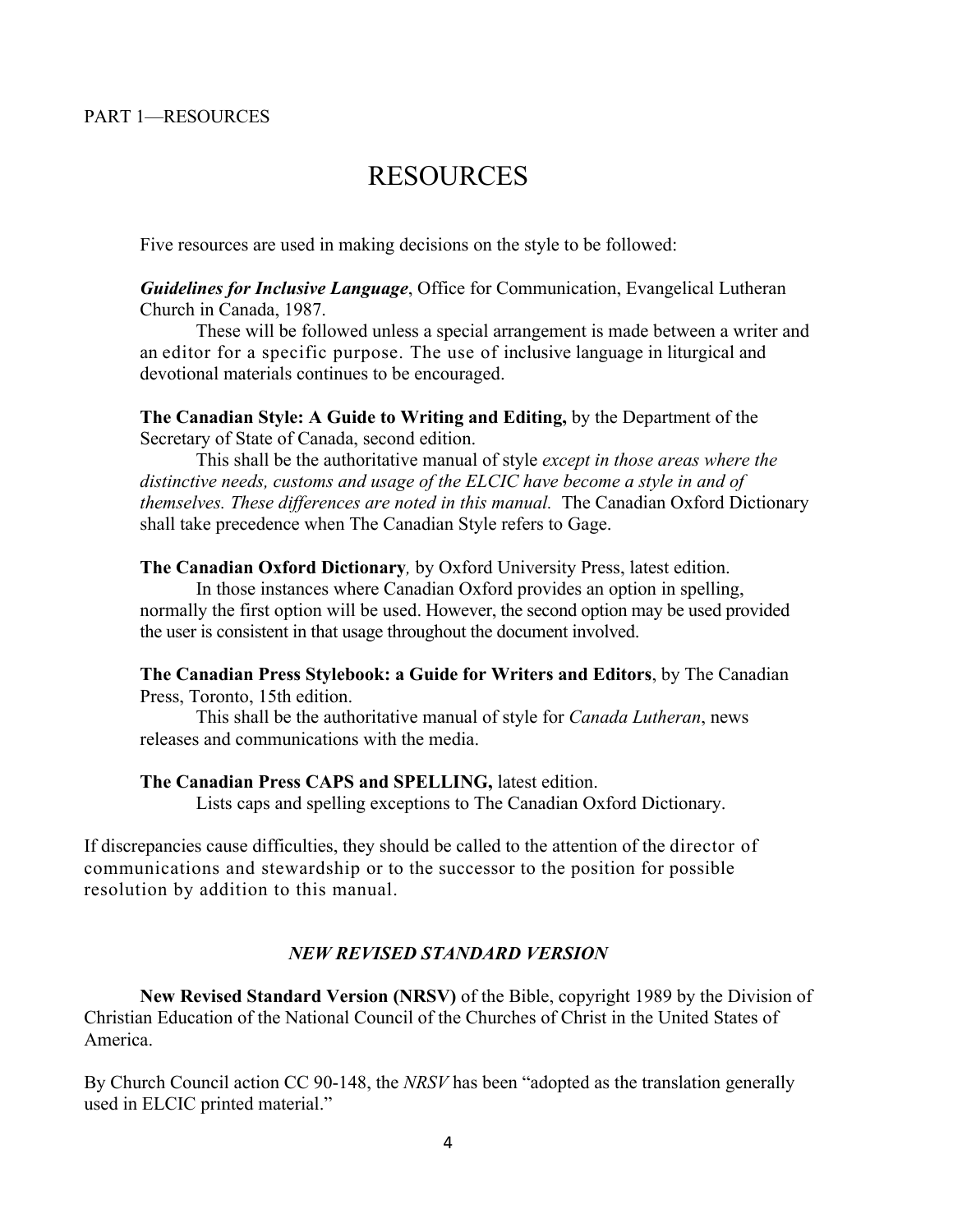#### PART 2—COPY EDITING

# COPY EDITING

The person doing copy editing is responsible for maintaining an accepted style, clear grammatical structure, and accuracy in printed material.

Items to check:

Clarity

Consistency in style. This includes capitalization, punctuation and spelling.

Grammar

Cross references: Are references accurate? In curriculum items, do titles of sections, page numbers, questions and answers in teacher's guides match the student's book?

Quotations (including scripture references): Check the quoted material against the original source. Keep a list of all quoted material to see that copyright permissions are or have been obtained.

Suggested resources: Items listed by a writer as additional resources should be checked. Are they still in print, currently available?

Consult with the editor and/or author before making any changes in the manuscript that might change the intended meaning.

Whenever an item about Canadian Lutheran World Relief (CLWR) is developed for use in the Evangelical Lutheran Church in Canada (ELCIC), it would be helpful to review the following information:

#### **1. WHAT WE DO**

The ELCIC and CLWR work in effective partnership to challenge the causes and respond to the consequences of injustice and poverty. Within Canada, CLWR facilitates the engagement of Lutheran communities in refugee resettlement and provides funding to support ELCIC Compassionate Justice issues.

#### **2. TAG LINE**

CLWR and the ELCIC/ELCIC and CLWR: Inspired by God's love to serve *In Mission for Others.*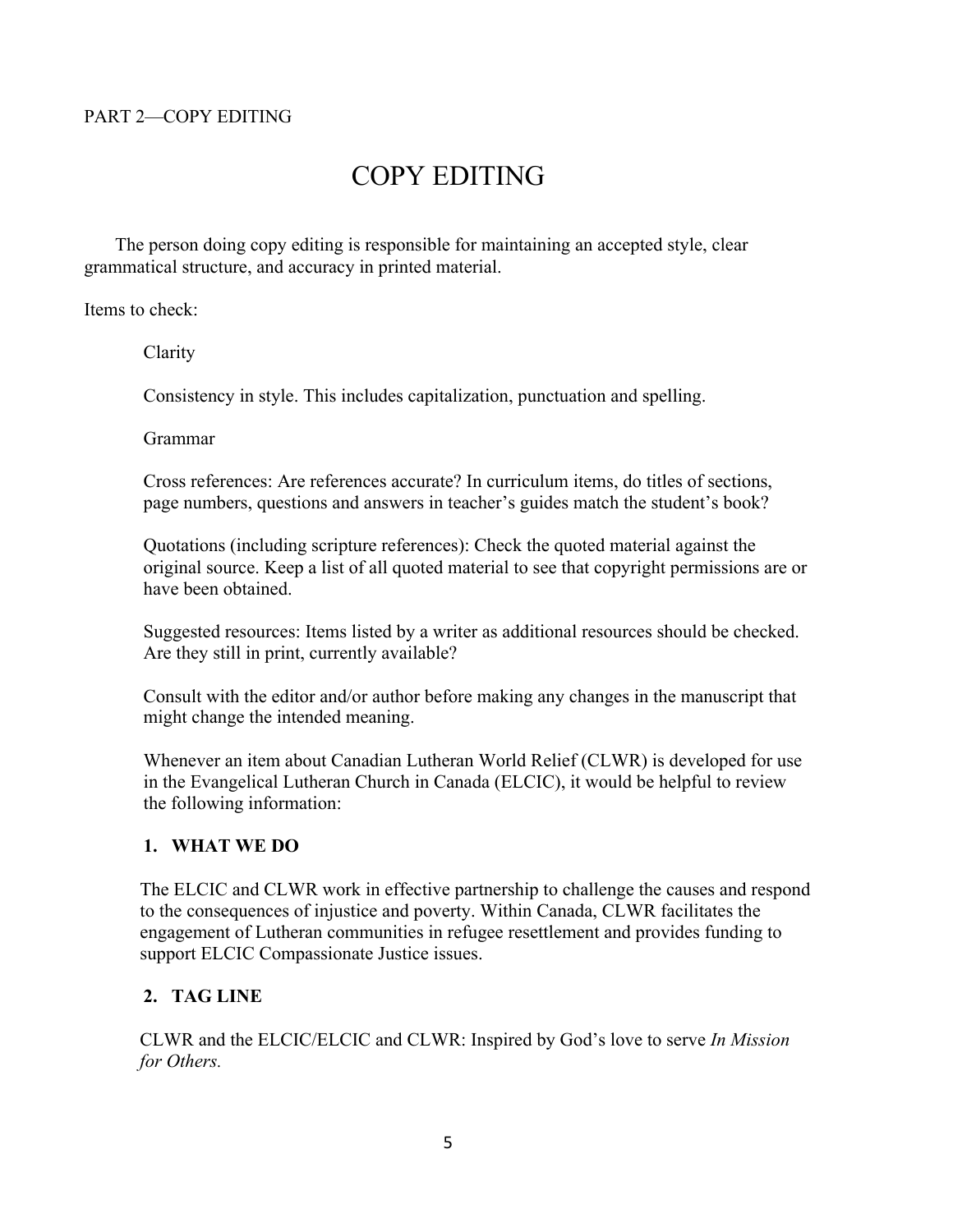#### **3. SHORT SENTENCE (E.G. FOR PEW ENVELOPES)**

CLWR & ELCIC—partners in mission and service for others.

#### **4. ELCIC's Compassionate Justice activities**

The ELCIC and CLWR work in effective partnership to foster sustainable development in communities around the world, as well as support Compassionate Justice initiatives right here in Canada.

When you make a gift to CLWR, a portion of your undesignated donation supports ELCIC Compassionate Justice initiatives such as anti-poverty ministries in synods, and peace and justice advocacy work throughout Canada.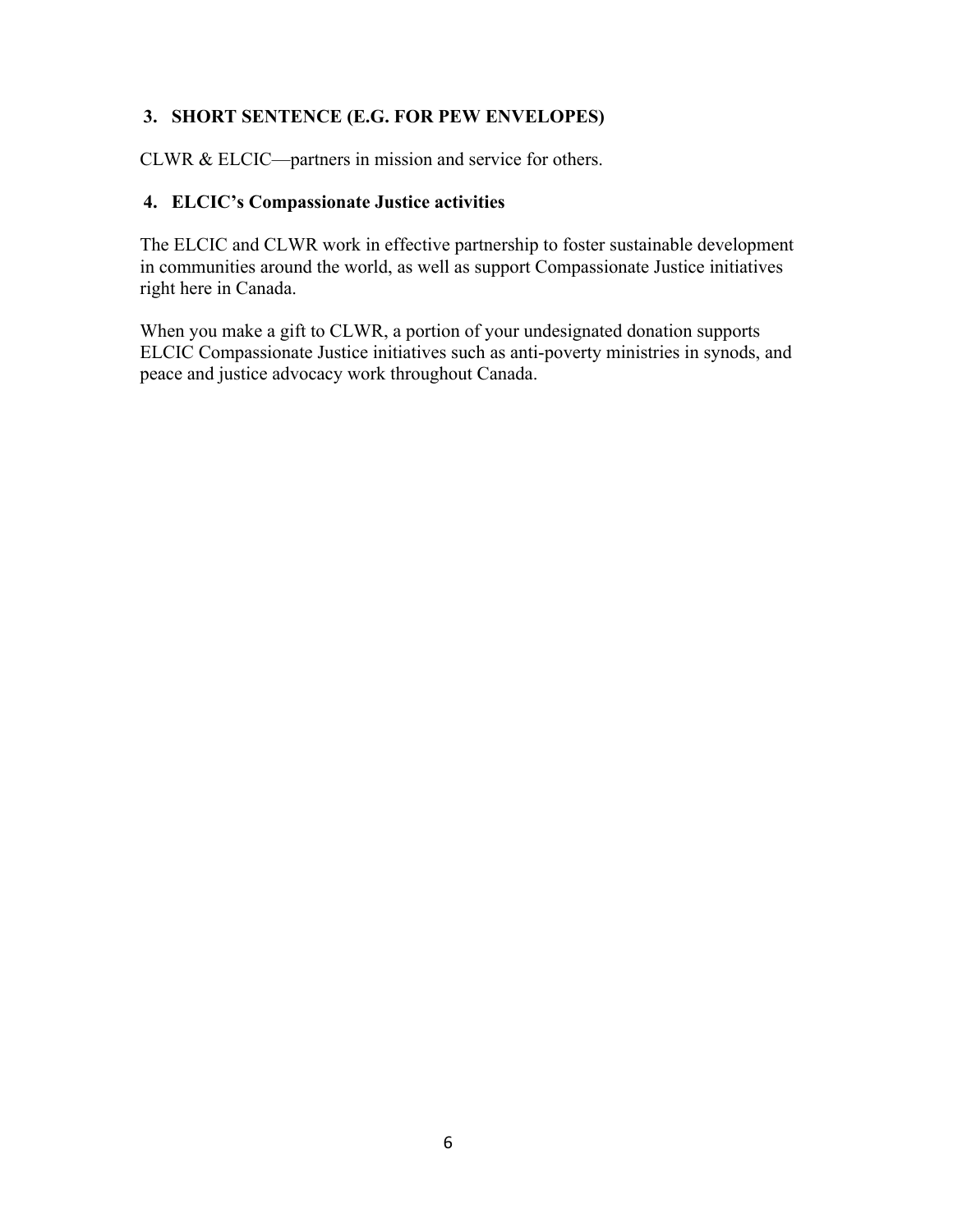#### PART 3—THE CANADIAN STYLE INDEX

# THE CANADIAN STYLE INDEX

The Canadian Style contains a wealth of helpful information:

Abbreviations, pp. 18–35

Hyphenation: Compounding and Word Division, pp. 36–48

Spelling, pp. 50–61

Capitalization, pp. 62–87

Numerical Expressions, pp. 88–103

Italics, pp. 104–109

Punctuation, pp. 110–144 The Period, pp. 115–117 The Question Mark, pp. 118 The Exclamation Mark, pp. 119 The Comma, pp. 120–129 The Semicolon, pp. 129–131 The Colon, pp. 131–133 Parentheses, pp. 133–135 Square Brackets, pp. 135 Braces, pp. 136 The Em Dash, pp. 136–138 The En Dash, pp. 138 The Hyphen, pp. 139 The Oblique, pp. 139–140 The Apostrophe, pp. 140–143 Vertical lists, pp. 143–144

Quotations and Quotation Marks, pp. 146–159

Reference Matter, pp. 160–190

#### **Letters and Memorandums,** pp. 192–203

#### **Reports and Minutes**, pp. 204–217

Usage, pp. 218–242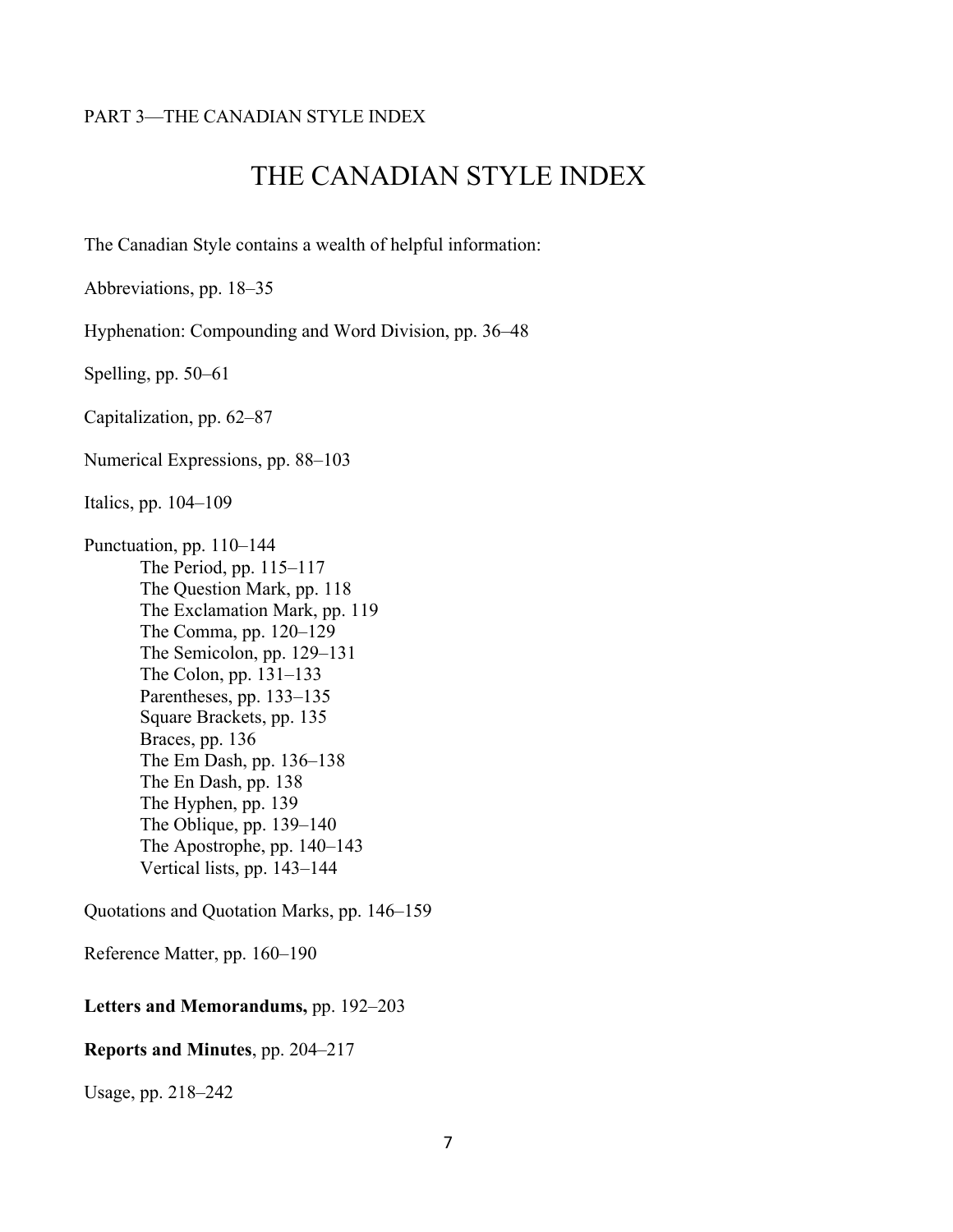Plain language, pp. 244–251 Elimination of Stereotyping in Written Communications, pp. 252–260 Geographical Names, pp. 262–270

Revision and proofreading, pp. 272–286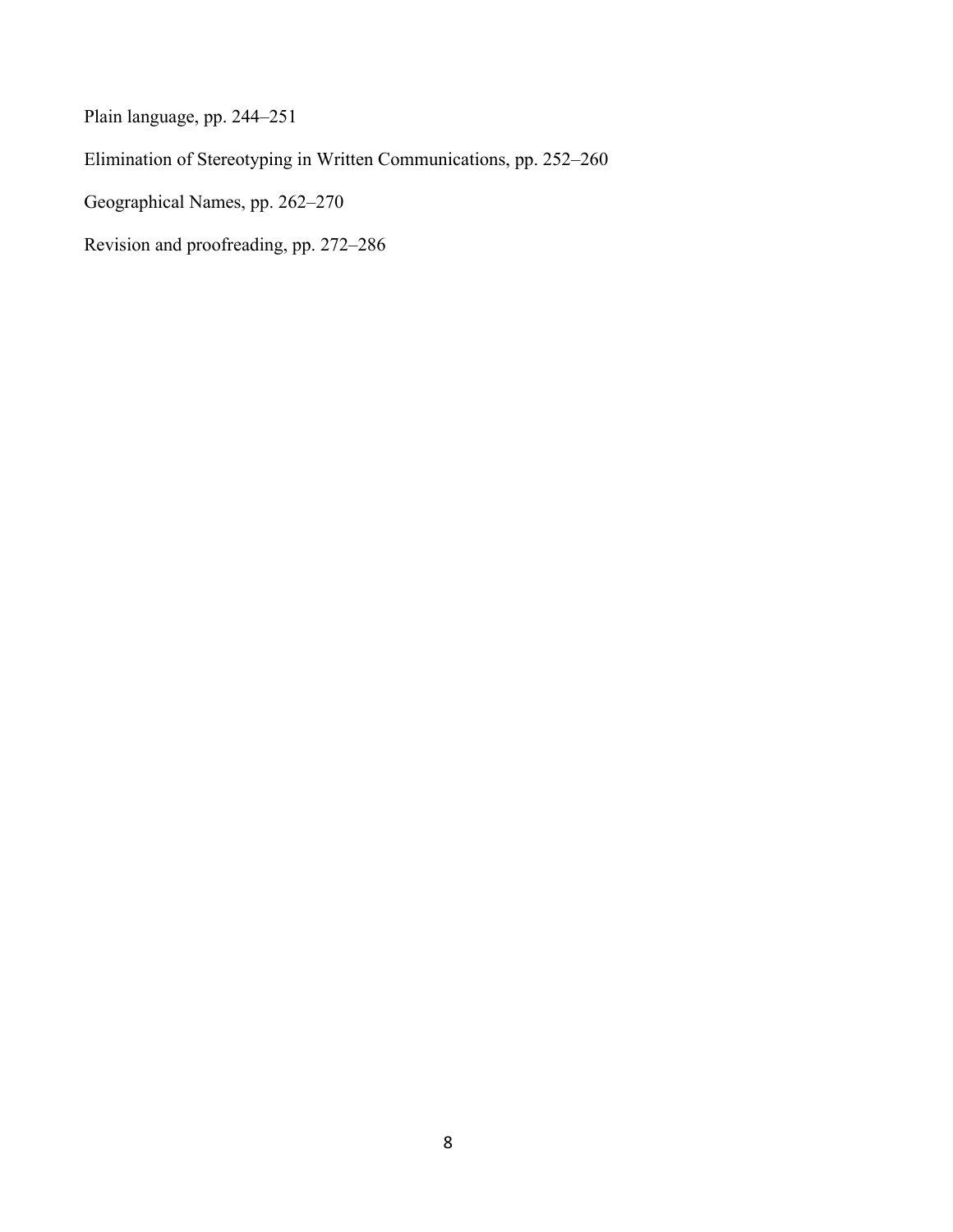#### PART 4—ABBREVIATIONS

# ABBREVIATIONS

#### Acronyms and Initialisms

The Canadian Style 1.16, pp. 28

Dialogues: in alphabetical order, except for Anglican/Lutheran, which is CLAD (Canadian Lutheran/Anglican Dialogue).

Provide name fully spelled out in its first appearance followed by acronym in brackets, unless this is the only time you will refer to it:

> Evangelical Lutheran Church in America (ELCA) Canadian Foodgrains Bank (CFGB)

#### Anglican Church of Canada terminology

These guidelines have been provided by the Anglican Church of Canada.

The following brief notes are intended as a quick reference for individuals wishing to know how to address members of the clergy. Abbreviations, such as Rt. for Right, are commonly used but abbreviated and unabbreviated forms are equally correct and given here.

(Code: Ad — address outside of envelope; Sal—Salutation in a letter or conversation)

| Deacon or Priest  | Ad: The Reverend Jane Smith or The Rev. John Brown           |
|-------------------|--------------------------------------------------------------|
|                   | Sal: Dear Ms. Smith or Dear Mr. Brown                        |
| Canon             | Ad: Canon John Brown or Canon Jane Smith                     |
|                   | Sal: Dear Canon Brown                                        |
| Dean of Cathedral | Ad: The Very Reverend Jane Smith or The Very Rev. John Brown |
|                   | Sal: Dear Dean Smith                                         |
| Archdeacon        | Ad: The Venerable John Brown or The Ven. Jane Smith          |
|                   | Sal: Dear Archdeacon Brown                                   |
| <b>Bishop</b>     | Ad: The Right Reverend John Doe or The Rt. Rev. Jane Smith   |
|                   | Sal: Dear Bishop Smith                                       |
| Archbishop        | Ad: The Most Reverend Jane Smith or The Most Rev. John Brown |
|                   | Sal: Dear Archbishop Smith                                   |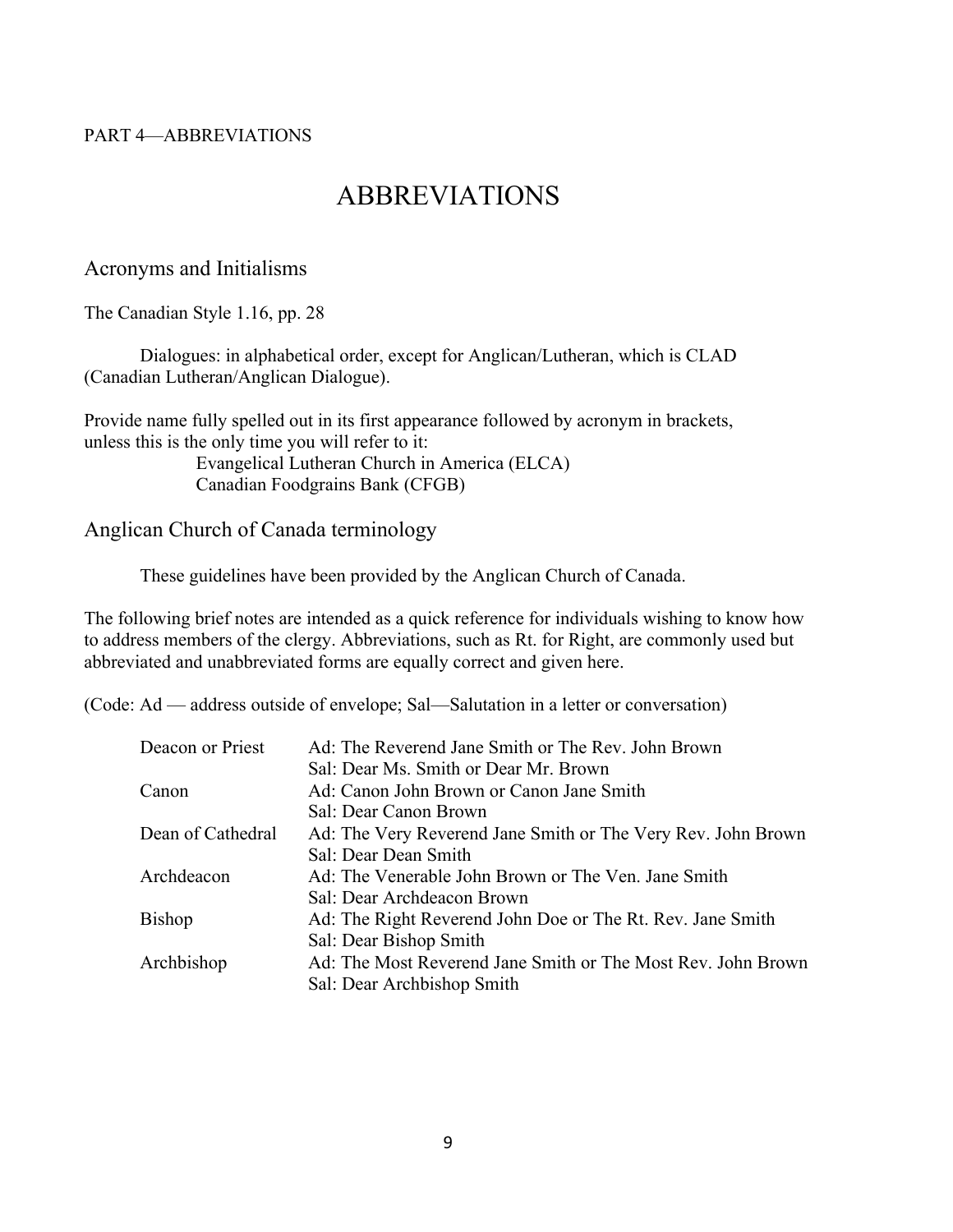#### Titles

Msgr. (Monsignor) The Rev. John Smith is preferred, especially in formal matters. However, Rev. John Smith is becoming accepted practice for regular usage. Capitalize abbreviations of degrees MDiv., and MTS is acceptable. Do not capitalize names of degrees in general text. When referring to Lutheran clergy in text, the less formal title pastor is preferred. Use of minister; collectively, clergy is the proper term. Use of bishop; Title before the name capitalized, after the name lowercase. The title of the bishop of the Evangelical Lutheran Church in Canada is National Bishop. All diaconal ministers consecrated by the ELCIC have the right to use the title "Deacon." (CC-2005-62)

### Units of measurement

80 km/h, *not* 80 kmh 100 sq. ft.

#### Place names

Avoid the use of periods wherever possible.

a) *Provinces /Territories*

Spell out the full name of the province or territory or use postal designations:

| Alberta                   | ΑR        |
|---------------------------|-----------|
| British Columbia          | BC        |
| Manitoba                  | MB        |
| New Brunswick             | NB        |
| Newfoundland and Labrador | NL        |
| Northwest Territories     | NT        |
| Nova Scotia               | <b>NS</b> |
| Nunavut                   | NU        |
| Ontario                   | ON        |
| Prince Edward Island      | PF.       |
| Quebec                    | QC        |
| Saskatchewan              | <b>SK</b> |
| Yukon                     | YТ        |
|                           |           |

b) *Countries*

USA, UK, and US (use only with dollar figures.)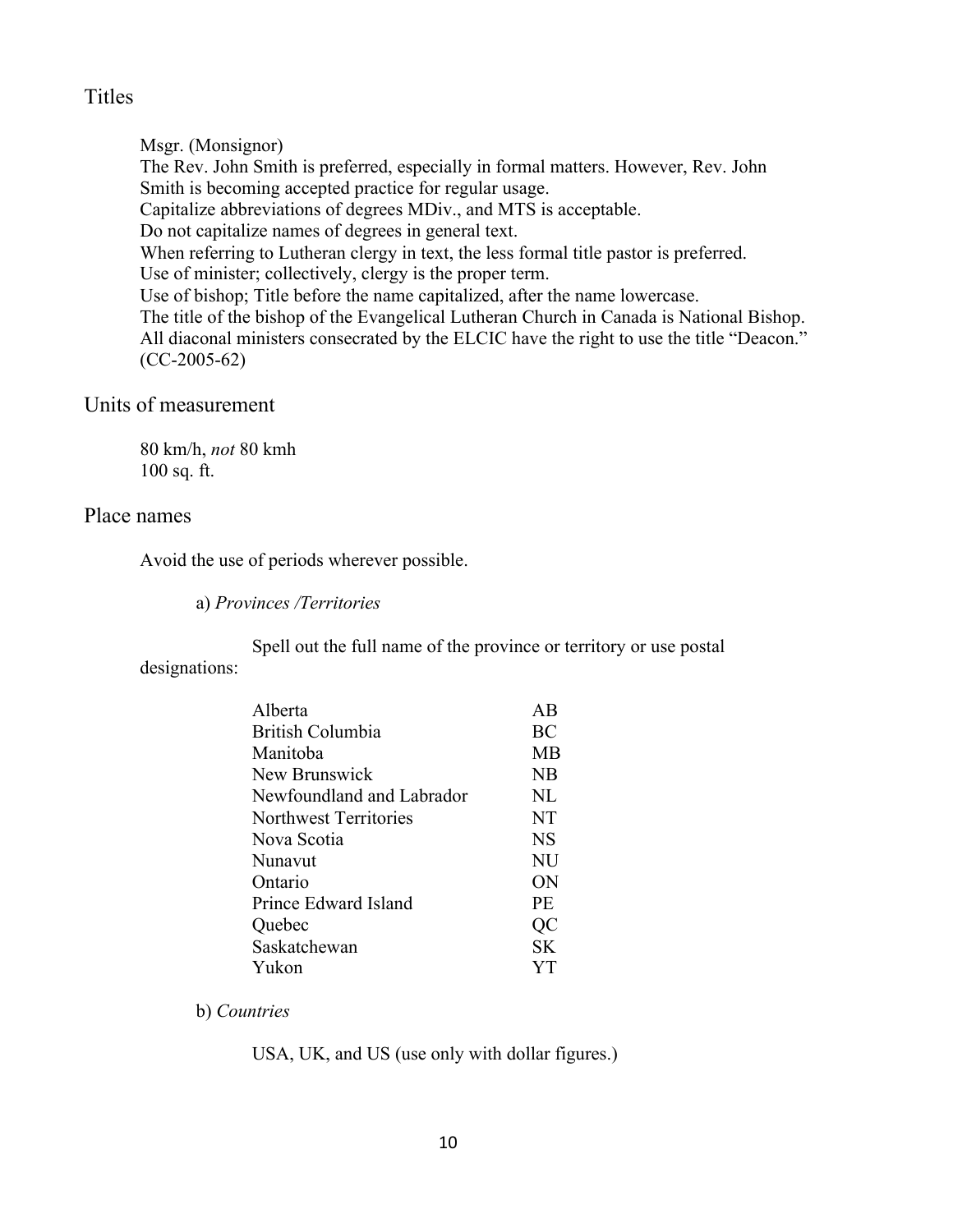#### PART 5—CAPITALIZATION

# CAPITALIZATION

The Canadian Style, pp. 63–87;

The Canadian Press Caps and Spelling; and

The Oxford Dictionary, unless noted below.

Note: Lc.—Lowercase

General rule: capitalize specific terms such as nouns, names and titles; lowercase general terms, adverbs and adjectives.

With religious names and terms avoid uppercase where possible.

The words marked with an asterisk (\*) are uppercase only where the context (the sentence, paragraph or material) does not make the specific religious event or place clear.

E.g. Only Noah and his family were saved from the flood.

The Flood was catastrophic.

Abba Advent; season advent; of our Lord Affirmation of Baptism age to come AIDS; use people with AIDS or people living with AIDS; avoid using AIDS victim Allah; Arabic word for God alleluia/Alleluia! Cap. Only when used as an interjection All Saints Day almighty God, *but* God Almighty almighty King Almighty, the altar ambo; use instead of lectern Ancient of Days Anglican Church Anglican Communion Annunciation\* Antichrist; when referring to the figure of the end times, *but* antichrist for other references anti-Semitism/anti-Semitic Apocalypse; cap. only when referring to the book of revelation or the Apocalypse of John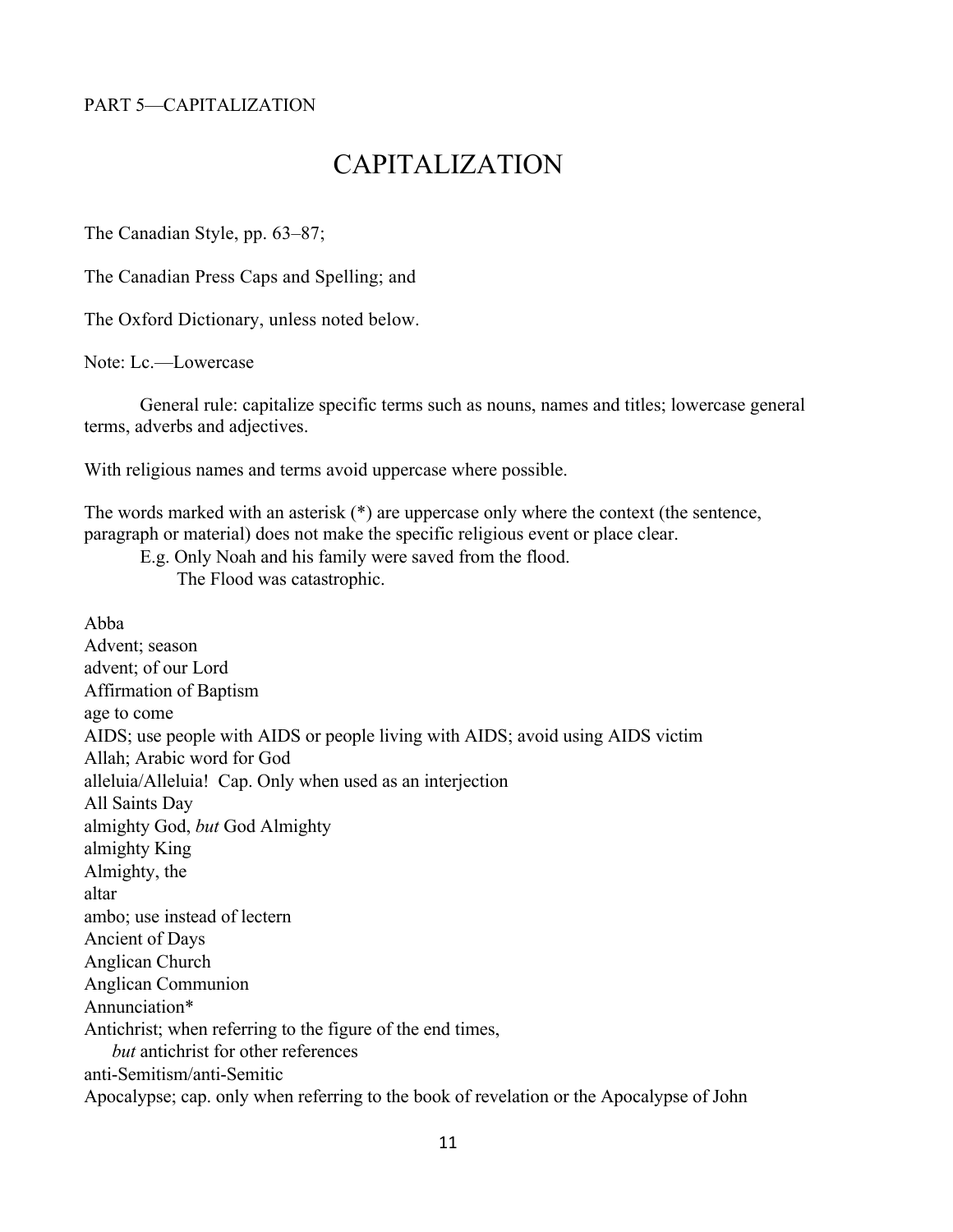Apocrypha Apocryphal; cap. when referring to the Apocrypha *Apology, the*; italicize when referring to the work by Justin Martyr or Plato; do not italicize when referring to the Apology to the Augsburg Confession Apologist(s); cap. only when referring to any of a group of second-century Christian Theologians apostle, an apostle, this apostle, the apostle, the apostle Paul, *but* Apostle Paul Apostles' Creed, the; lowercase creed when using the short form in subsequent references, the creed Apostolic; apostolic succession, apostolic church, apostolic council, apostolic greetings; *but* Apostolic Fathers archbishop; but Archbishop Smyth ark; Noah's ark Ark of the Covenant; may be shortened to Ark in second or subsequent references Article; cap. when referring to individual articles of the creeds, for example, the Third Article; *but,* this article Ascension;\* Christ's ascension Ash Wednesday assisting minister atonement Augsburg Confession; do not italicize or enclose in quotation marks baby Jesus, the Baptism; referring to the Sacrament; Holy Baptism baptism; referring to the act, e.g. of fire; remembering my baptism; Jesus' baptism baptismal baptismal font baptized, the bar mitzvah; male bat mitzvah; female Beatitudes, the; cap. only when referring to Matthew 5:1–12 and Luke 6:20–26; *but* Jesus' beatitudes Bible, the; the Holy Bible biblical; adj. body and blood of Christ; sacrament body of Christ, the; church book; referring to a book of the Bible, e.g., book of Lamentations, Book of Concord; no publisher or date Book of the Dead, the *but* the Book of Job; see Appendix B *Canada Lutheran;* do not preface with article "the"

Captivity, the Babylonian; subsequent references May refer to the Captivity Catechism, the; referring to Martin Luther's catechism; adj. catechumen; youth or adult preparing for baptism and participation in communion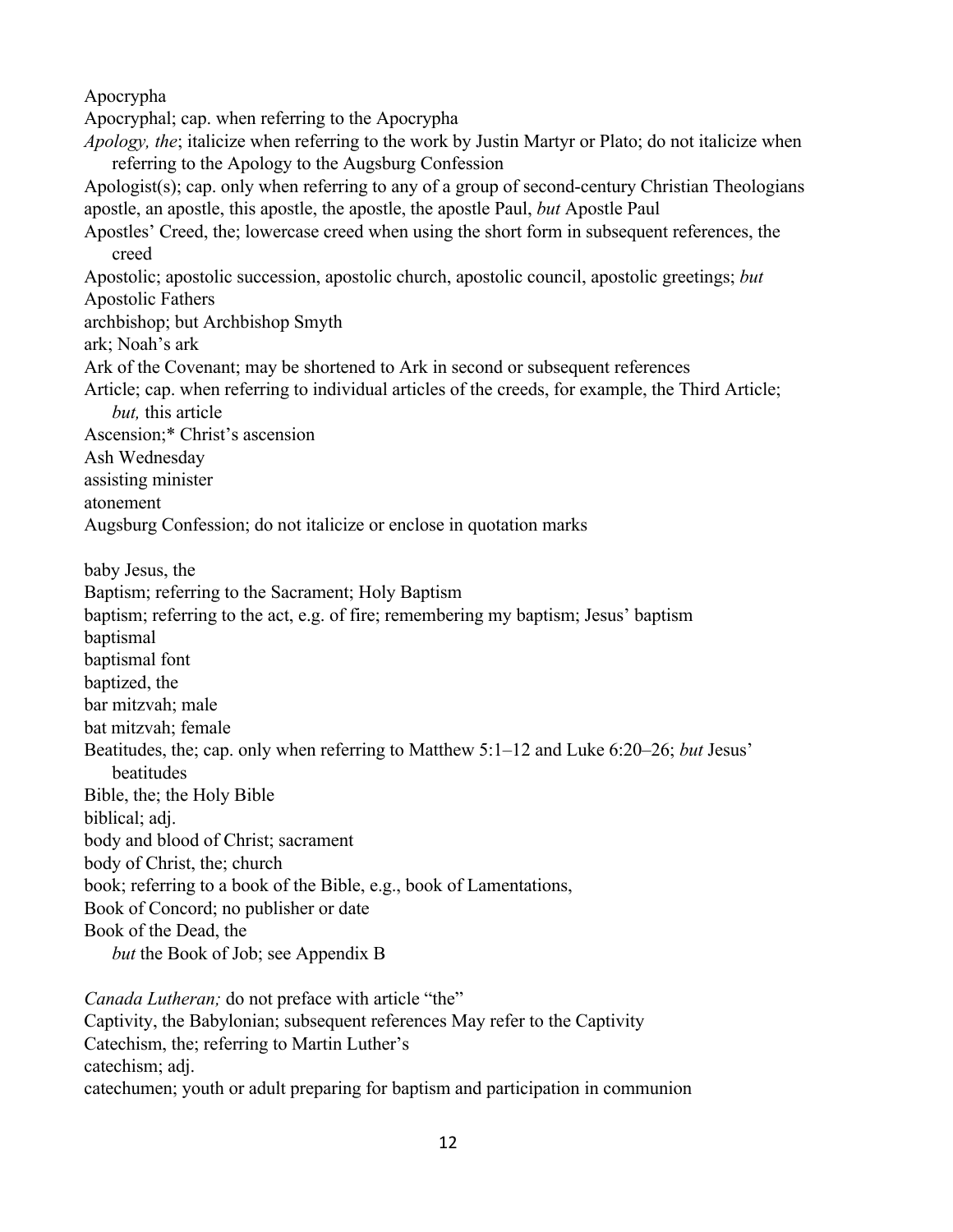catechumenate; process through which youth or adults prepare for baptism and participate in communion catholic; when referring to the universal church, *but* cap. when it refers to the Roman Catholic Church; *but*, Catholic Church, Catholicism, Catholic tradition Chosen people Christ child Christ's Passion Christlike church, the; when referring to a building, or when used generically e.g. people in our church believe .../ going to church is good for you. Church; when speaking specifically about the body of all Christians, the clergy, an organized Christian group, or institutionalized religion as a political or social force e.g. the Evangelical Lutheran Church in Canada/the medieval Church taught …/ in matters of Church and State/ the Lutheran Church/the Anglican Church. Church Council Church Fathers church year city of David clergy; avoid clergyman collect; prayer in liturgy Commandments; referring to the Ten/First Commandment (etc.) Commandment, the Great; Matthew 22:36–38 Commission, the Great; Matthew 28:18–20; Mark 16:15 Communion; as a title communion; as an adjective Companion of the Worship Arts companion synod compline confession; lowercase any creedal usage, e.g. confessions of faith, Lutheran confessions; *but* cap. when used as a short form for a specific document, e.g. the Augsburg Confession confirmation; as a general term, cap. when referring to the rite of Confirmation Covenant, New; as a synonym for Old/New Testament covenant, new; new covenant as theological concept creation Creed, the; meaning Apostles' cross crozier; preferred rather than crosier crucifixion\* Crusade; the historical event; otherwise lower case Day of Atonement

day of judgment\* Day of Pentecost Dead Sea Scrolls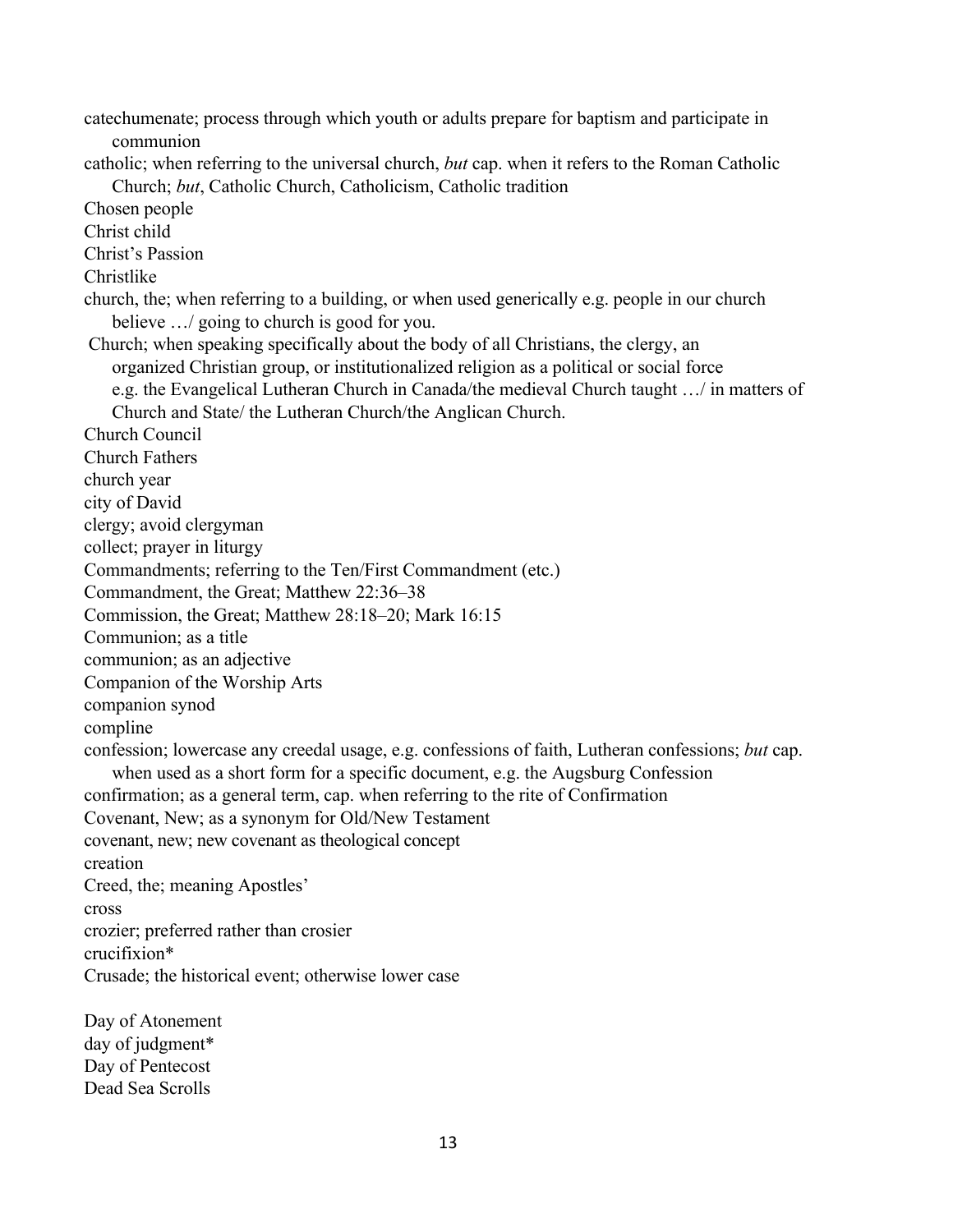Deity, the; in reference to God Developing World; used instead of Global South or Third World Devil; but Satan, the personification of evil Diaspora; of the Jews diocese; cap. when used geographically (Diocese of New Westminster) disciples, the divine doxology; cap. when used as a title, Common Doxology, which is a particular piece of music Easter cycle, the Easter Day Easter Eve Easter season, the Easter Vigil Emmanuel; (God with us); preferred spelling; Matthew 1:23 end time(s) Epiphany; season; Epiphany; of Christ Epistle/epistle; cap. when referring to the title of a book or a specific section, for example, the Epistle to the Romans, the Pastoral Epistles, the Epistles; but, Lc. The epistle, this epistle, Paul's epistles eucharist\* *Evangelical Lutheran Worship*, *(EvLW)* evangelist; writer of a gospel evangelist Mark, the exile,\* the exodus,\* the; from Egypt Feast of the Resurrection of Christ festival; usually lowercase, for example, festival of Transfiguration fall,\* the; of humanity flood,\* the full communion; cap. when referring to *The Waterloo Declaration* fundamentalism; noun fundamentalist; noun & adj. Garden of Eden; *but*, the garden Garden of Gethsemane; *but*, the garden Gentile (noun and adj. meaning "non-Jewish" [Lc. For *Canada Lutheran—CP Style)* Global North Global South, the; or Third World, the; *use* Developing World Godly golden rule good news; when referring to the gospel good Samaritan, the; *but*, she's a Good Samaritan; Good Samaritan law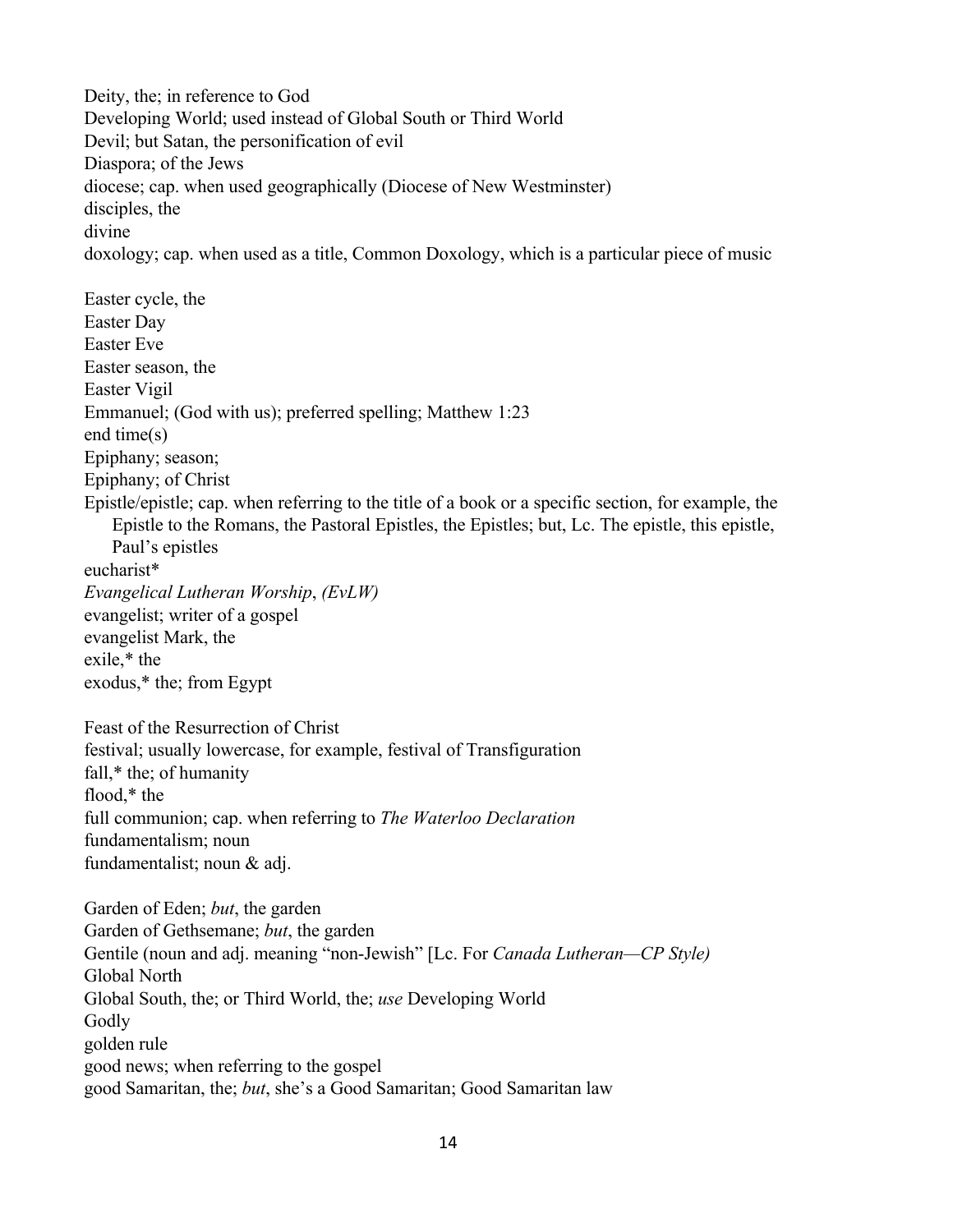Gospel (in the name of a book of the Bible, e.g. The Gospel According to Mark) gospel, the; of Jesus Christ. Also, the gospel of Mark; Mark's gospel; the first gospel, but the Fourth Gospel—a common name for The Gospel According to John Gospels, the; meaning a section of the Bible Great Commandment, the; Matthew 22:36–38 Great Commission, the; Matthew 28:18–20; Mark 16:15 great thanksgiving, the Great Three Days, the Hades hallelujah; *but* Hallelujah! (as an interjection) he, him, his; referring to the deity Head of the Church, the; referring to Christ heaven hell high church high mass\* high priest Holy Baptism Holy Bible Holy Child holy city;\* cap. *for* New Jerusalem or God's future city; Lc. For Mecca Holy Communion holy family Holy Land Holy of Holies Holy Innocents Holy Scriptures Holy Son Holy Spirit Holy Supper holy water Holy Week Holy Writ; arcane; avoid using house of God; the Lord's house Immanuel; Emmanuel preferred spelling Incarnate Word of God, *but*, Word Incarnate incarnation\* Inquisition installation introit Jesus' Jesus' Passion Jehovah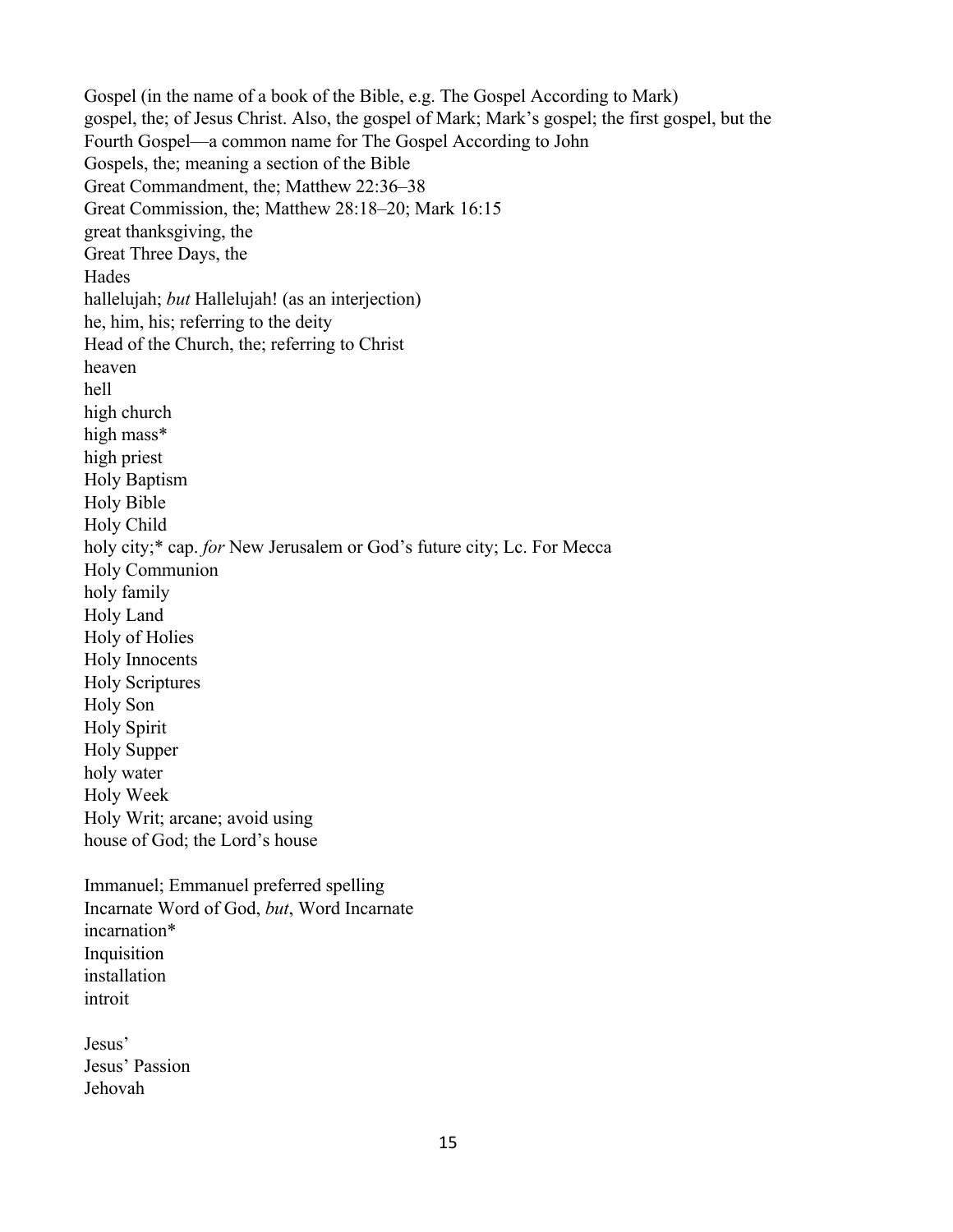judges judgment day\*

King of kings kingdom of God kingdom of heaven Kingdom, Northern; Israel before 722 BC Kingdom, Southern; Judah Koran; *use* Qur'an *Large Catechism*  last judgment Last Supper; last supper Christ had with his disciples Law, the; meaning a section of the Bible law and gospel Law and Gospels, the; the Law and Prophets; the Law of Moses (meaning sections of the Bible) Lent Lenten season lesson for the day; reading is preferred Light of the world; referring to Christ litany liturgy living God living Lord living Word; Word of the Lord Lord's day; Sunday Lord's Prayer, the lordship of God Lord's Supper, the Lutheran–Anglican *Lutheran Book of Worship* (LBW) (do not preface with article "the") Lutheran Church *Lutheran Confessions*  Lutheran World Federation, The; the LWF

Major Prophets; referring to a section of the Bible, the five books in this section of the Bible are Isaiah, Jeremiah, Lamentations, Ezekiel, and Daniel major prophet; referring to the person matins means of grace mercy seat Messiah messiahship messianic millennium/millenia (noun)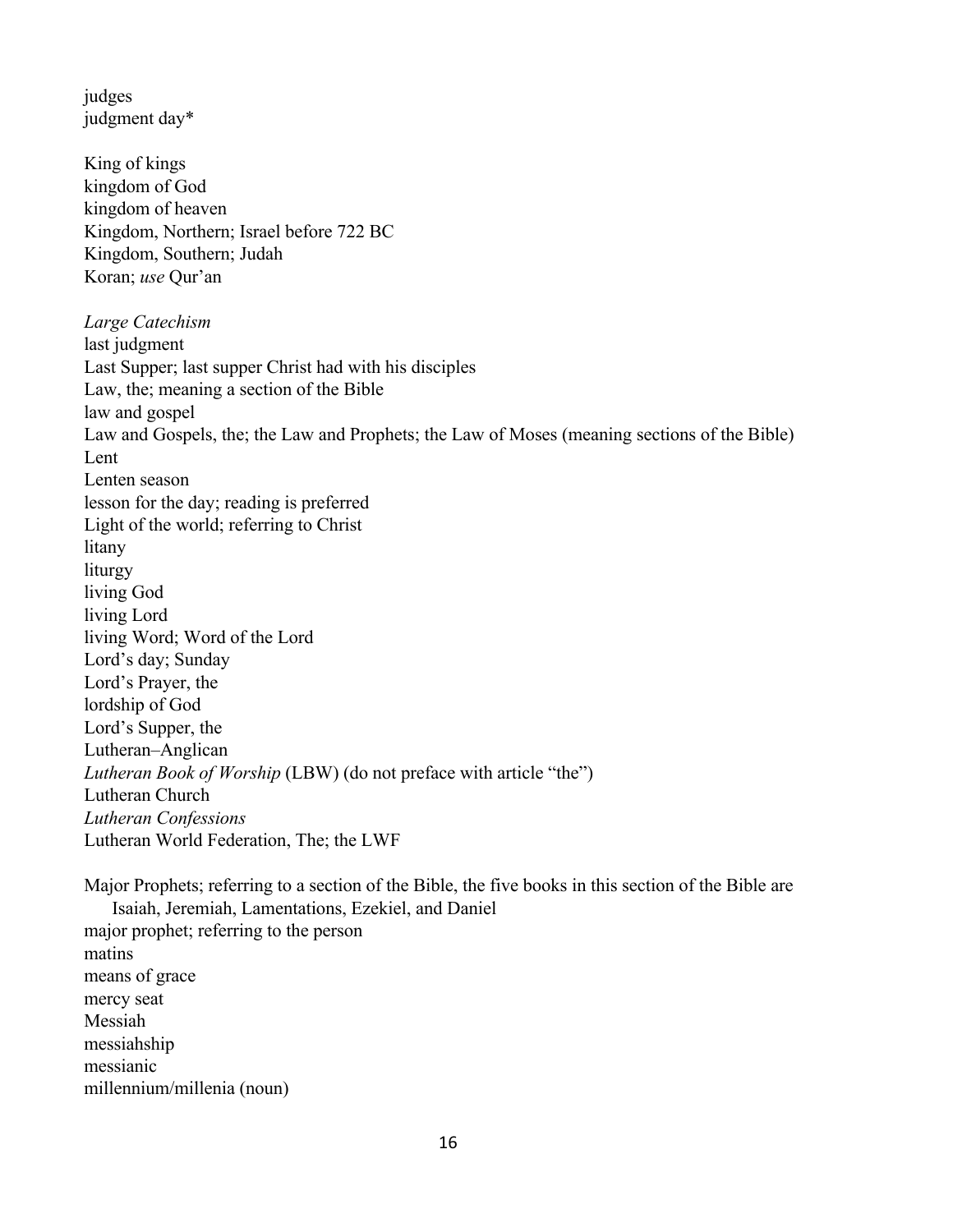Minor Prophets (referring to a section of the Bible) minor prophet (referring to the person) Most High Muhammad; *don't use* Mohammad Muhammadism; *use* Islam Muslim

Native people; *but* a native of Prince Edward Island National Bishop; Susan C. Johnson National Church National Convention National Church Council National Office, the; when used by the ELCIC, otherwise lower case Nativity season, the nativity of Christ New Testament, the Nicene Creed Ninety-five Theses; as a title; *but* Luther nailed 95 theses to the door non-Christian

offering offertory; adj. try to use with noun Office of the Keys, the Old Testament, the Ordinary, the; as part of the Service ordination original sin

Palm Sunday parable of the good Samaritan parable of the sower Paraclete; comforter; *see* Spirit paradise parousia; second coming of Christ Paschal Lamb; only when used as a title for Jesus Passion, the Passion play Passion Sunday Passion Week Passover patriarchs Pentateuch Person; as in "God in three persons ..." Petition; of the Lord's Prayer Petition, Third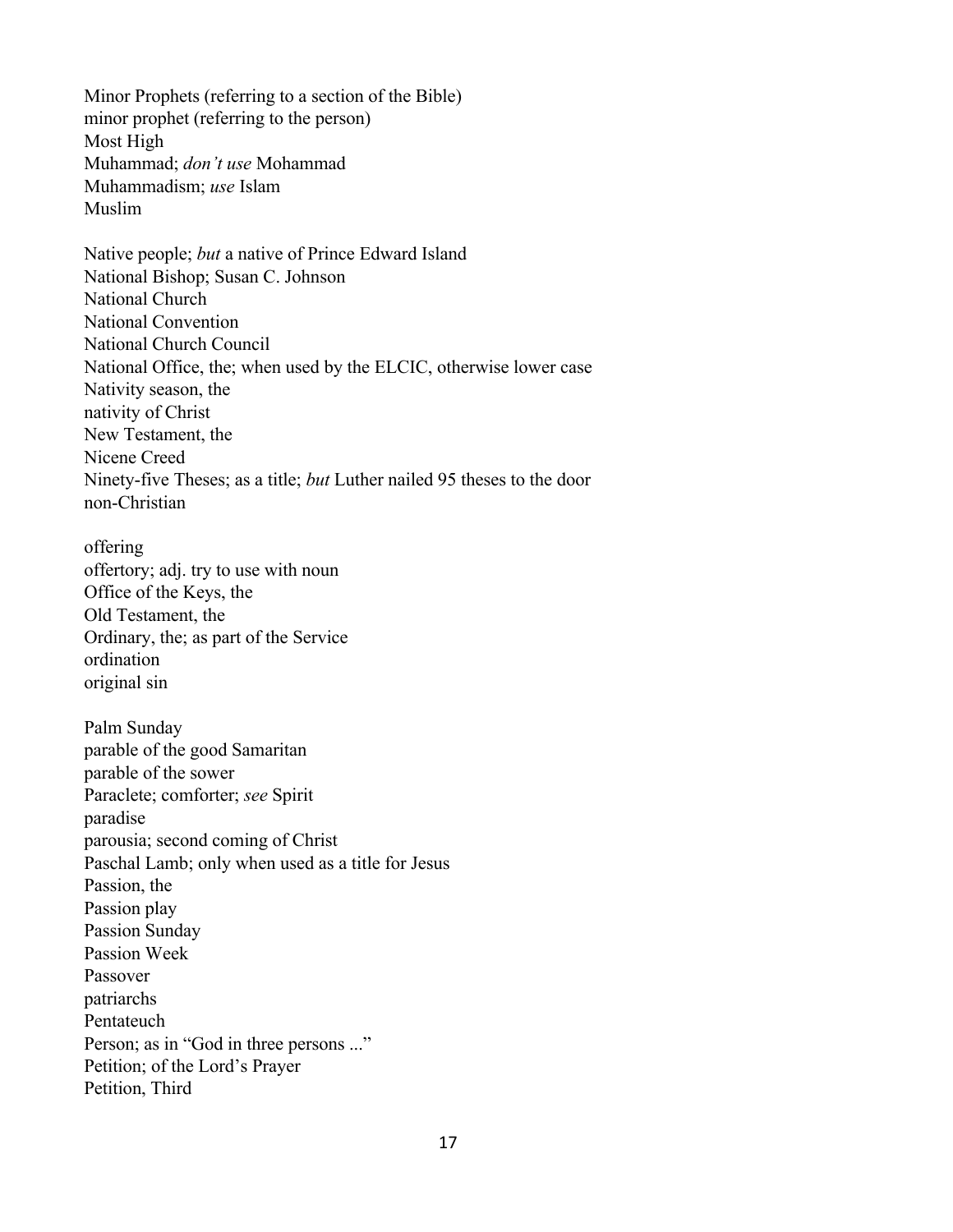Pharisees pope, the Pope Benedict XVI; 2005− Pope John Paul II; 1978−2005 Prince of Peace promised land\* Propers, the; parts of the Service Prophets; section of the Bible Protestant Protestantism Providence; cap. when referring to God Psalmist, the book of Psalms, the; *but* some psalms, this psalm Psalter, the; cap. only when used for the book of Psalms

Qur'an; *not* Koran

reading (preferred over lesson) real presence redemption Reformation, the Reformed Church resurrection\* Resurrection of Our Lord, the righteous righteous God Righteous One risen Lord Risen One rite of Holy Baptism rosary Rostered List

Sabbath; cap. when referring to Saturday or Sunday as a day of the week; Lc. As a time of rest Sacrament; when used as a title, e.g. the Sacrament of Holy Baptism sacrament; as in, "The Lutheran church has two sacraments." Sadducees Sanctuary **Sanctus** Sanhedrin Satan satanic Saviour scribes scriptural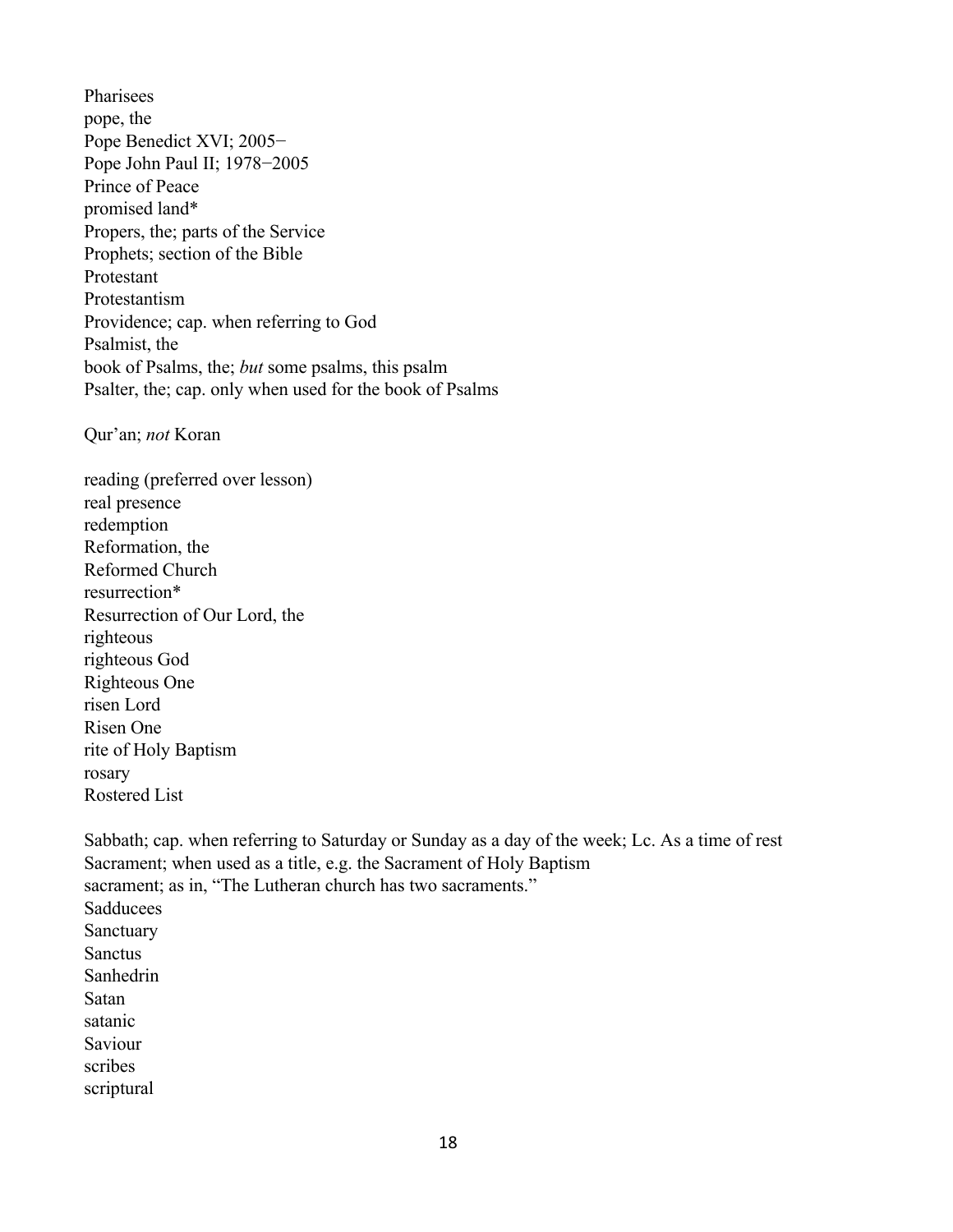scripture scripture reference Scriptures. the; when referring to the Bible as a whole seat of judgment second coming\* seder Septuagint Sermon on the Mount serpent, the shepherds, the *simul justus et peccator*; "at once justified and sinner" *Sitz im Leben*; "setting or situation in life" *Small Catechism, The* Son of God Son of man sonship of Jesus; Jesus' sonship Spirit; referring to the Holy Spirit spirit; the spirit of Christ, the spirit of God stations of the cross Sunday school Supreme Being; when referring to God synod; *but* BC Synod Synod Assembly Synod Council Synod Convention Synod of Alberta and the Territories, ABT synod office, your; but BC Synod Office Synoptic Gospels Temple,\* the; in Jerusalem Ten Commandments; *not* 10 Commandments Three Days, the Third World, the; *use* Developing World

Transfiguration, festival of transfiguration\* Tribe of Benjamin, the tribes of Israel, the Triduum; Three Days of Easter Trinitarian Controversy Trinity Trinity season triune God Twelve, the; meaning disciples

unchurched; adj. only; Do not equate unchurched people with non-Christians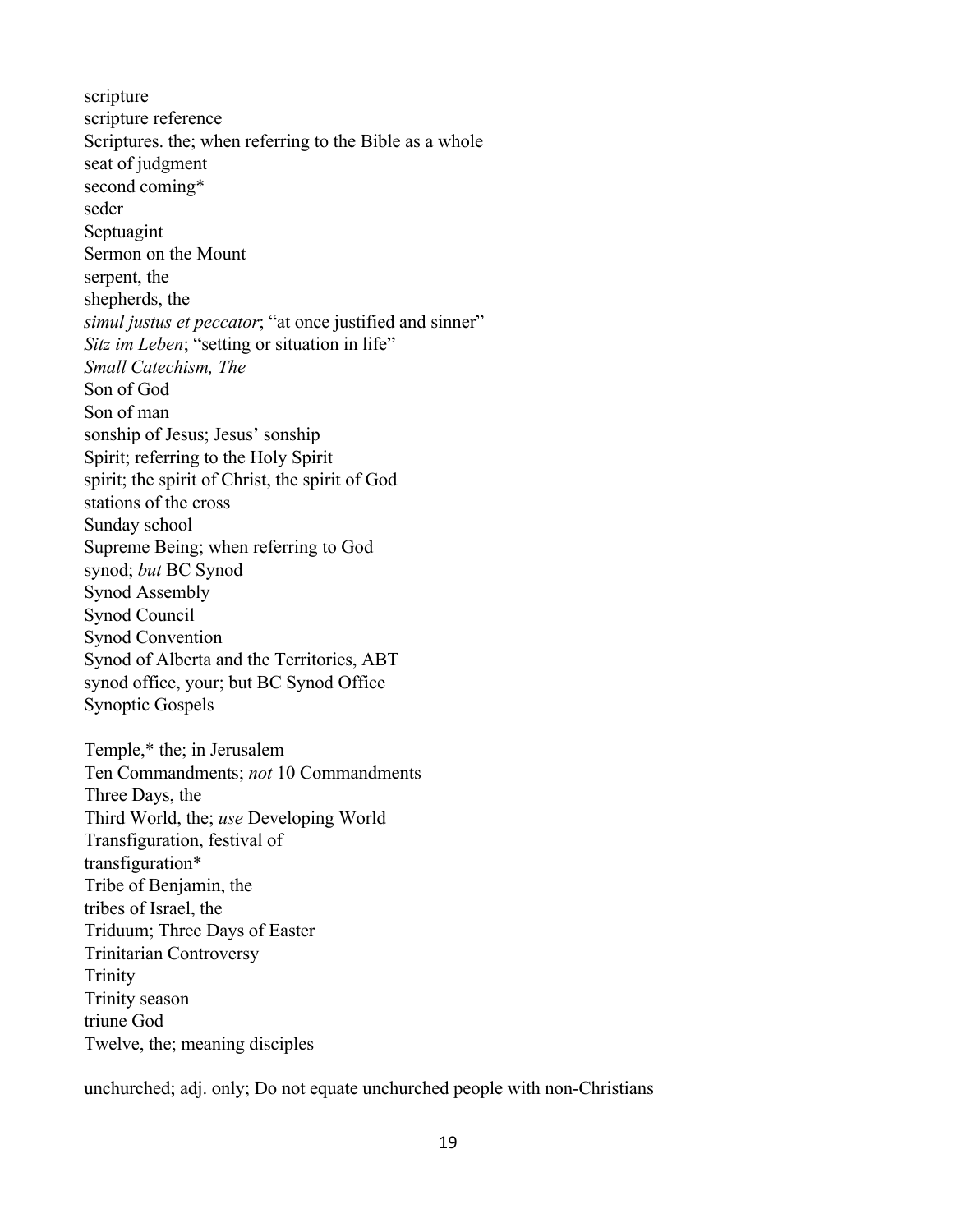Upper Room, the

vacation Bible school; *but* VBS vacation church school; *but* VCS vespers virgin Mary; *but* the Virgin Visitation; the festival Vulgate

weekday church school will; of God Wise Men, the; preferred is the Magi Word; only as a synonym for Christ or the Bible; *but* the word of God to Moses Word and Sacrament Word and Service Word of the Lord worship service Writings, the; cap. only as a division of Jewish scriptures, e.g. Law, Prophets, Writings

Yahweh; preferred to Jehovah; avoid Jahweh

Zealot; cap. when referring to the fanatical first-century group who wanted to overthrow the Romans

#### Worship Terms

Capitalize names of or references to the sacraments or rites, e.g. the Lord's Supper, the eucharist\*, Holy Communion, Holy Baptism, Baptism referring to Christian Baptism; but lowercase when referring to the act, e.g. Her baptism was in January/a baptism of fire/Jesus' baptism.

Capitalize names of specific services, e.g. the Service, Matins, Vespers, Gospel and Morning Suffrages.

Capitalize parts of a service when they are used as titles, e.g. The Confession of Sins, Second Lesson, and Gospel.

Lowercase general references to worship and to religious services, e.g. a confession of sins, a service of worship, the liturgy, marriage, ordination, divine services, confirmation, installation.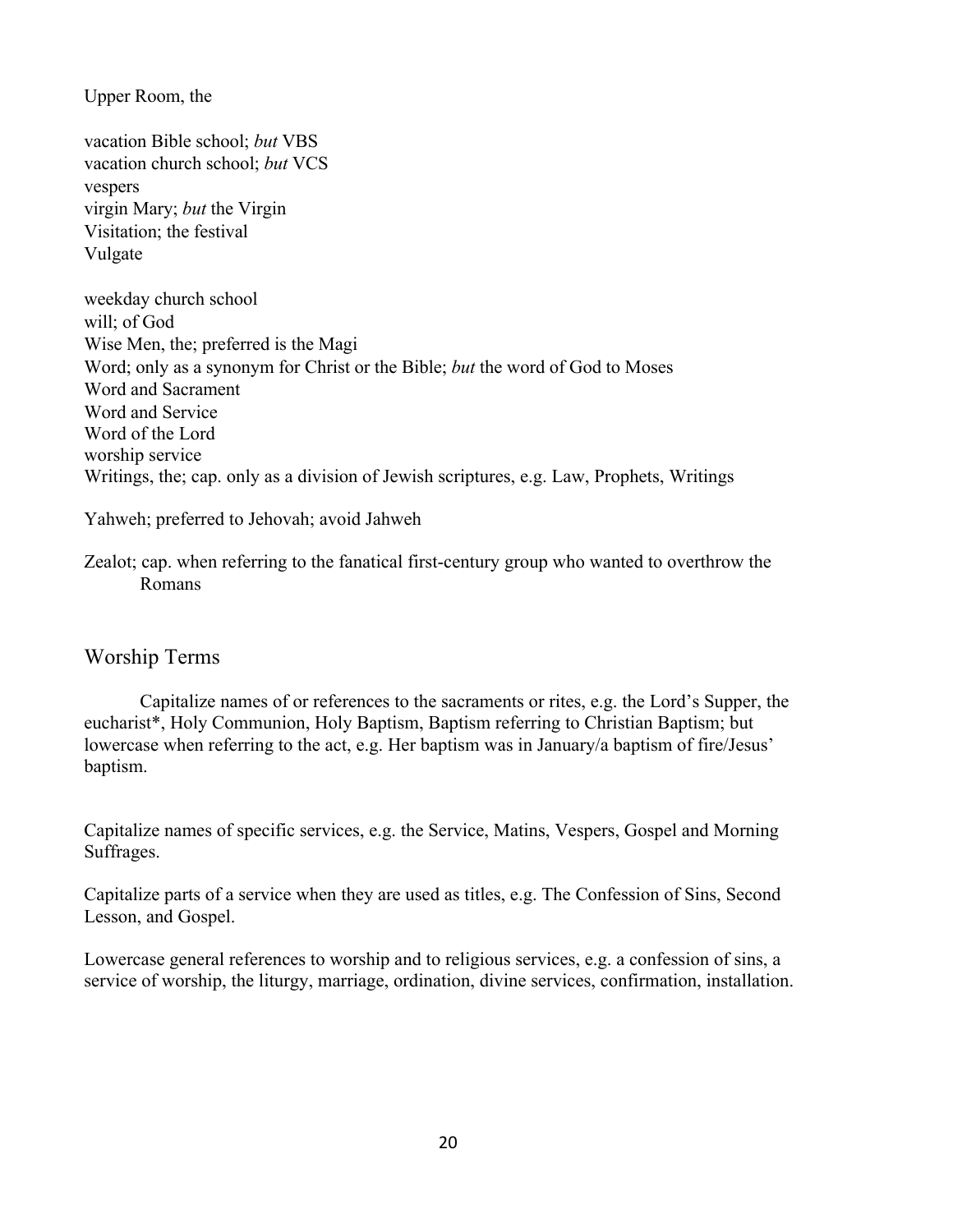#### PART 6—PUNCTUATION

# PUNCTUATION

#### Accents

Métis Montréal, Québec; *CP Style* no accents née resumé

#### Apostrophes

*The Canadian Style,* pp. 140–143

the 1800s; the'80s. Apostles' Creed, *not* Apostle's Creed (there were 12 apostles) aboriginal people's rights, *not* aboriginal peoples' rights

#### Commas

*The Canadian Styles,* pp. 120–129

General rule: Commas interrupt the flow of a sentence and should therefore not be used where they do not contribute to clarity. A sentence requiring a large number of commas for clarity is probably a poorly constructed one in need of rephrasing. Use commas to set apart words, phrases, and clauses that would otherwise be unclear. Use as an aid to clear communication, a convenience, and a courtesy to the reader.

When in doubt, leave it out.

An exception may be made to these rules for material designed for public reading where the use of commas may serve as a guide to the person reading the words aloud.

#### Hyphens

#### *The Canadians Style, pp. 139*

It is important not to use a hyphen when an en dash or em dash should be used. There are no spaces before or after a hyphen, en dash, em dash or slash/oblique.

In most cases the em dash (long dash) is a substitute for the colon, semicolon or comma. The en dash (short dash) is used to join numbers. E.g. Mark 29:34–35; pp. 984–9150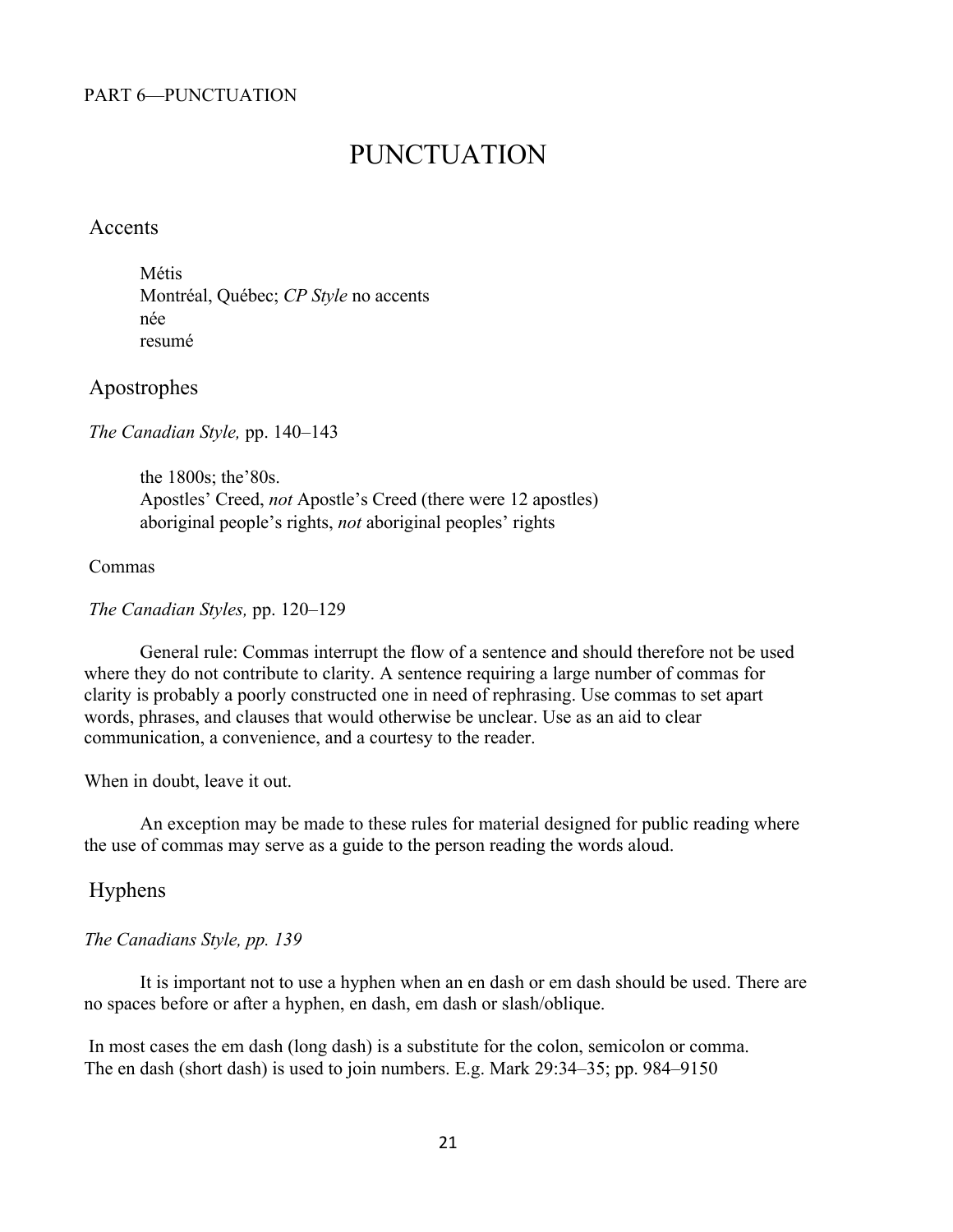# Parentheses

*The Canadian Style*, pp. 133–135

"You cannot serve God and wealth." (Luke 16:13b, *NRSV.*)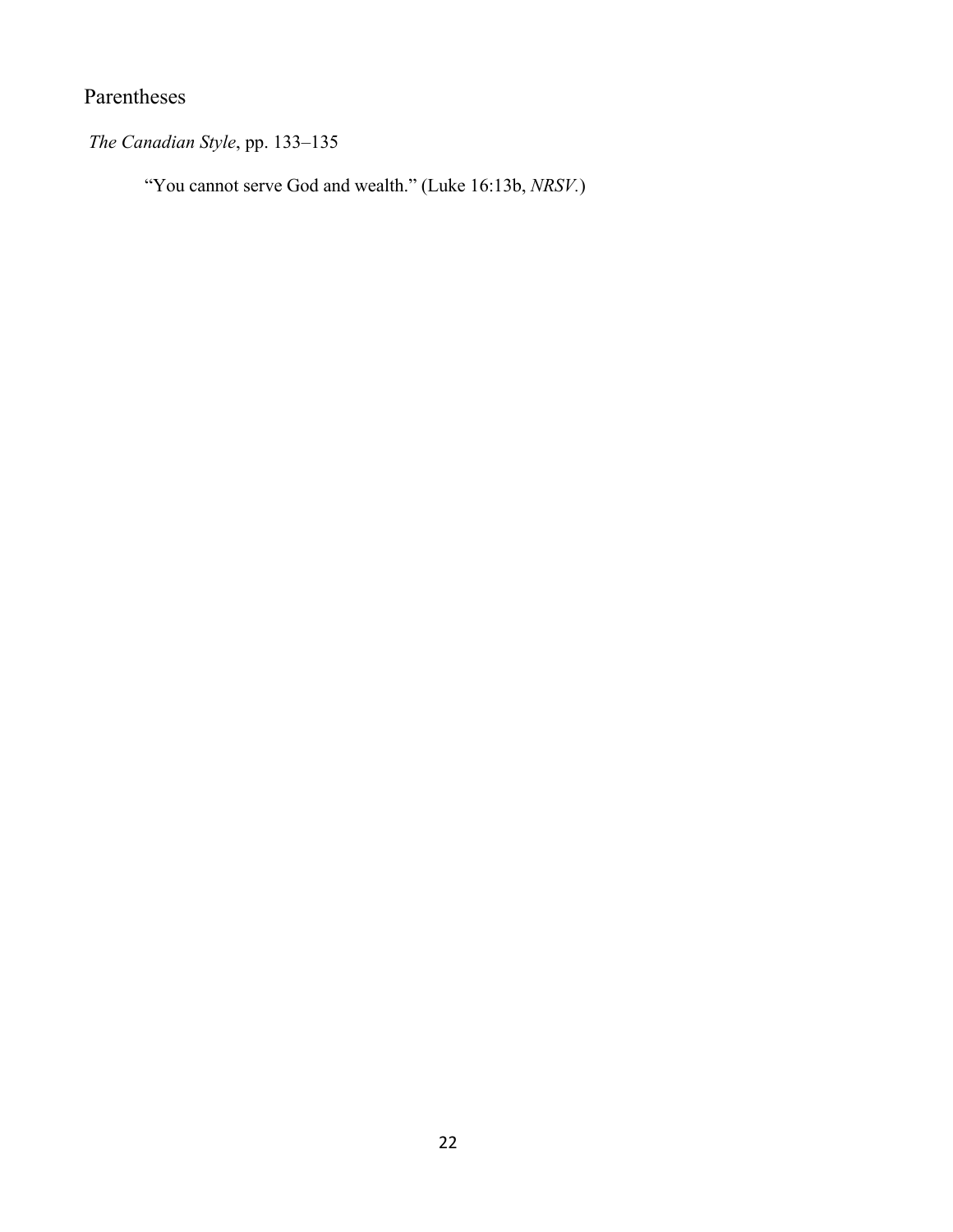#### PART 7—ITALICS/PART 8—POETRY/PART 9—TREATMENT OF HYMNS

# USE OF ITALICS

#### *The Canadian Style*, pp. 104–109

Italicize the titles of books, pamphlets, published reports and studies, plays, operas and long musical compositions, paintings, sculptures, novels, films, long poems, newspapers, and periodicals; *CP Style* includes songs and TV programs.

### **POETRY**

The author's style, grammar, spelling and punctuation shall be used and not modified in any way unless the author consents to modifications. If you feel that the author has made an unintentional mistake, ask the author.

# TREATMENT OF HYMNS

The words of hymns may be changed to conform to ELCIC's style of spelling, capitalization, and punctuation *if they are in the public domain.*

Hymn "titles" are usually first lines. When the title is the same as the first line and the words are in the public domain, the title should be treated as an ordinary line of copy, i.e., punctuated and capitalized to conform to ELCIC style.

They sang "All Praise to You, Eternal Lord."

In identifying a hymn within text, use the following pattern:

Sing stanza 6 of *Oh, Worship the King* (*EvLW* 842).

When printing whole stanzas of a hymn, the lines should be in italics and indented as indicated in the hymnal.

Refer to stanzas of a hymn, not verses.

Spell out *Evangelical Lutheran Worship* at its first appearance in text; after that, abbreviate *EvLW.*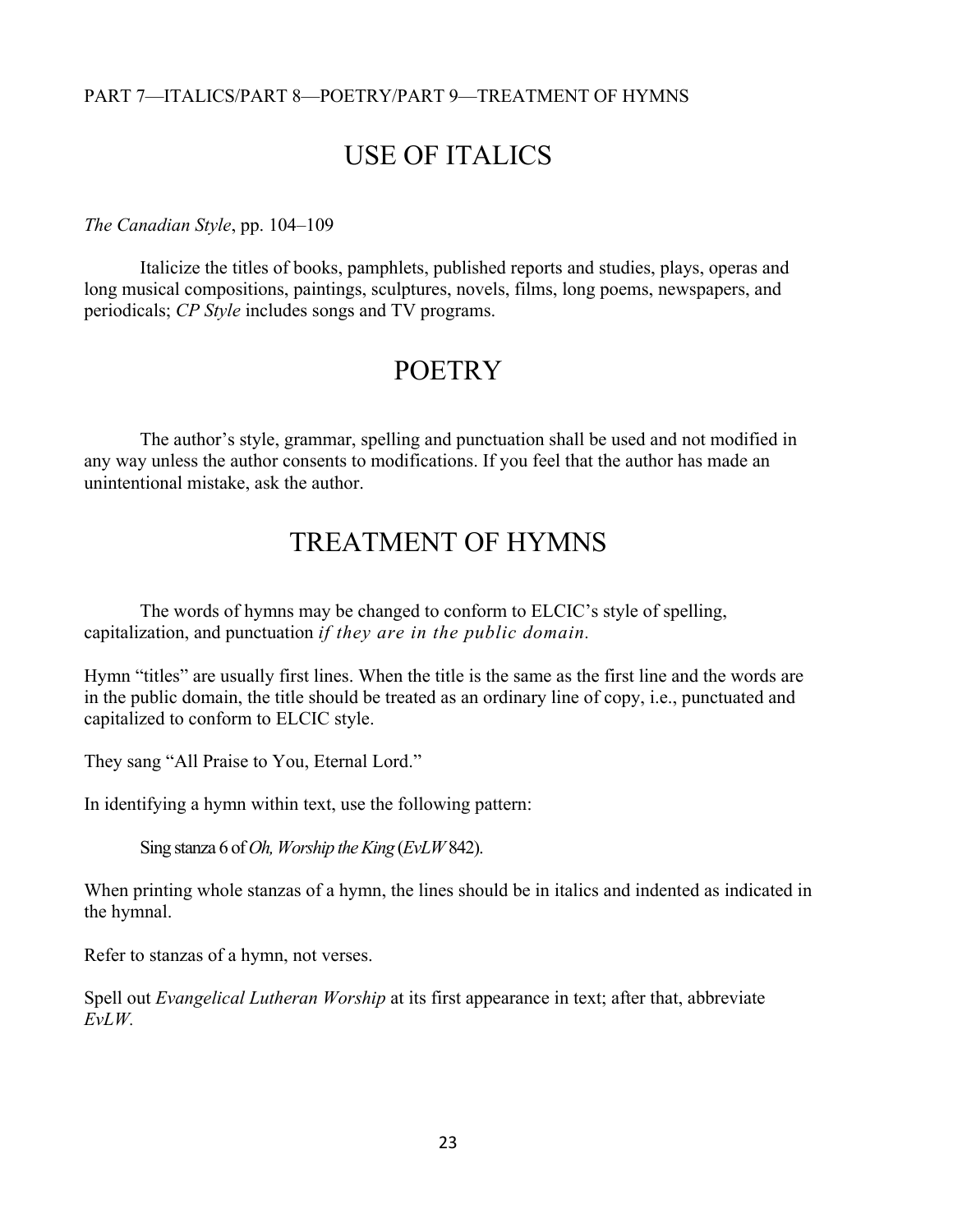# TITLE PAGE AND COPYRIGHT PAGE INFORMATION

Books — Title Page

1. Title

2. Author and/or Translator, Editor

3. [ELCIC insignia]

4. Evangelical Lutheran Church in Canada, city and province

#### Books— Copyright Page

#### 1. Title

2. Copyright notice (all items must appear on one line): Copyright © the year and name of copyright claimant. (ELCIC may not be abbreviated), e.g. Copyright © 20\_\_ by Evangelical Lutheran Church in Canada.

3. All rights reserved. No part of this publication may be reproduced, stored in a retrieval system, or transmitted in any form or by any means, electronic, mechanical, photocopying, recording, or otherwise (except brief passages for purposes of review) without the prior permission of the Evangelical Lutheran Church in Canada.

4. ISBN: (number)

5. Credit line for scripture quotations, hymnals and all other sources unless noted on a special acknowledgments page. e.g.

*New Revised Standard Version*:

Scripture quotations are from the *New Revised Standard Version of the Bible*, copyright © 1989 by the Division of Christian Education of the National Council of Churches of Christ in the USA. All rights reserved. Used by permission.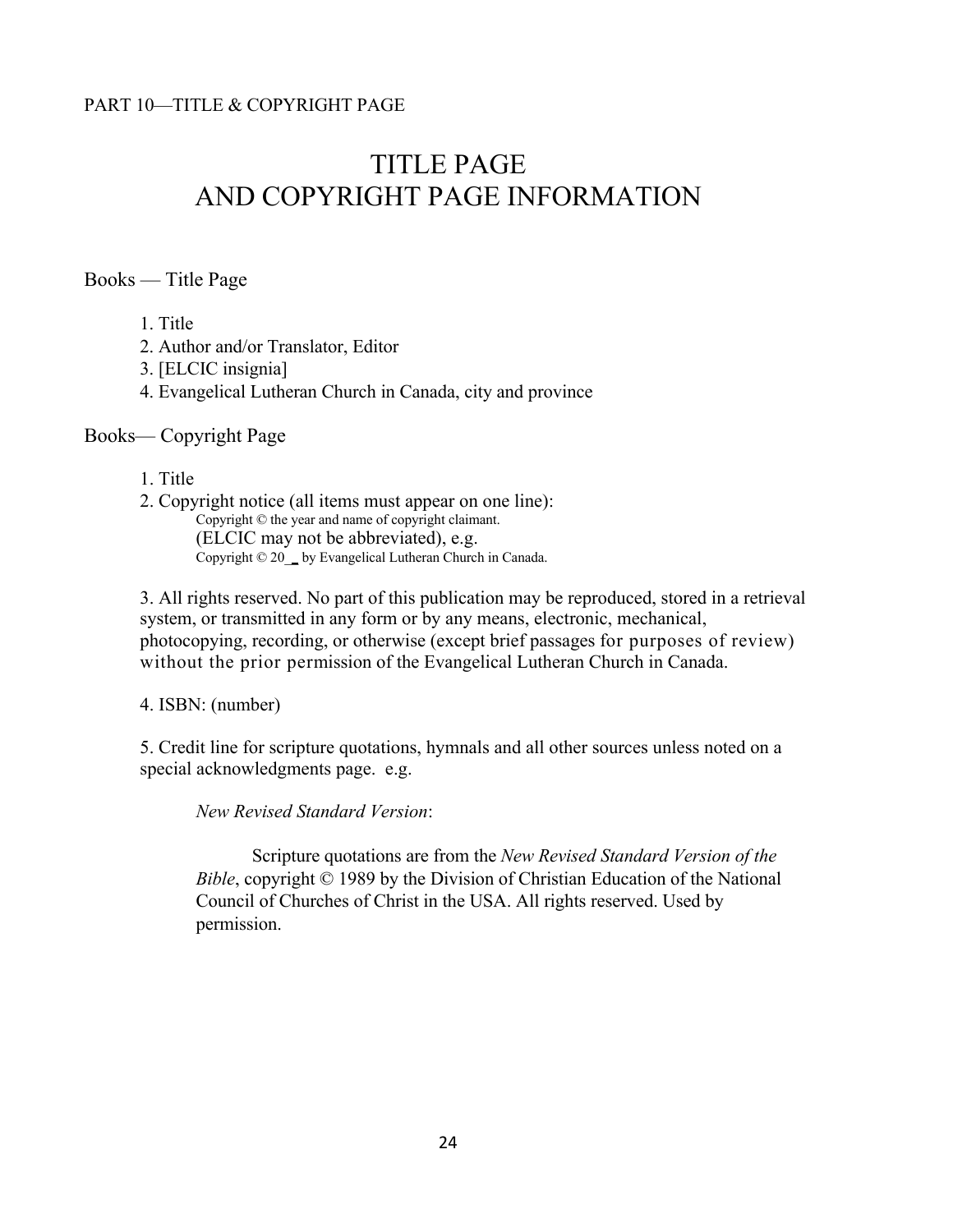#### PART 11—ACKNOWLEDGEMENT FORMS

# ACKNOWLEDGEMENT FORMS

#### *New Revised Standard Version*:

Scripture quotations are from the *New Revised Standard Version of the Bible*, copyright © 1989 by the Division of Christian Education of the National Council of Churches of Christ in the USA. All rights reserved. Used by permission.

*Good News Bible* (also called *Today's English Version or Good News Translation)*:

Scripture quotations are from *Good News Bible (Today's English Version),* copyright © 1976 by the American Bible Society, and used by permission.

#### *Evangelical Lutheran Worship*:

Reprinted from *Evangelical Lutheran Worship* (*EvLW*) copyright © 2006, by permission of Augsburg Fortress.

Note: The ELCIC currently requests authority to reproduce materials in *EvLW*, protected by joint copyright, from Augsburg Fortress. Therefore, Augsburg Fortress should be contacted for permission whenever *EvLW*, materials are reprinted. However, when materials in *EvLW,* are owned by other copyright holders, reprint permission must be secured from those copyright holders. The copyright holders are identified in Copyright Acknowledgments,*EvLW*, 1173.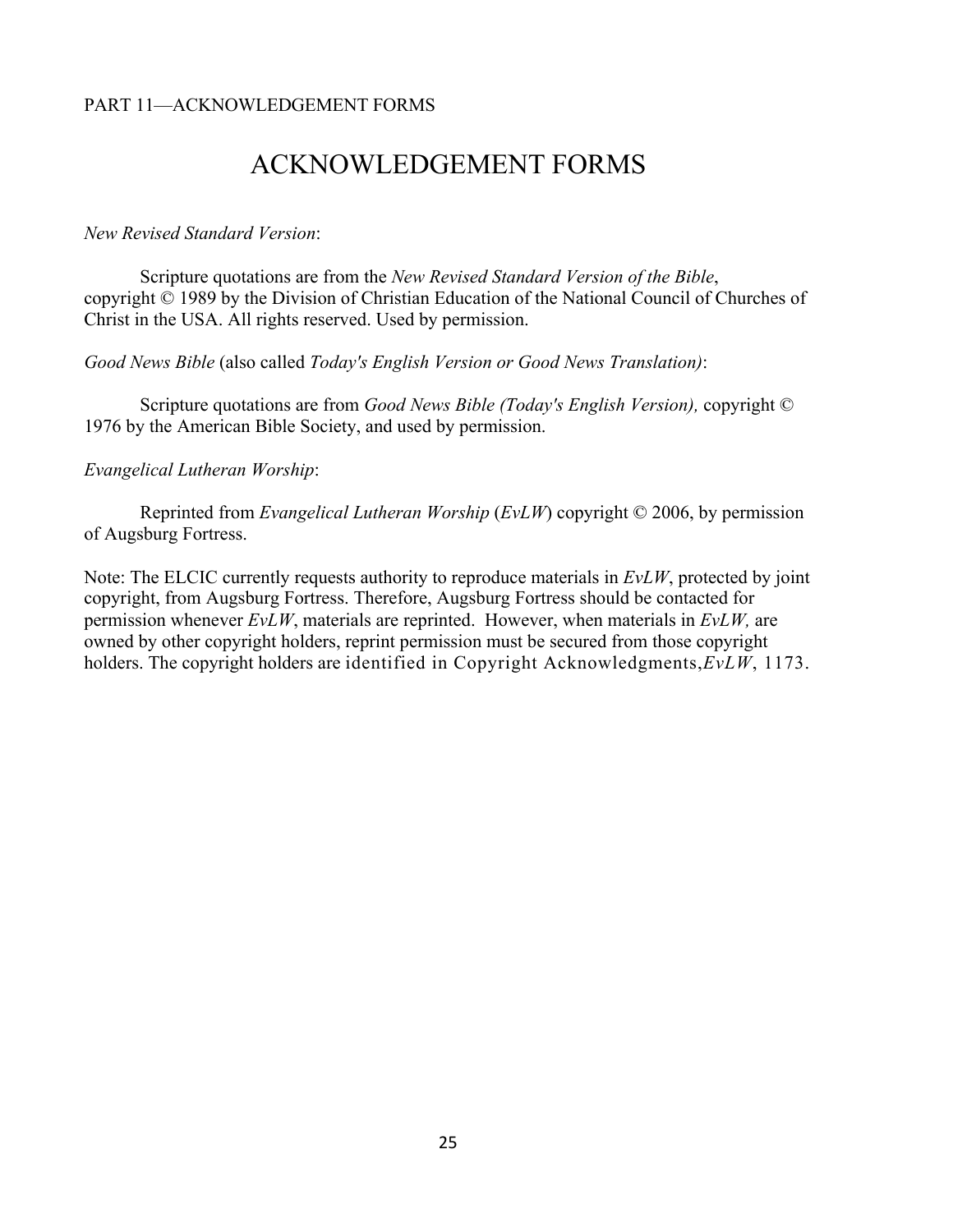#### PART 12—REFERENCE MATERIAL

# REFERENCE MATERIAL

Recommended for reference:

Caps and Spelling*—*The Canadian Press The Chicago Manual of Style—The University of Chicago Press The Elements of Grammar—Margaret Shertzer The Elements of Style—William Strunk, Jr & E.B. White The Elements of Editing—Arthur Plotnick English- Language Style guide*—T*he Lutheran World Federation Webster's Compact Writer's Guide—Merriam-Webster Inc.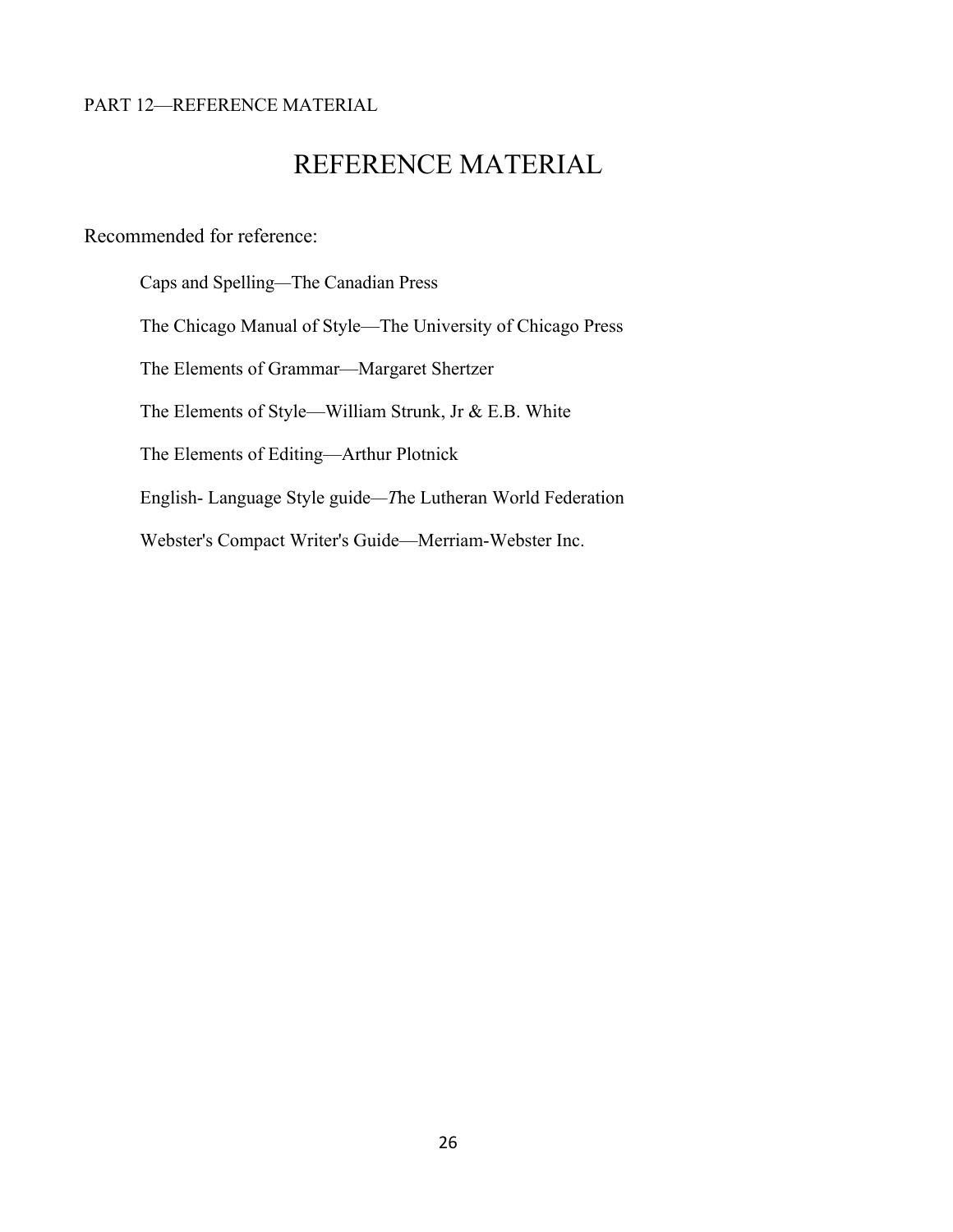# NAMES FOR GOD

#### Proper names

There are names for deity that, on the contemporary scene, have no other meaning apart from the name.

These are names just as Ahmad, Running Elk, and Raoul are names. They may have specific meanings, but the direct meaning at the moment of utterance is that of the name. The following are listed as proper names for the Christian Deity and are always capitalized.

| Jehovah   |
|-----------|
| Jesus     |
| Messiah   |
| Paraclete |
| Spirit    |
| Yahweh    |
|           |

There are other names for the Christian Deity that, in contemporary American usage, also function as common nouns. Some of these nouns, used in the context of a religious work, have a primary meaning that is present at the moment they are uttered or read.

The following are listed as proper names for the Christian Deity (proper nouns in a primary sense because they are not governed by criteria for determining proper nouns) and always are capitalized.

| Father  | Saviour |
|---------|---------|
| God     | Son     |
| Godhead | Trinity |
| Lord    | Word    |

#### Proper nouns

Every noun is the name of something. If it is the "unique name of a unique thing" (being), it is a proper name (for example, Mississippi River, Philadelphia). If it is the official (but not unique) name of a particular thing, it is a proper noun (for example, Snake River; Superior, Wis.).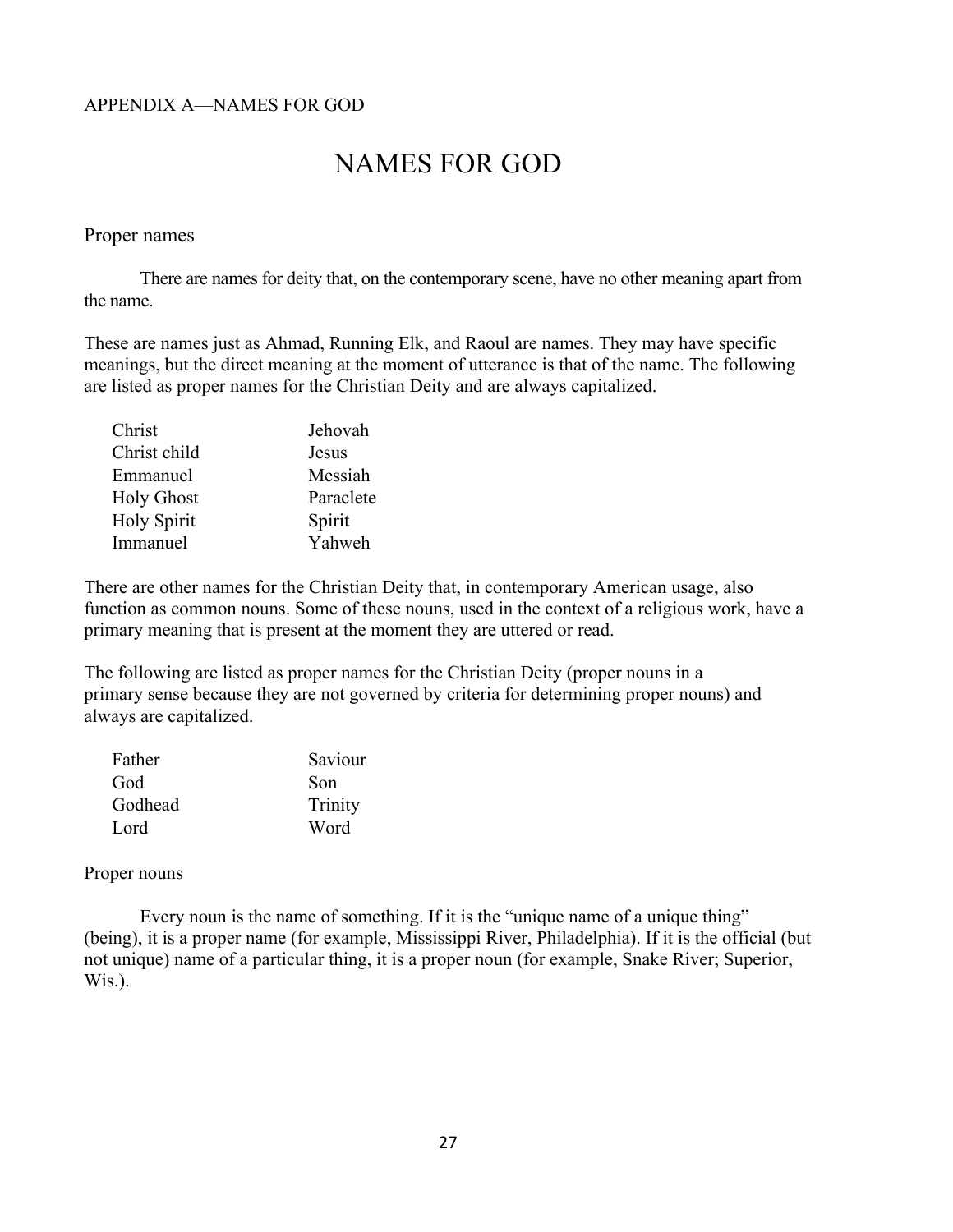#### The noun itself

The noun standing by itself, out of context, usually is recognized as a possible name for deity. The dictionary should confirm that one of the meanings of the word is a reference to deity. Noun modifiers

A limiting modifier (a, an, some, every, and so forth) used with a noun usually is a sign that the noun is not, in that instance, a proper noun. Personal possessives are not considered to be limiting modifiers.

#### In the predicative nominative

Nouns used in the predicative nominative complement names for deity, and are not to be considered proper nouns. The following are considered proper nouns when they conform to criteria listed previously.

Advocate: cap. only direct reference to Holy Spirit comforter creator king maker person(s) priest prophet redeemer

#### Common nouns

An indefinite article or possessive preceding a noun usually is the signal of a common noun.

Nouns that are used as names for *quality* of deity, an *action* of deity, an *idea* for deity, a *state* of deity are considered common nouns.

#### **Ouality**

The use of a concrete, attributive noun to express an abstract attribute of God—to impute a quality to, rather than factually describe.

a mighty *fortress* is our God a *lamb* goes uncomplaining forth thou its *light*, its *joy*, its *crown* Christ, our *head* and *cornerstone* Christ is made the sure *foundation* great God of fire, incarnate *flame* you were their *rock*, their *fortress*, and their *might* I am your *rock* and *castle*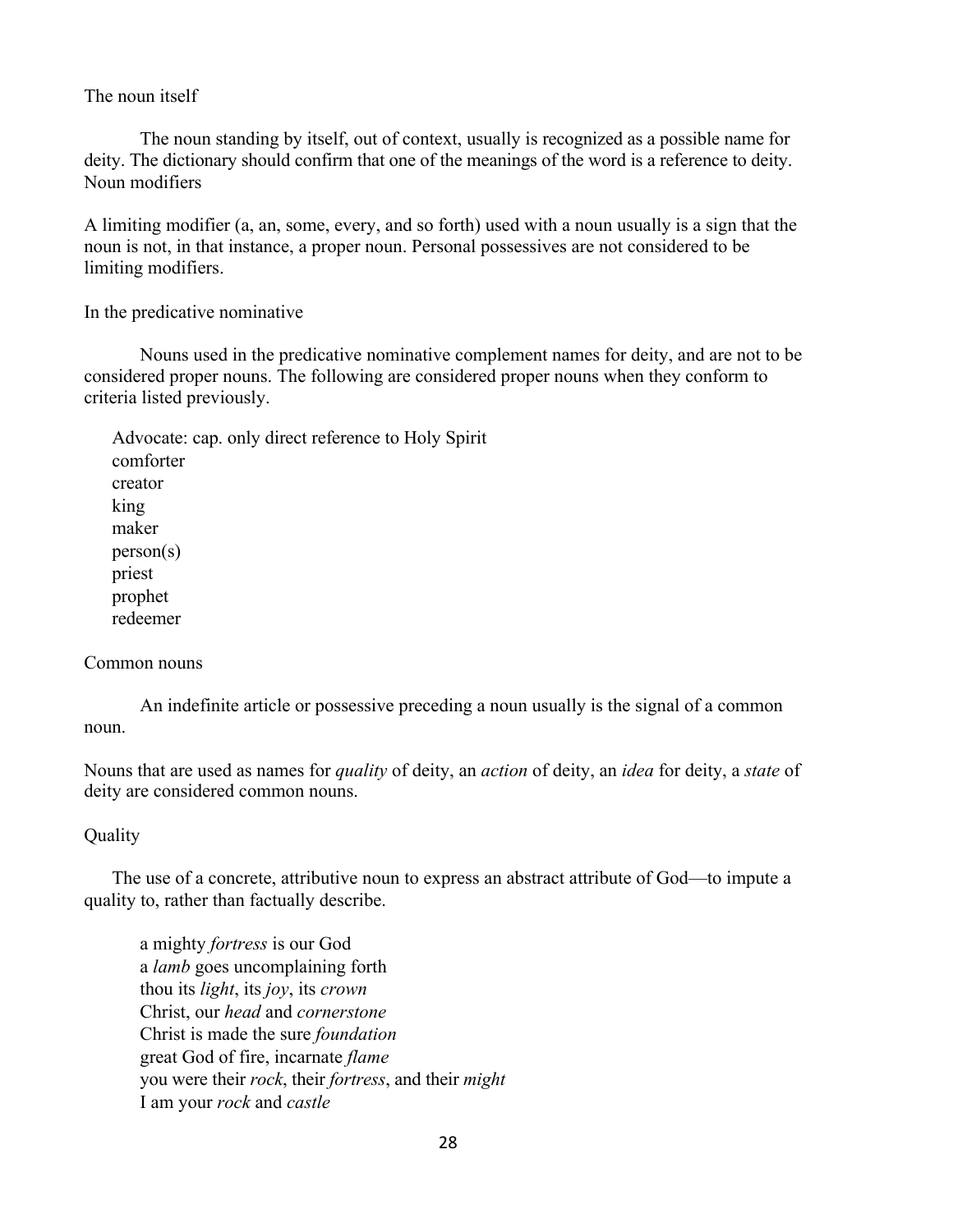thou on earth our *food*, our *stay*  we taste you, ever-living *bread branch* and *flower* of Jesse's stem she says the *star* is shining still

#### Action

The use of a noun to name an action of God in which case the noun normally takes a verb form.

and find him, our mighty *defender*  to its *judge* an answer making and *conqueror* of time to God, the *giver* of all good and they who with their *leader*

#### Idea

The use of an abstract, attributive noun to express an idea about God.

my Lord, my *hope*, is arisen you were their rock, their fortress, and their *might* God, my Lord, my *strength*  Jesus Christ, our *pleasure*  be thou my *consolation*  sing praise to God, the highest *good*  O Jesus, *joy* of loving hearts and her *confidence* alone my Jesus is my *splendor* Jesus, priceless *treasure*  the Lord, our *righteousness*

#### State

The use of a noun as the name of an earthly position to which we as persons can relate, in which case the noun normally does not take a verb form.

might find in him a *brother*  a little *child*, you came our guest to be an *infant* small make known the great *physician's* mind crown him as your *captain*  the *prince* is ever in them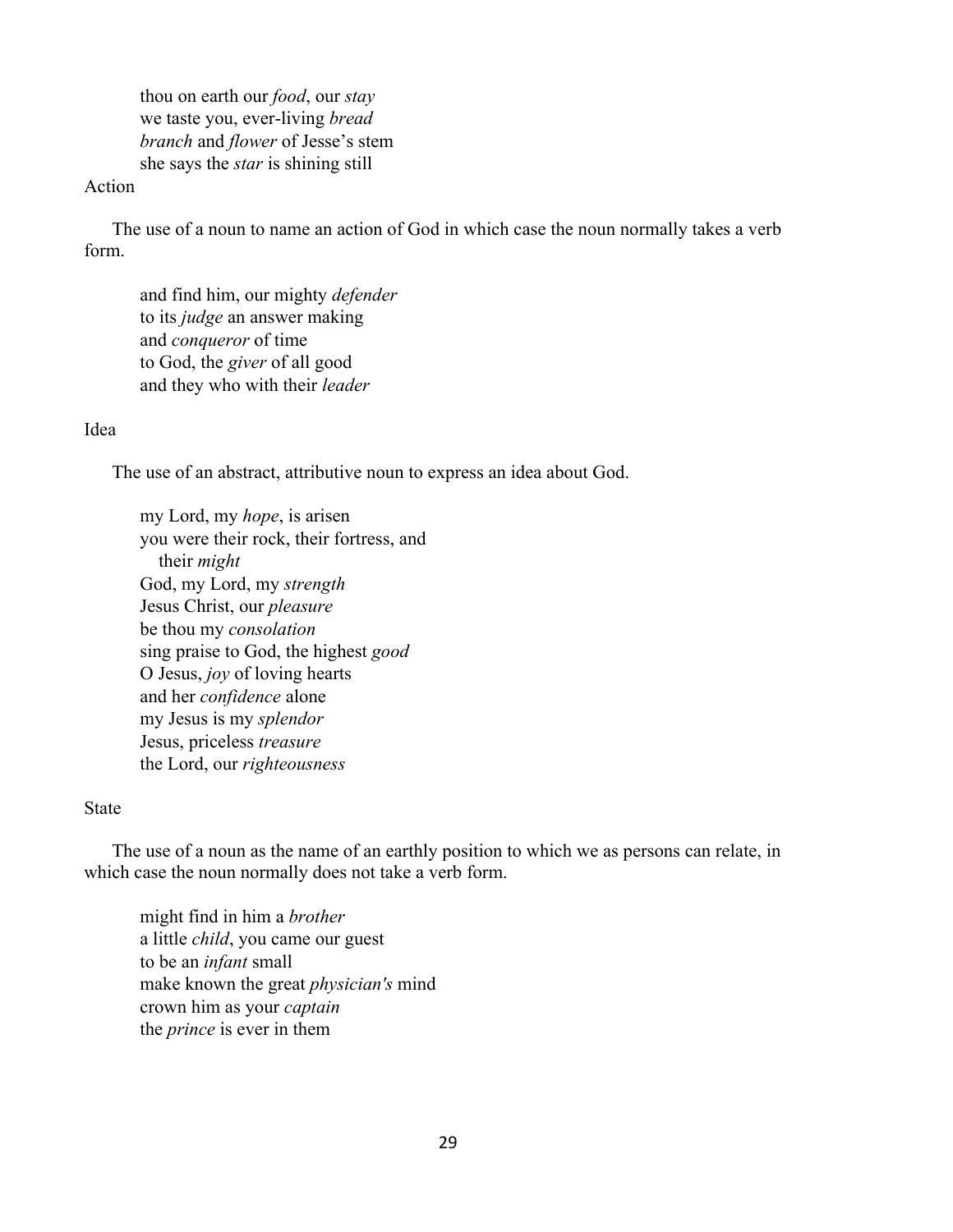#### Pronouns

Pronouns referring to deity are not capitalized.

```
he 
her 
his 
she 
you 
your(s) 
one; when used alone, one may be considered a pronoun; except when immediately 
proceeded by an adjective, Blessed One, Holy One
```
#### Compound names

The following compound names are determined to be proper names and are capitalized as follows.

Bread of life Christ's Spirit God Almighty God Incarnate God Most High God's Son God's Spirit Good Shepherd Jesus Christ Lamb of God Most High Most High God One in Three Paschal Lamb Spirit of Christ Spirit of God Three in One Word Incarnate; *but* incarnate Word

#### Names with modifiers

#### Adjectives

An adjective, whether attributive (standing before the noun) or predicate (standing after the verb) is lowercased when modifying name for deity.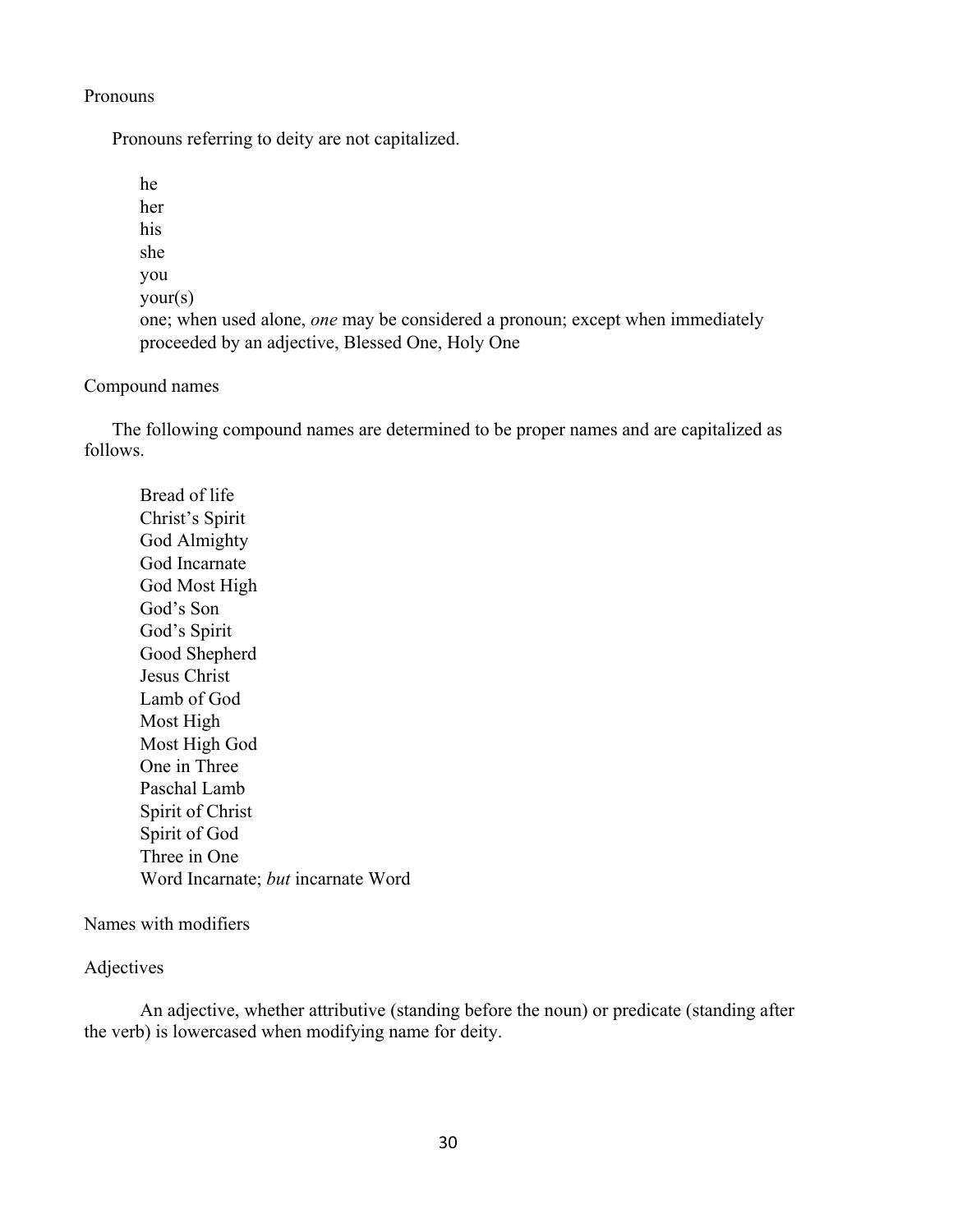*with proper name* (attributive adjectives): almighty God eternal Father eternal Lord holy Father holy Son living Lord righteous Father righteous God triune God

(predicate adjectives): God is righteous. The Lord is eternal.

*with proper noun* almighty King; *but* the Almighty

*exception: Both one and the adjective modifying it should be capitalized. Since one is not a proper name and would not be used to stand alone as a proper noun, it is considered a complement to throw the weight of a proper noun on the adjective.*

Blessed One Crucified One (*but* the Crucified) Holy One Righteous One Risen One

Object of the preposition

The noun governed by the preposition *of* is considered to be used in an adjectival sense in a name for deity.

*with proper name*  Lord of grace Lord of lords Son of man

*exception: Where the noun governed by the preposition* of *is a proper name for deity, that noun is capitalized*.

Son of God

*with proper noun* King of kings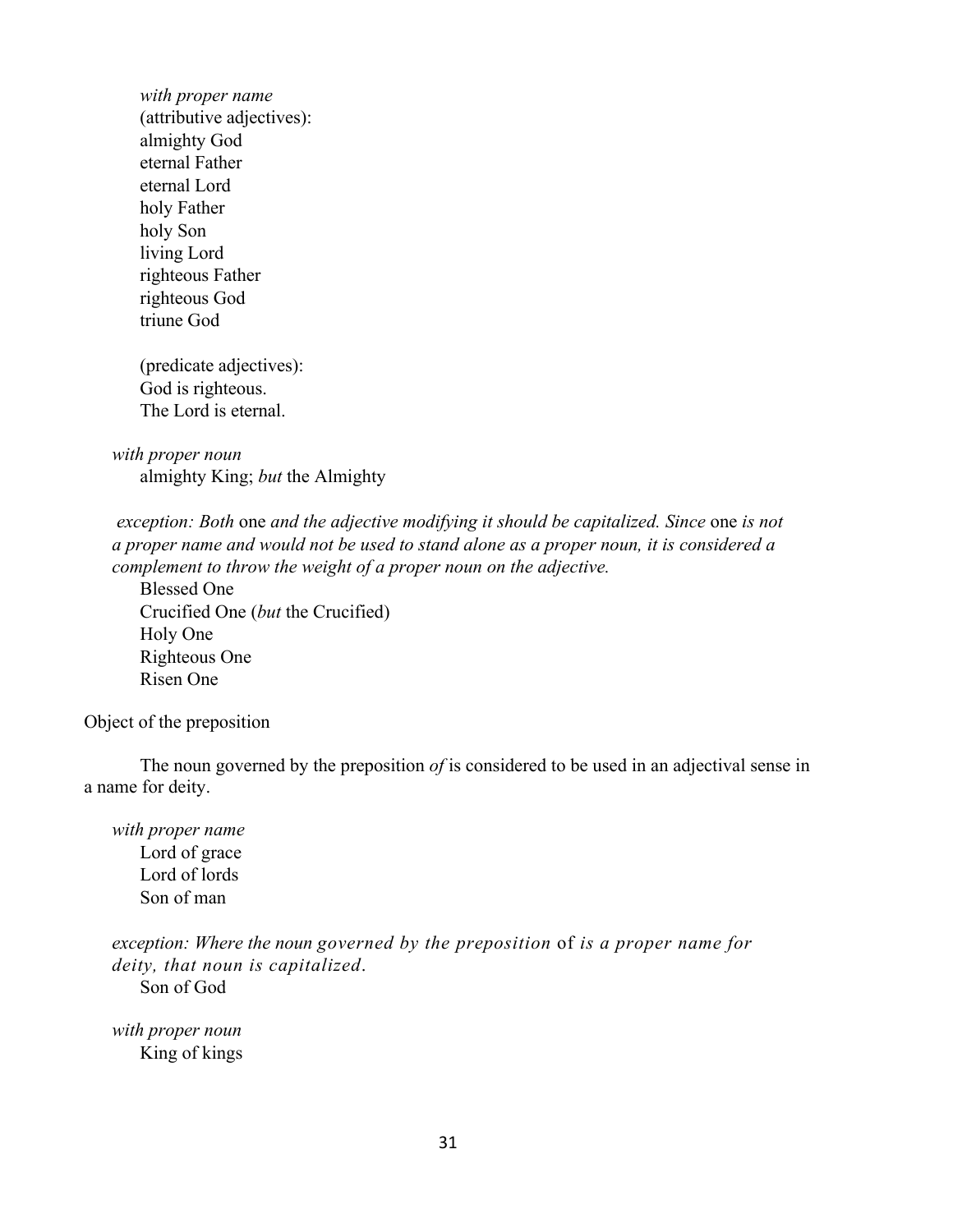*exception: The following is an arbitrary list of exceptions to the object of the preposition rule.*

All-in-All Alpha and Omega Ancient of Days Herald of Justice Light of lights Light of the world Prince of Peace Son of Man; *when used for the one Hebrew word that is used to refer to the Son of man*

#### **Derivatives**

Nouns, adjectives and verbs derived from proper names are lowercased when used with a specialized meaning.

(God's) fatherhood (Jesus') sonship messianic hope godlike; godly christological (*but* Christology, Christlike, Christian)

Object of direct address

A noun used as the object of direct address (in the vocative) is considered in that instance to be a name by which the deity is addressed and is capitalized.

O *Food* to pilgrims given O holy *Fire*, comfort true O *Love* that triumphs over loss O *Force* of all by whose sheer power O *Fount* of grace redeeming O *River* ever streaming O come, O *Key* of David, come O come, blest *Dayspring*, come and cheer

#### Predicative nominative

Lowercase nouns used in the predicative nominative to complement name for deity.

you were their *rock*, their *fortress*, and their *might* my Jesus is my *splendour*  the *sun* that cheers my spirit, is Jesus Christ, my king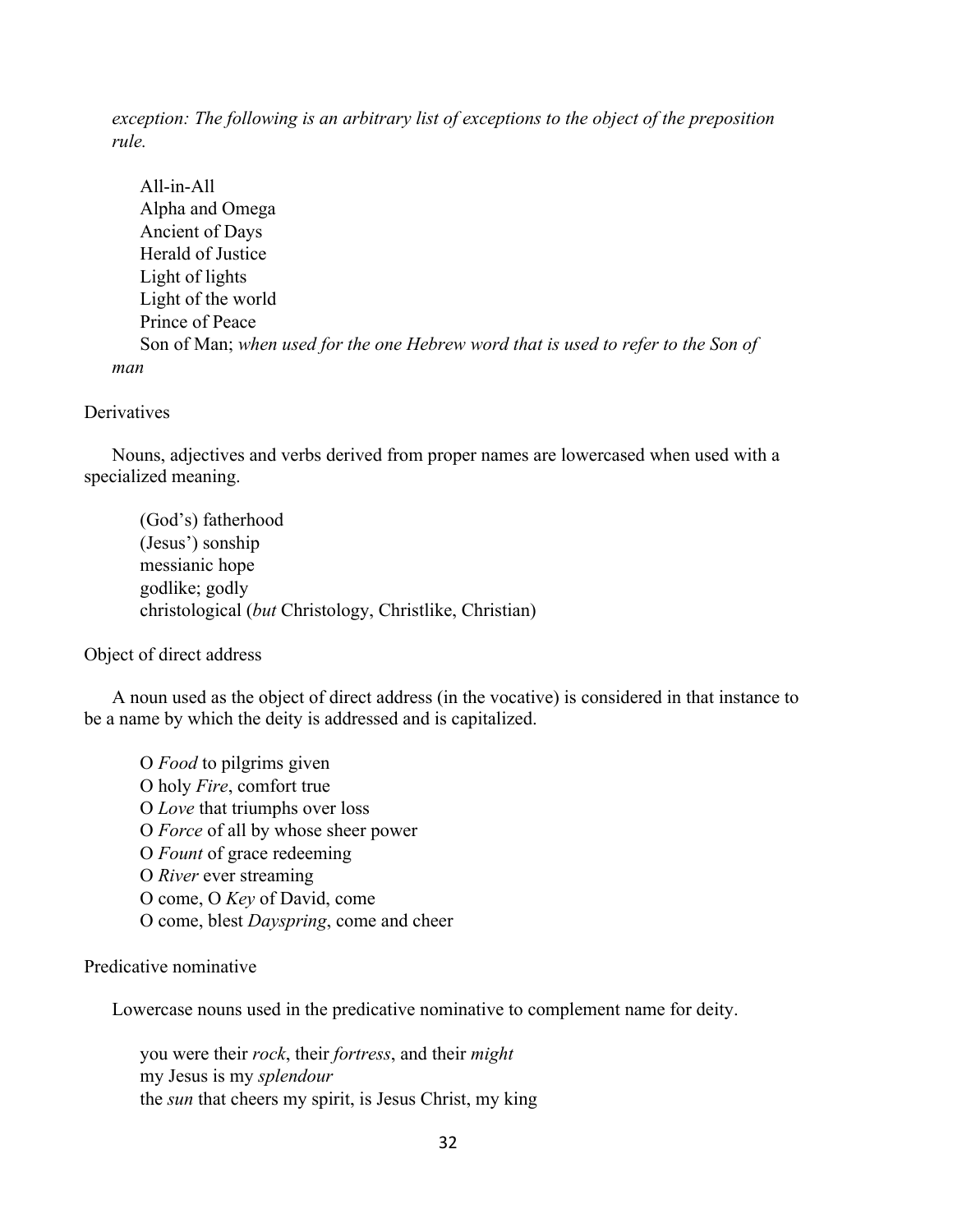a mighty *fortress* is our God thou the true *redeemer* art he is *servant*, I a lord he is the *key*, and he the *door* 

*exception: The designated proper names are capitalized in the predicative nominative*.

The Lord is God.

#### Appositives

A noun in the appositive position usually is considered to be the predicate of an implied preposition, and as such is not capitalized unless it is a proper name.

my Lord, my *hope*, is arisen God, my *Lord*, my *strength* the Lord, our *righteousness*  Jesus, priceless *treasure*  Lord Jesus, bounteous *giver* 

*exception:* Prophet, Priest, *and* King *is considered as one compound, and is not to be governed by the appositive rule*.

Where a number of nouns stand in the appositive position, and where the majority are proper names, all nouns in the sequence are capitalized.

the Son of God, our Christ, the Word, the Way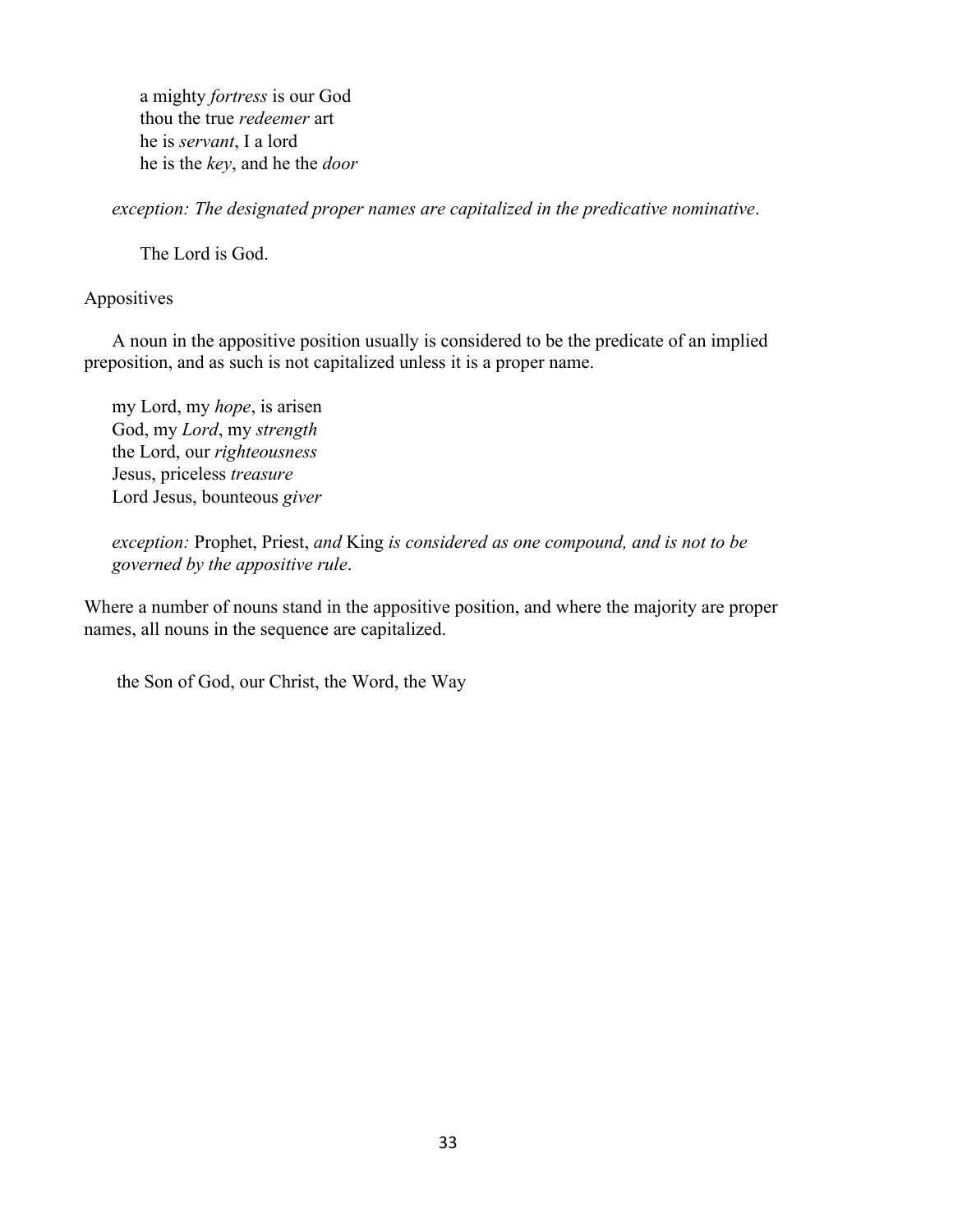### APPENDIX B—BOOKS OF THE BIBLE (NRSV)

# BOOKS OF THE BIBLE (*NRSV*)

### *The Old Testament*

| Formal name         | Common name     | Abbreviations. |
|---------------------|-----------------|----------------|
| Genesis             | Genesis         | Gen            |
| Exodus              | Exodus          | Ex             |
| Leviticus           | Leviticus       | Lev            |
| Numbers             | Numbers         | Num            |
| Deuteronomy         | Deuteronomy     | Deut           |
| Joshua              | Joshua          | Josh           |
| Judges              | Judges          | Judg           |
| Ruth                | Ruth            | Ruth           |
| 1 Samuel            | 1 Samuel        | 1 Sam          |
| 2 Samuel            | 2 Samuel        | 2 Sam          |
| 1 Kings             | 1 Kings         | 1 Kings        |
| 2 Kings             | 2 Kings         | 2 Kings        |
| 1 Chronicles        | 1 Chronicles    | 1 Chr          |
| 2 Chronicles        | 2 Chronicles    | 2 Chr          |
| Ezra                | Ezra            | Ezra           |
| Nehemiah            | Nehemiah        | Neh            |
| Esther              | Esther          | Esth           |
| Job                 | Job             | Job            |
| The Psalms          | Psalms          | Ps/Pl/Pss      |
| Proverbs            | Proverbs        | Prov           |
| Ecclesiastes        | Ecclesiastes    | Eccl           |
| The Song of Solomon | Song of Solomon | Song           |
| Isaiah              | Isaiah          | Isa            |
| Jeremiah            | Jeremiah        | Jer            |
| Lamentations        | Lamentations    | Lam            |
| Ezekiel             | Ezekiel         | Ezek           |
| Daniel              | Daniel          | Dan            |
| Hosea               | Hosea           | Hos            |
| Joel                | Joel            | Joel           |
| Amos                | Amos            | Am             |
| Obadiah             | Obadiah         | Ob             |
| Jonah               | Jonah           | Jon            |
| Micah               | Micah           | Mic            |
| Nahum               | Nahum           | Nah            |
| Habakkuk            | Habakkuk        | Hab            |
| Zephaniah           | Zephaniah       | Zeph           |
| Haggai              | Haggai          | Hag            |
| Zechariah           | Zechariah       | Zech           |
| Malachi             | Malachi         | Mal            |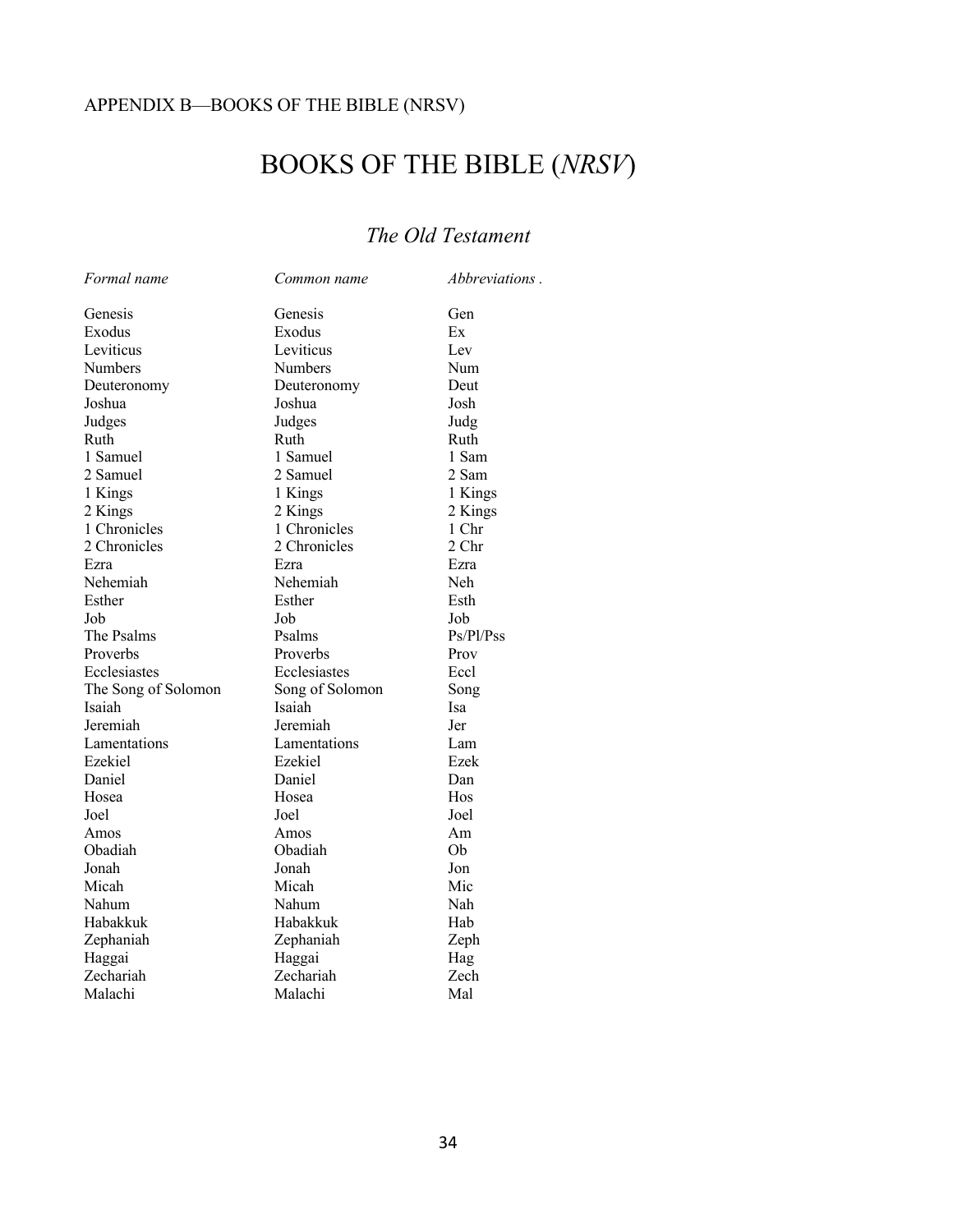### *The New Testament*

| Formal name                                    | Common name     | Abbreviation |
|------------------------------------------------|-----------------|--------------|
| The Gospel According to Matthew                | Matthew         | Mt           |
| The Gospel According to Mark                   | Mark            | Mk           |
| The Gospel According to Luke                   | Luke            | Lk           |
| The Gospel According to John                   | John            | Jn           |
| The Acts of the Apostles                       | Acts            | Acts         |
| The Letter of Paul to the Romans               | Romans          | Rom          |
| The First Letter of Paul to the Corinthians    | 1 Corinthians   | 1 Cor        |
| The Second Letter of Paul to the Corinthians   | 2 Corinthians   | 2 Cor        |
| The Letter of Paul to the Galatians            | Galatians       | Gal          |
| The Letter of Paul to the Ephesians            | Ephesians       | Eph          |
| The Letter of Paul to the Philippians          | Philippians     | Phil         |
| The Letter of Paul to the Colossians           | Colossians      | Col          |
| The First Letter of Paul to the Thessalonians  | 1 Thessalonians | 1 Thess      |
| The Second Letter of Paul to the Thessalonians | 2 Thessalonians | 2 Thess      |
| The First Letter of Paul to Timothy            | 1 Timothy       | 1 Tim        |
| The Second Letter of Paul to Timothy           | 2 Timothy       | 2 Tim        |
| The Letter of Paul to Titus                    | <b>Titus</b>    | <b>Titus</b> |
| The Letter of Paul to Philemon                 | Philemon        | Philem       |
| The Letter to the Hebrews                      | Hebrews         | Heb          |
| The Letter of James                            | James           | Jas          |
| The First Letter of Peter                      | 1 Peter         | 1 Pet        |
| The Second Letter of Peter                     | 2 Peter         | 2 Pet        |
| The First Letter of John                       | 1 John          | 1 Jn         |
| The Second Letter of John                      | 2 John          | 2Jn          |
| The Third Letter of John                       | 3 John          | 3Jn          |
| The Letter of Jude                             | Jude            | Jude         |
| The Revelation to John                         | Revelation      | Rev          |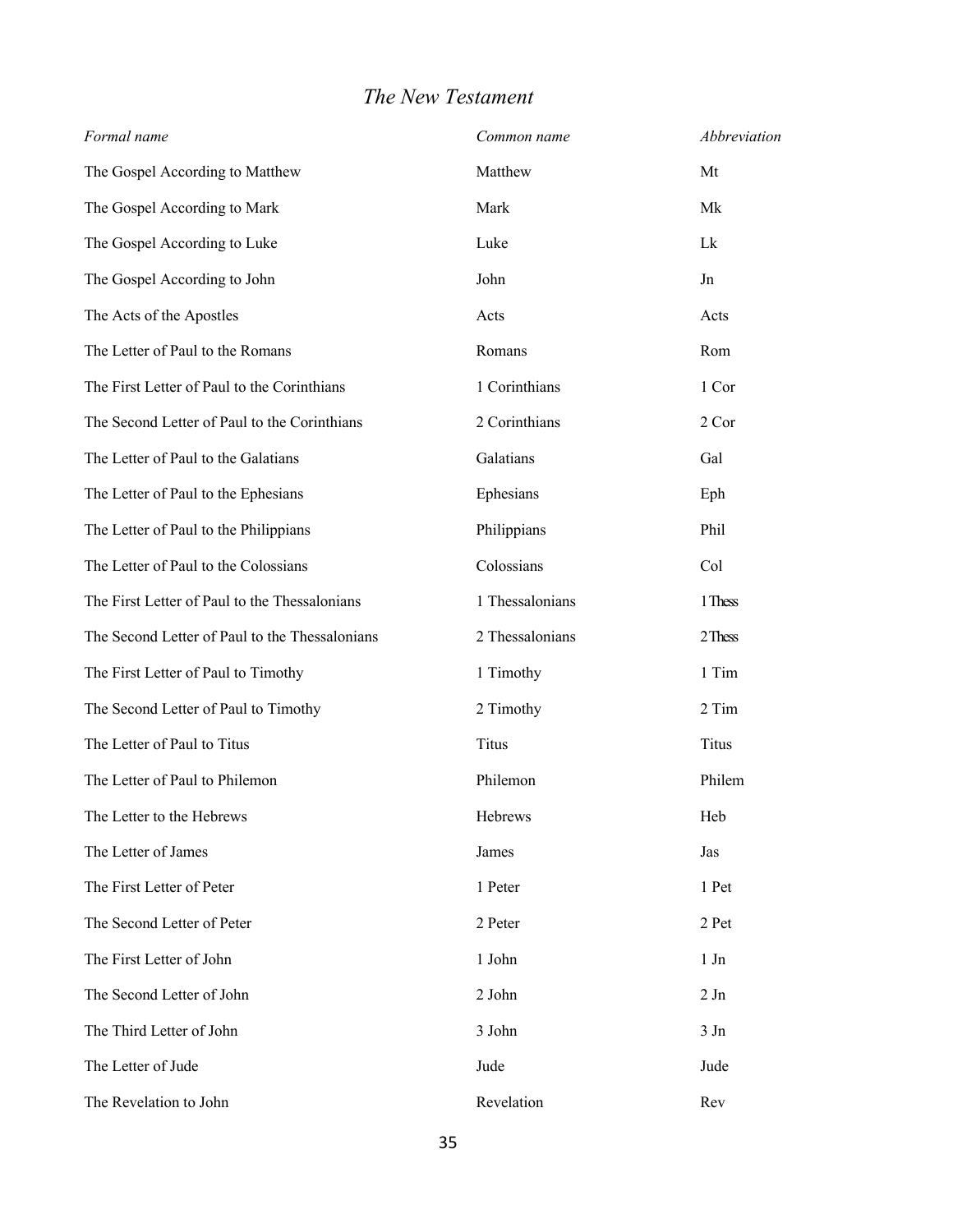# CHURCH-YEAR ABBREVIATION STYLE

Where an abbreviated name for a day in the church year is necessary or desirable, one of two shortened forms is possible. One system of abbreviation should be used consistently throughout one publication or publication series.

#### **Day in church year Abbreviations**

| First Sunday of Advent              | 1st Sunday of Advent     | 1 Advent          |
|-------------------------------------|--------------------------|-------------------|
| Second Sunday of Advent             | 2nd Sunday of Advent     | 2 Advent          |
| Third Sunday of Advent              | 3rd Sunday of Advent     | 3 Advent          |
| Fourth Sunday of Advent             | 4th Sundayof Advent      | 4 Advent          |
| Nativity of Our Lord                |                          | Christmas         |
| First Sunday of Christmas           | 1st Sunday of Christmas  | 1 Christmas       |
| Second Sunday of Christmas          | 2nd Sunday of Christmas  | 2 Christmas       |
| Epiphany of Our Lord                |                          | Epiphany          |
| Baptism of Our Lord                 |                          | Baptism of Jesus  |
| Second Sunday after Epiphany        |                          | 2 Epiphany        |
| Third Sunday after Epiphany         |                          | 3 Epiphany        |
| Fourth Sunday after Epiphany        |                          | 4 Epiphany        |
| Fifth Sunday after Epiphany         |                          | 5 Epiphany        |
| Sixth Sunday after Epiphany         |                          | 6 Epiphany        |
| Seventh Sunday after Epiphany       |                          | 7 Epiphany        |
| Eighth Sunday after Epiphany        |                          | 8 Epiphany        |
| Transfiguration of Our Lord         |                          | Transfiguration   |
| Ash Wednesday                       |                          | Ash Wednesday     |
| First Sunday in Lent                | 1st Sunday in Lent       | 1 Lent            |
| Second Sunday in Lent               | 2nd Sunday in Lent       | 2 Lent            |
| Third Sunday in Lent                | 3rd Sunday in Lent       | 3 Lent            |
| Fourth Sunday in Lent               | 4th Sunday in Lent       | 4 Lent            |
| Fifth Sunday in Lent                | 5th Sunday in Lent       | 5 Lent            |
| Sunday of the Passion (Palm Sunday) |                          | Sunday of Passion |
| Monday in Holy Week                 |                          |                   |
| Tuesday in Holy Week                |                          |                   |
| Wednesday in Holy Week              |                          |                   |
| Maundy Thursday                     |                          |                   |
| Good Friday                         |                          |                   |
| Saturday in Holy Week               | Resurrection of Our Lord | Easter Vigil      |
| Resurrection of Our Lord            | Resurrection of Our Lord | Easter Day        |
| Second Sunday of Easter             | 2nd Sunday of Easter     | 2 Easter          |
| Third Sunday of Easter              | 3rd Sunday of Easter     | 3 Easter          |
| Fourth Sunday of Easter             | 4th Sunday of Easter     | 4 Easter          |
| Fifth Sunday of Easter              | 5th Sunday of Easter     | 5 Easter          |
| Sixth Sunday of Easter              | 6th Sunday of Easter     | 6 Easter          |
| Ascension of Our Lord               |                          | Ascension         |
| Seventh Sunday of Easter            | 7th Sunday of Easter     | 7 Easter          |
| Day of Pentecost                    |                          | Pentecost         |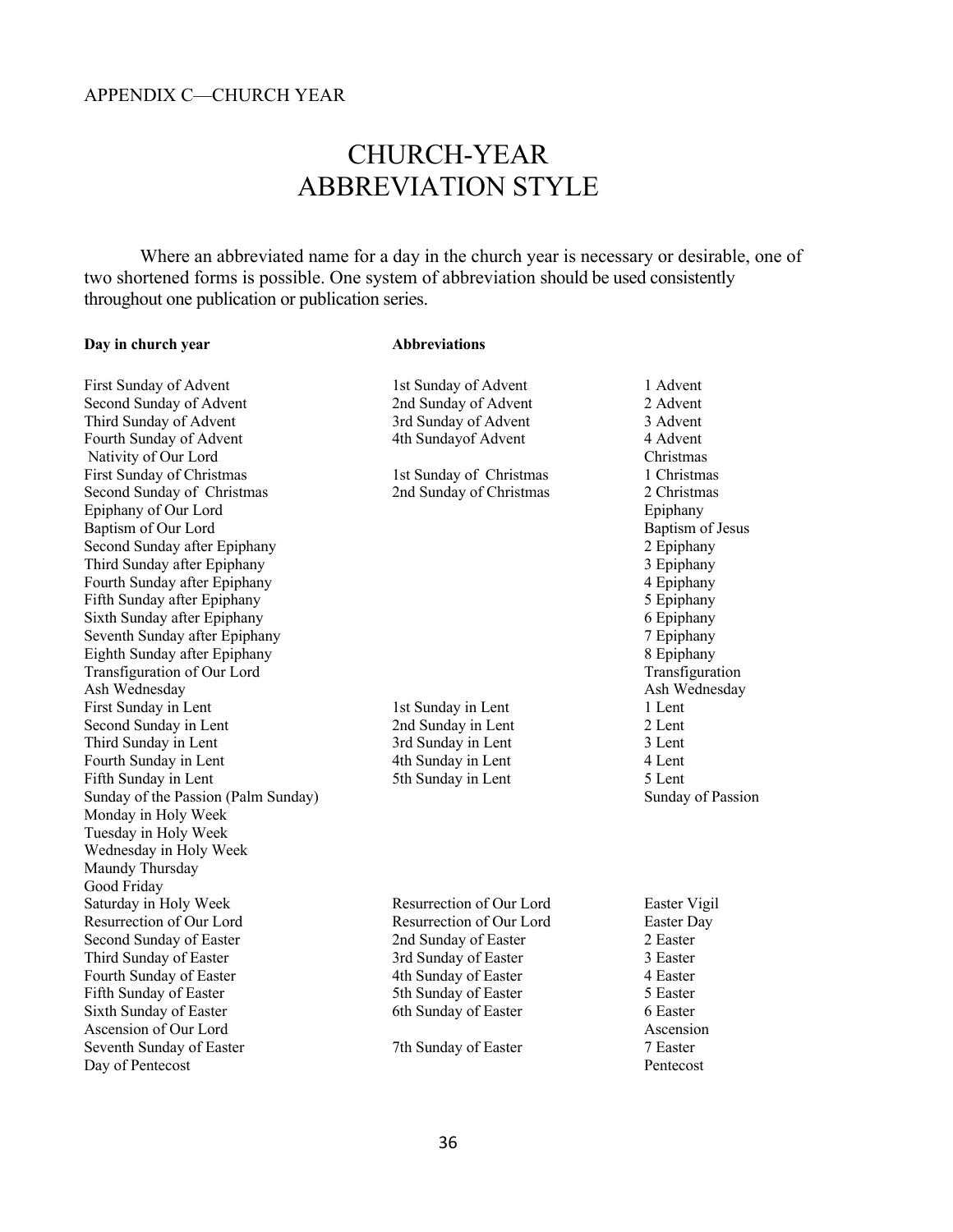#### **Day in church year Abbreviations**

Michael and All Angels Luke, Evangelist

Simon and Jude, Apostles

Reformation Day Reformation Sunday All Saints' Day

The Holy Trinity **Holy Trinity** Holy Trinity **Holy Trinity** Second Sunday after Pentecost 2nd Sunday a. Pentecost 2 Pentecost 2 Pentecost 3rd Sunday a. Pentecost 3 Pentecost 3 Pentecost Third Sunday after Pentecost 3rd Sunday a. Pentecost 3 Pentecost Fourth Sunday after Pentecost 4th Sunday a. Pentecost 4 Pentecost (*follow same style to* Twenty-seventh Sunday after Pentecost) Christ the King Christ the King Andrew, Apostle Stephen, Deacon and Martyr John, Apostle and Evangelist The Holy Innocents, Martyrs Name of Jesus Confession of Peter Conversion of Paul Presentation of Our Lord Joseph, Guardian of Jesus Annunciation of Our Lord Mark, Evangelist Philip and James, Apostles Matthias, Apostle Visit of Mary to Elizabeth Barnabas, Apostle John the Baptist Peter and Paul, Apostles Thomas, Apostle Mary Magdalene, Apostle James, Apostle Mary, Mother of Our Lord Bartholomew, Apostle Holy Cross Day Matthew, Apostle and Evangelist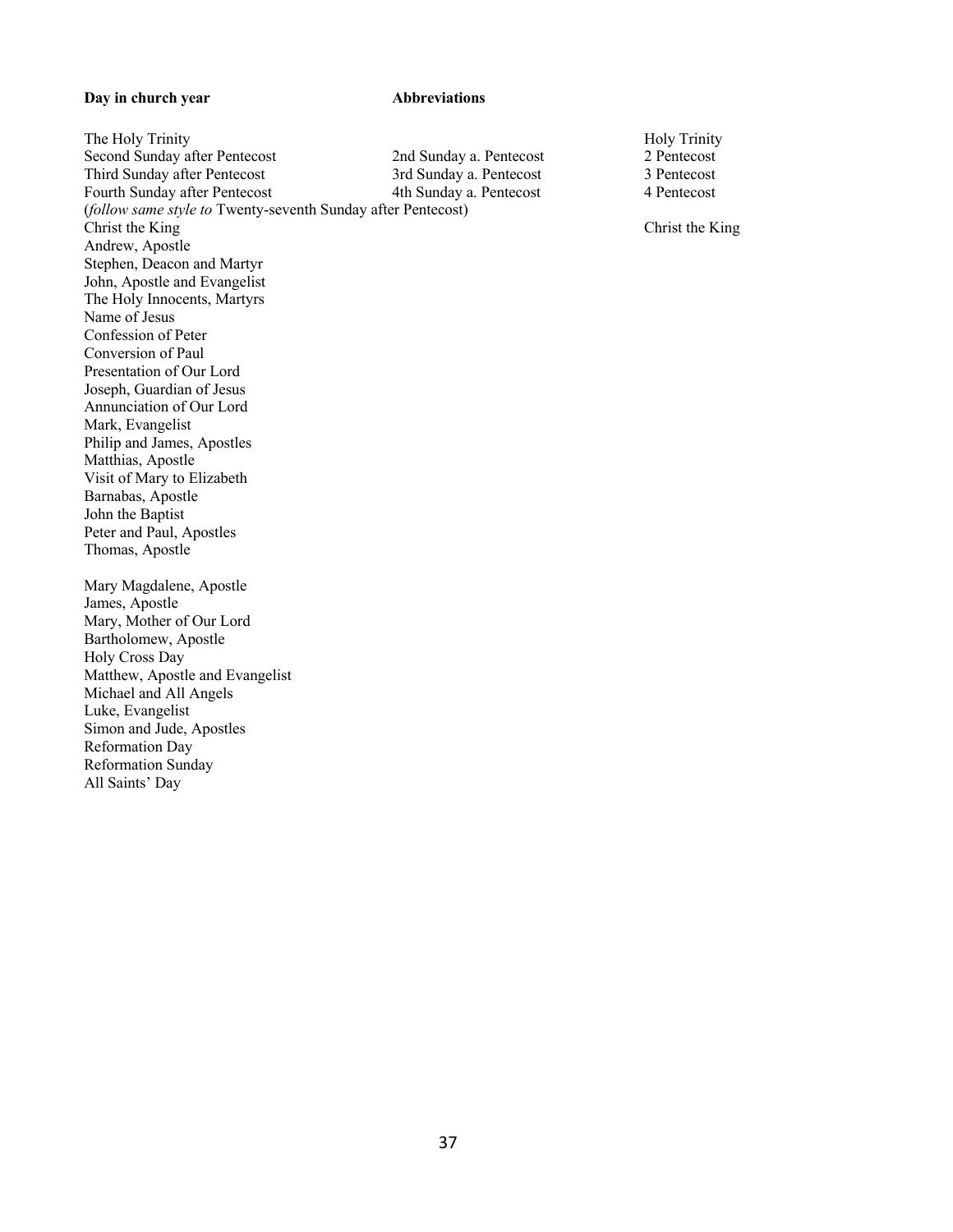#### APPENDIX D—ELCIC ACRONYMS

# ELCIC GLOSSARY OF ACRONYMS

 While all of these acronyms are suitable for use in the ELCIC, some are more likely to be used for internal reports and coding rather than for external communication. For example, NC91–35 is useful in recording a convention action but will not mean anything outside the circle of those "in the know." In most cases, it is important to spell out the name in full, with the acronym following, the first time you use it in a document (or provide a listing of acronyms with the document). At the very least, this shows consideration for people who may have to read the document, but do not know the acronyms.

ELCIC usage

| ABT         | Synod of Alberta and the Territories                        |
|-------------|-------------------------------------------------------------|
| <b>ACC</b>  | Anglican Church of Canada and Anglican Consultative Council |
| <b>ACIP</b> | Anglican Council of Indigenous Peoples                      |
| <b>ACW</b>  | Anglican Church Women                                       |
| AF          | <b>Augsburg Fortress</b>                                    |
| <b>ALCM</b> | <b>Association of Lutheran Church Musicians</b>             |
| <b>AUC</b>  | Augustana University College                                |
| <b>BAS</b>  | <b>Book of Alternative Services</b>                         |
| <b>BCP</b>  | Book of Common Prayer                                       |
| BC          | British Columbia Synod                                      |
| <b>CAPE</b> | Canadian Association for Pastoral Education                 |
| <b>CCC</b>  | Canadian Council of Churches                                |
| <b>CCCB</b> | Canadian Conference of Catholic Bishops                     |
| CCC–GOW     | Canadian Council of Churches–Group on Worship               |
| <b>CCOM</b> | <b>Candidacy Committee</b>                                  |
| <b>CCT</b>  | <b>Consultation on Common Texts</b>                         |
| <b>CECF</b> | Church Extension and Capital Fund                           |
| C-ELW       | Conference ELW                                              |
| <b>CEP</b>  | Continuing Education Plan                                   |
| <b>CEYC</b> | Canadian Ecumenical Youth Coalition                         |
| <b>CFGB</b> | Canadian Foodgrains Bank                                    |
| <b>CIDA</b> | Canadian International Development Agency                   |
| <b>CLAD</b> | Canadian Lutheran/Anglican Dialogue                         |
| <b>CLAY</b> | Canadian Lutheran Anglican Youth                            |
| <b>CLBI</b> | Canadian Lutheran Bible Institute; Camrose, Alta.           |
| <b>CLWR</b> | Canadian Lutheran World Relief                              |
| <b>CLYG</b> | Canadian Lutheran Youth Gathering                           |
| <b>CMPC</b> | <b>Canadian Mission Pastor's Conference</b>                 |
| <b>CPPC</b> | Cooperative Parish Projects Committee                       |
| COB         | Conference of Bishops                                       |
| Co-ELW      | Congregational ELW                                          |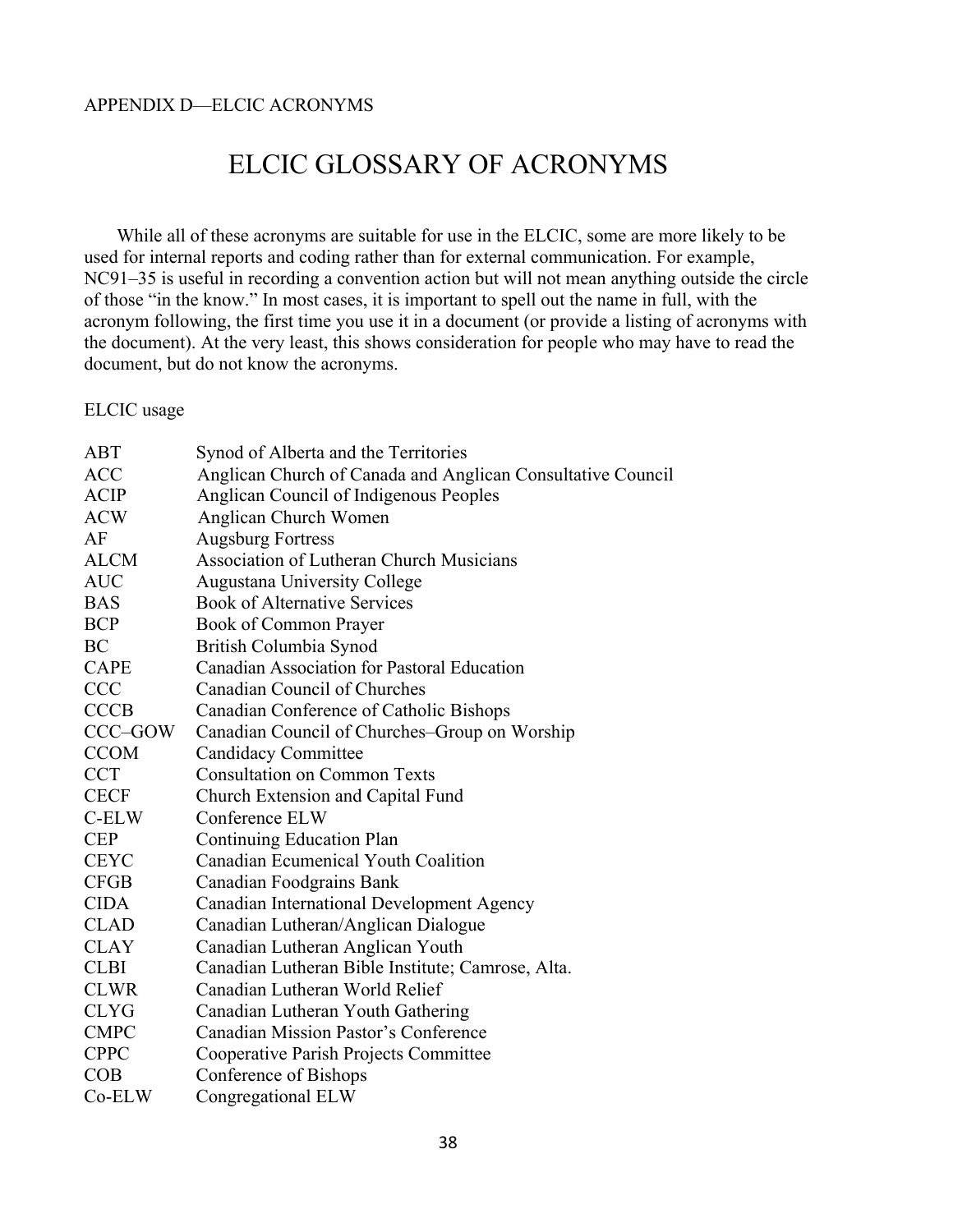| CoGS           | Council of General Synod (Anglican)                                         |
|----------------|-----------------------------------------------------------------------------|
| CoN            | Council of the North                                                        |
| <b>CTEL</b>    | Committee for Theological Education and Leadership                          |
| <b>CWA</b>     | Companion of the Worship Arts                                               |
| <b>EAST</b>    | Eastern Synod                                                               |
| <b>EELC</b>    | Estonian Evangelical Lutheran Church                                        |
| <b>EELC</b>    | Evangelical Lutheran Church of Cameroon                                     |
| <b>EFT</b>     | <b>Eternity for Today</b>                                                   |
| <b>EKD</b>     | Evangelical Church in Germany                                               |
| <b>ELCA</b>    | Evangelical Lutheran Church in America                                      |
| <b>ELCC</b>    | Evangelical Lutheran Church of Cameroon                                     |
| <b>ELCC</b>    | Evangelical Lutheran Church of Canada (predecessor of the ELCIC)            |
| <b>ELCC</b>    | Evangelical Lutheran Church in Congo                                        |
| <b>ELCG</b>    | Evangelical Lutheran Church in Guyana                                       |
| <b>ELCIC</b>   | Evangelical Lutheran Church in Canada (not ELCiC or ELCC)                   |
| <b>ELCJ</b>    | Evangelical Lutheran Church in Jordan (predecessor of ELCJHL)               |
| <b>ELCJHL</b>  | Evangelical Lutheran Church in Jordan and the Holy Land                     |
| <b>ELC-PNG</b> | Evangelical Lutheran Church of Papua New Guinea                             |
| <b>ELW</b>     | Evangelical Lutheran Women (not E.L.W.)                                     |
| $E\nu LW$      | Evangelical Lutheran Worship                                                |
| <b>EAST</b>    | Eastern Synod                                                               |
| <b>GHDA</b>    | Global Hunger and Development Appeal                                        |
| <b>GHEJS</b>   | Global Hunger and Economic Justice Seminar                                  |
| <b>GME</b>     | <b>Global Mission Event</b>                                                 |
| <b>GSI</b>     | ELCIC Group Service Inc.                                                    |
| HoB            | House of Bishops                                                            |
| ICE            | Institute for Christian Ethics (Waterloo)                                   |
| <b>IELB</b>    | Bolivian Evangelical Lutheran Church                                        |
| <b>IELCO</b>   | Evangelical Lutheran Church of Colombia                                     |
| <b>IELU</b>    | United Evangelical Lutheran Church of Argentina and Uruguay                 |
| <b>ILEP</b>    | Peruvian Evangelical Lutheran Church                                        |
| <b>JPIC</b>    | Justice, Peace, and the Integrity of Creation (WCC)                         |
| <b>LAMP</b>    | Lutheran Association of Missionaries and Pilots                             |
| LCA-CS         | Lutheran Church in America–Canada Section (a predecessor body of the ELCIC) |
| <b>LCC</b>     | Lutheran Church–Canada (always with an en dash)                             |
| <b>LCBI</b>    | Lutheran Collegiate Bible Institute (Outlook, SK)                           |
| <b>LCIC</b>    | Lutheran Council in Canada                                                  |
| <b>LCMS</b>    | Lutheran Church-Missouri Synod, The                                         |
| <b>LEM</b>     | Lutheran Evangelistic Movement, Canada                                      |
| <b>LLM</b>     | Lutheran Laity Movement for Stewardship                                     |
| <b>LOMIC</b>   | Lutheran Outdoor Ministries in Canada                                       |
| LOPP           | Lutheran Office for Public Policy                                           |
| <b>LPG</b>     | Lutheran Planned Giving                                                     |
| <b>LSMC</b>    | Lutheran Student Movement in Canada                                         |
| <b>LTS</b>     | Lutheran Theological Seminary Saskatoon                                     |
| <b>LWCC</b>    | Lutheran Women's Cooperating Committee                                      |
| <b>LWF</b>     | Lutheran World Federation, The                                              |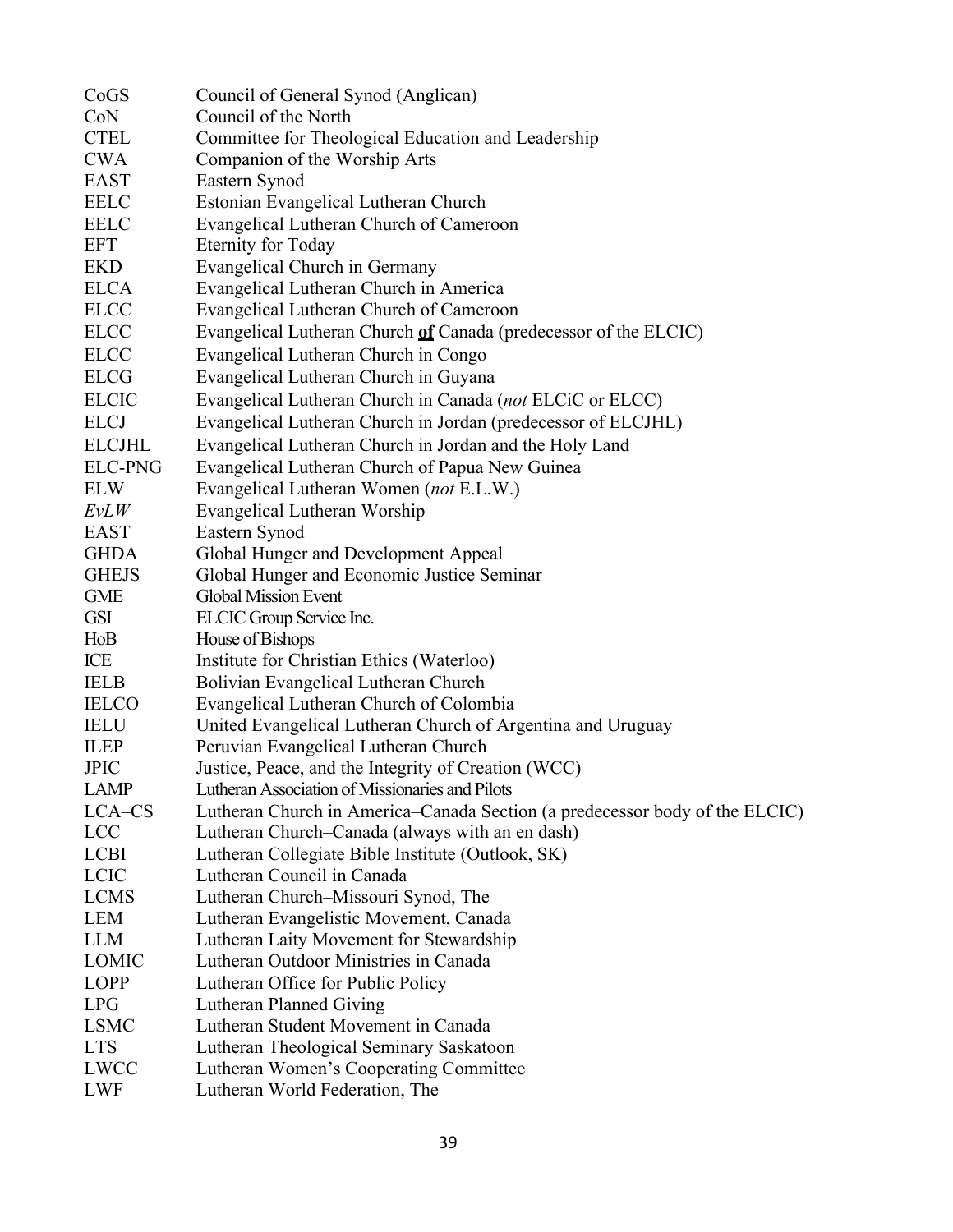| LWS-I        | Lutheran World Service-India                 |
|--------------|----------------------------------------------|
| <b>MNO</b>   | Manitoba/Northwestern Ontario Synod          |
| NC           | National Convention                          |
| <b>NCC</b>   | National Church Council                      |
| <b>NGO</b>   | Non-governmental Organization                |
| <b>NYMC</b>  | National Youth Ministry Committee            |
| <b>PCC</b>   | Presbyterian Church of Canada                |
| <b>PCYM</b>  | Program Committee for Youth Ministry         |
| <b>PWRDF</b> | Primate's World Relief and Development Fund  |
| <b>RONA</b>  | Regional Officer for North America (LWF)     |
| S-ELW        | Synodical ELW                                |
| SK           | Saskatchewan Synod                           |
| <b>SLS</b>   | Salvadoran Lutheran synod                    |
| <b>TEC</b>   | The Episcopal Church, USA                    |
| <b>UCC</b>   | United Church of Canada                      |
| <b>VBS</b>   | vacation Bible school                        |
| <b>VCS</b>   | vacation church school                       |
| <b>VIM</b>   | Volunteer(s) in Mission                      |
| <b>WCC</b>   | World Council of Churches                    |
| <b>WICC</b>  | Women's Inter-Church Council of Canada       |
| WG-D         | Working Group on Discipleship                |
| WG-FS        | Working Group on Faith and Society           |
| WG-LM        | Working Group on Leadership in Ministry      |
| WG-M         | <b>Working Group on Mission</b>              |
| WG-W         | Working Group on Worship                     |
| <b>WLS</b>   | Waterloo Lutheran Seminary                   |
| <b>YMCC</b>  | <b>Youth Ministry Coordinating Committee</b> |
|              |                                              |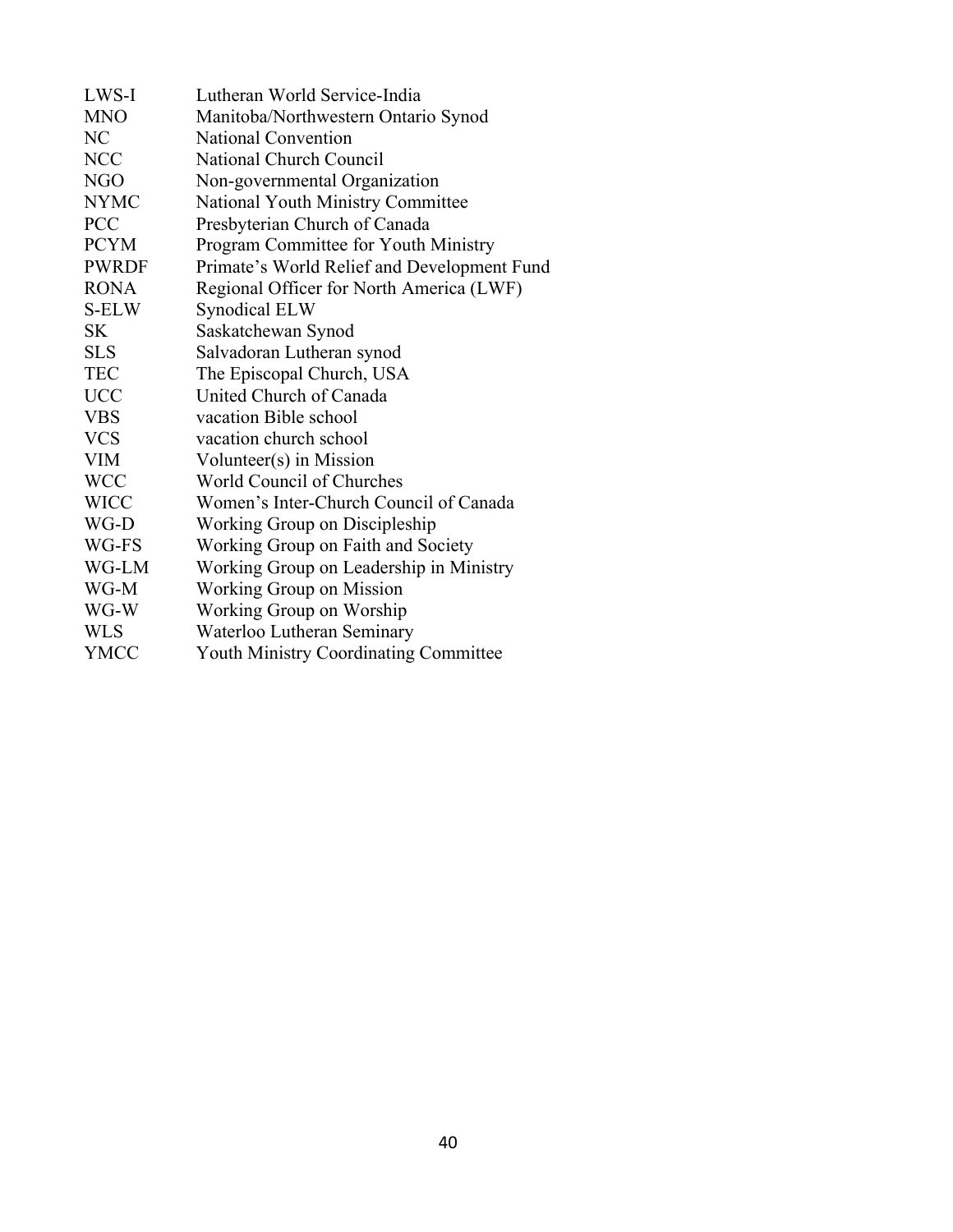#### APPENDIX E—ECUMENICAL COALITIONS

# ECUMENICAL COALITIONS

| ACT            | -Alliance                                                                       |  |  |  |  |
|----------------|---------------------------------------------------------------------------------|--|--|--|--|
| ACT-D          | -Development                                                                    |  |  |  |  |
| ACT-I          | -International                                                                  |  |  |  |  |
| <b>ARC</b>     | Aboriginal Rights Coalition; formerly Project North                             |  |  |  |  |
| CAWG           | Canada-Asia Working Group                                                       |  |  |  |  |
| <b>CCJC</b>    | Church Council on Justice and Corrections                                       |  |  |  |  |
| <b>DOTAC</b>   | Diakonia of the Americas and the Caribbean                                      |  |  |  |  |
| <b>ECEJ</b>    | Ecumenical Coalition for Economic Justice; also known as GATT-Fly               |  |  |  |  |
| <b>ETFFP</b>   | Ecumenical Taskforce on the Feminine Face of Poverty                            |  |  |  |  |
| <b>ICCAF</b>   | Inter-Church Coalition on Africa                                                |  |  |  |  |
| <b>ICFID</b>   | Inter-Church Fund for International Development                                 |  |  |  |  |
| <b>ICCPJC</b>  | Inter-Church Committee for the Promotion of Justice in Canada; previously known |  |  |  |  |
|                | as PLURA                                                                        |  |  |  |  |
| <b>ICCR</b>    | Inter-Church Committee for Refugees                                             |  |  |  |  |
| <b>ICCWDE</b>  | Inter-Church Committee for World Development Education; previously known as     |  |  |  |  |
|                | Ten Days for Global Justice or Ten Days for World Development                   |  |  |  |  |
| <b>ICCHRLA</b> | Inter-Church Committee on Human Rights in Latin America                         |  |  |  |  |
| <b>JALC</b>    | Joint Anglican—Lutheran Commission                                              |  |  |  |  |
| <b>KAIROS</b>  | <b>Canadian Ecumenical Justice Initiatives</b>                                  |  |  |  |  |
| <b>LCIC</b>    | Lutheran Council in Canada                                                      |  |  |  |  |
| PP             | <b>Project Ploughshares</b>                                                     |  |  |  |  |
| <b>PLURA</b>   | Presbyterian, Lutheran, United, Roman Catholic, Anglican                        |  |  |  |  |
| <b>TCCR</b>    | Taskforce on the Churches and Corporate Responsibility                          |  |  |  |  |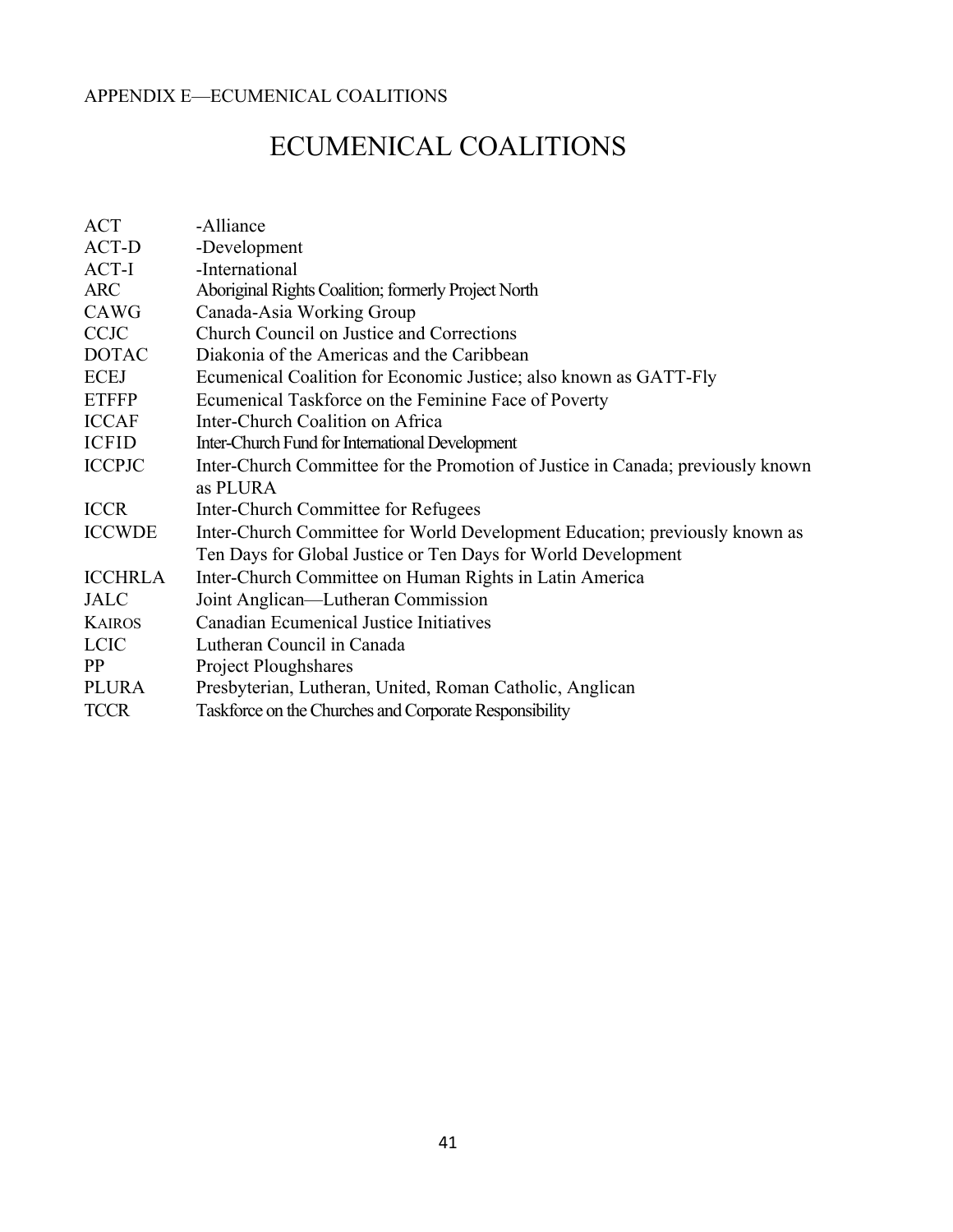#### APPENDIX F—LWF

### THE LUTHERAN WORLD FEDERATION

In accordance with the LWF Constitution please use the correct name of the Federation on all documents: "The Lutheran World Federation." When writing federation in reference to the LWF, capitalize Federation.

The name of the LWF has been expanded and may read, "The Lutheran World Federation – A Communion of Churches" in a title. However, in all other general references, communion should not be capitalized. E.g. "The Lutheran communion", "As a global communion of Lutheran churches, the LWF …."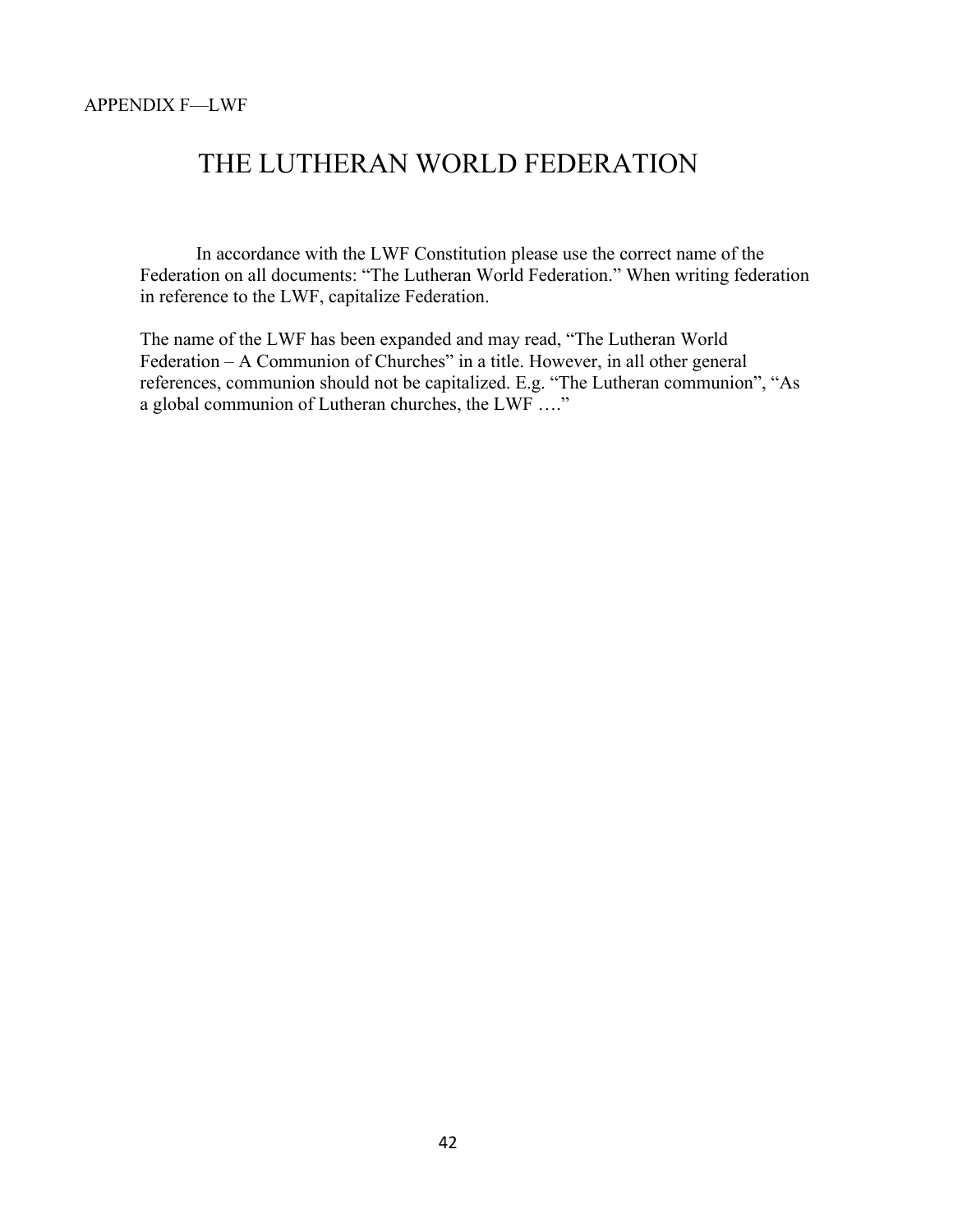#### APPENDIX G—ABORIGINAL PEOPLE

# ABORIGINAL PEOPLE

Capitalize as indicated.

Canada's **Aboriginal Peoples** comprise three groups: **First Nations Inuit Métis**

Three subgroups apply to First Nation(s): **Status Indians Non-status Indians Treaty Indians** 

The singular of Inuit (never Eskimos) is **Inuk**. Their language is **Inuktitut**.

The Inuit of the western Arctic call themselves **Inuvialuit**.

Don't confuse the Inuit and the **Innu**, a first Nations people who live in Labrador and northeastern Quebec.

**indigenous people**, **aboriginals**, (except for Aboriginals of Australia), **native peoples**—are lower case.

Aboriginal People is a collective name for the original peoples of North America and their descendants. When you are referring to "Aboriginal People," you are referring to all aboriginal people in Canada collectively, without regard to their separate origins, or you are referring more than one Aboriginal person.

By adding the's' to people, you are emphasizing that there is a diversity of people within the group.

Aboriginal People; entire body of Aboriginal persons in Canada.

Because the term "Aboriginal People" generally applies to first Nations, Inuit and Métis together as a group, writers should take care in the use of this term.

Aboriginal Peoples; different groups of Aboriginal People each with their own culture, language, and traditions. Often used when referring to different groups among different communities.

The term **Indian** is generally inappropriate, except where required for clarity in discussing legal or constitutional issues.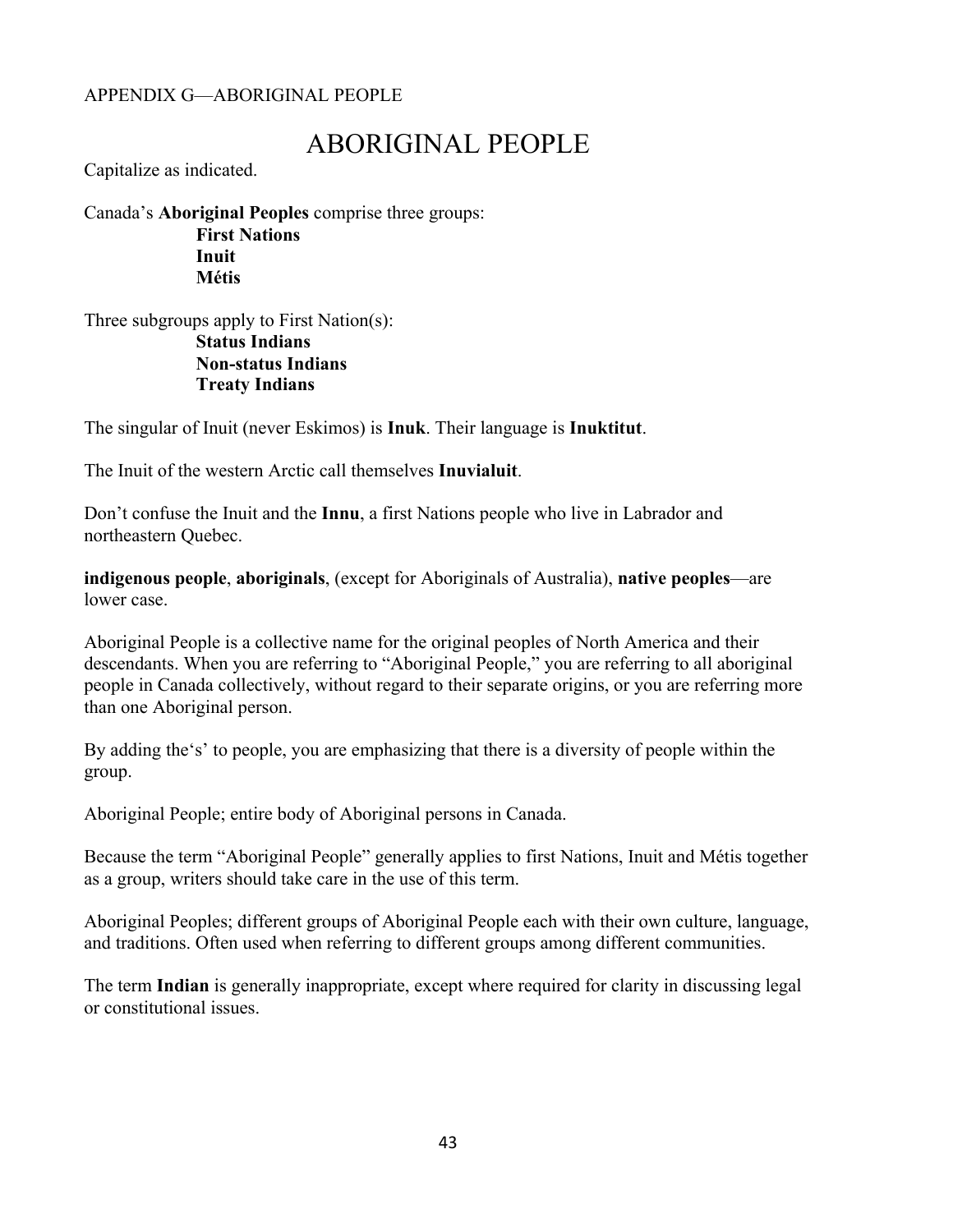# **SECTION II MEDIA**

#### PART 1—THE CANADIAN PRESS INDEX

# *THE CANADIAN PRESS* INDEX

*The Canadian Press Stylebook* contains a wealth of helpful information.

Abbreviations and acronyms, pp. 243–250

Accents*,* pp. 299 Métis Montreal, Quebec resumé Café Follow Oxford for English words.

Canadian Placelines, pp. 343

The community is followed by the province or territory with the exception of these well known cities:

| Calgary           | Charlottetown        | Edmonton           | Fredericton Halifax |            |
|-------------------|----------------------|--------------------|---------------------|------------|
| Hamilton          | Montreal             | Ottawa             | Quebec              | Regina     |
| Saskatoon Toronto |                      | Vancouver Victoria |                     | Whitehorse |
|                   | Winnipeg Yellowknife |                    |                     |            |

Whitehorse and Yellowknife stand alone as placelines, but the Northwest Territories or the Yukon should be mentioned in the opening paragraph.

Capitalization, pp. 259–28 *The Canadian Press Caps and Spelling;* or *Canadian Oxford*, unless noted below.

General rule: capitalize specific terms such as nouns, names and titles; lowercase general terms, adverbs and adjectives.

With religious names and terms avoid uppercase where possible (See Section 1 Capitalization.)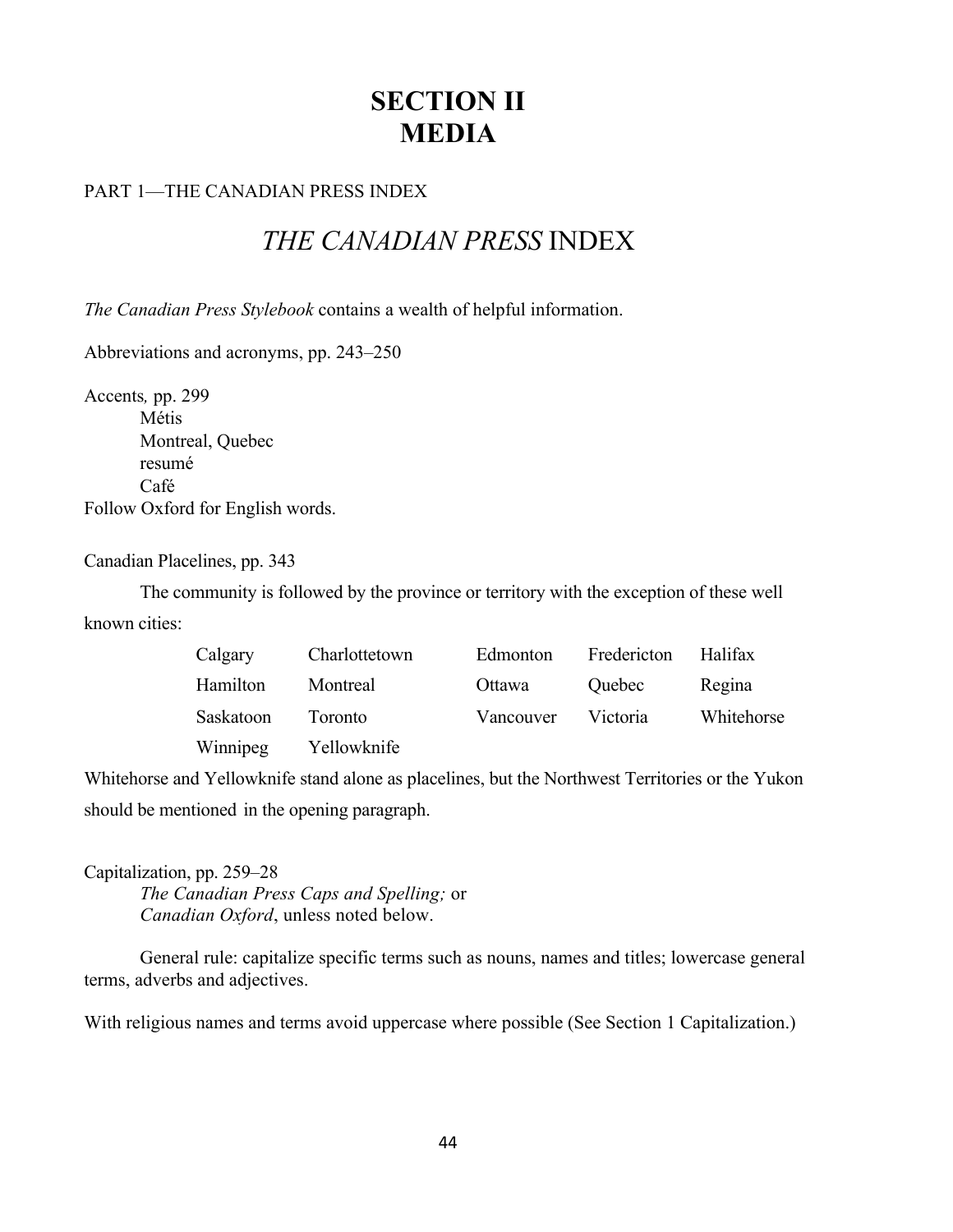Dates and time, pp. 246

For months used with a specific date, abbreviate only Jan., Feb., Aug., Sept., Oct., and Dec. Spell out standing alone or with a year alone.

In tabular matter use these forms without periods:

Jan, Feb, Mar, Apr, May, Jun, Jul, Aug, Sep, Oct, Nov, Dec Sun, Mon, Tue, Wed, Thu, Fri, Sat

Hyphenation: compound words, pp. 295–296; 381–383

Italics, pp. 386–387

The *Canadian Press* cannot deliver material in italics to all its customers for technical reasons. Italics are recommended, however, quotation marks may be used. Italicize the title of compositions, including books, computer games, movies, operas, plays, TV programs, and songs.

News releases, pp. 136–137; 482–483

Numbers, pp. 328–332

Punctuation, pp. 371–388 *The Canadian Press* follows the generally accepted style for punctuation as *The Canadian Style* in Section I.

Apostrophe*,* pp. 354; 371–372 the 1800s; the '80s. Apostles' Creed, *not* Apostle's Creed (there were 12 apostles) Aboriginal people's rights, *not* aboriginal peoples' rights

Brackets (Parentheses), pp. 372–373 "You cannot serve God and wealth." (Luke 16:13b, *NRSV.*)

Em dash, pp. 378–379

*The Canadian Press* uses the hyphen and the em dash, but not the en dash. There are no spaces before or after a hyphen, em dash, or slash/oblique.

Quotation marks, pp. 385–387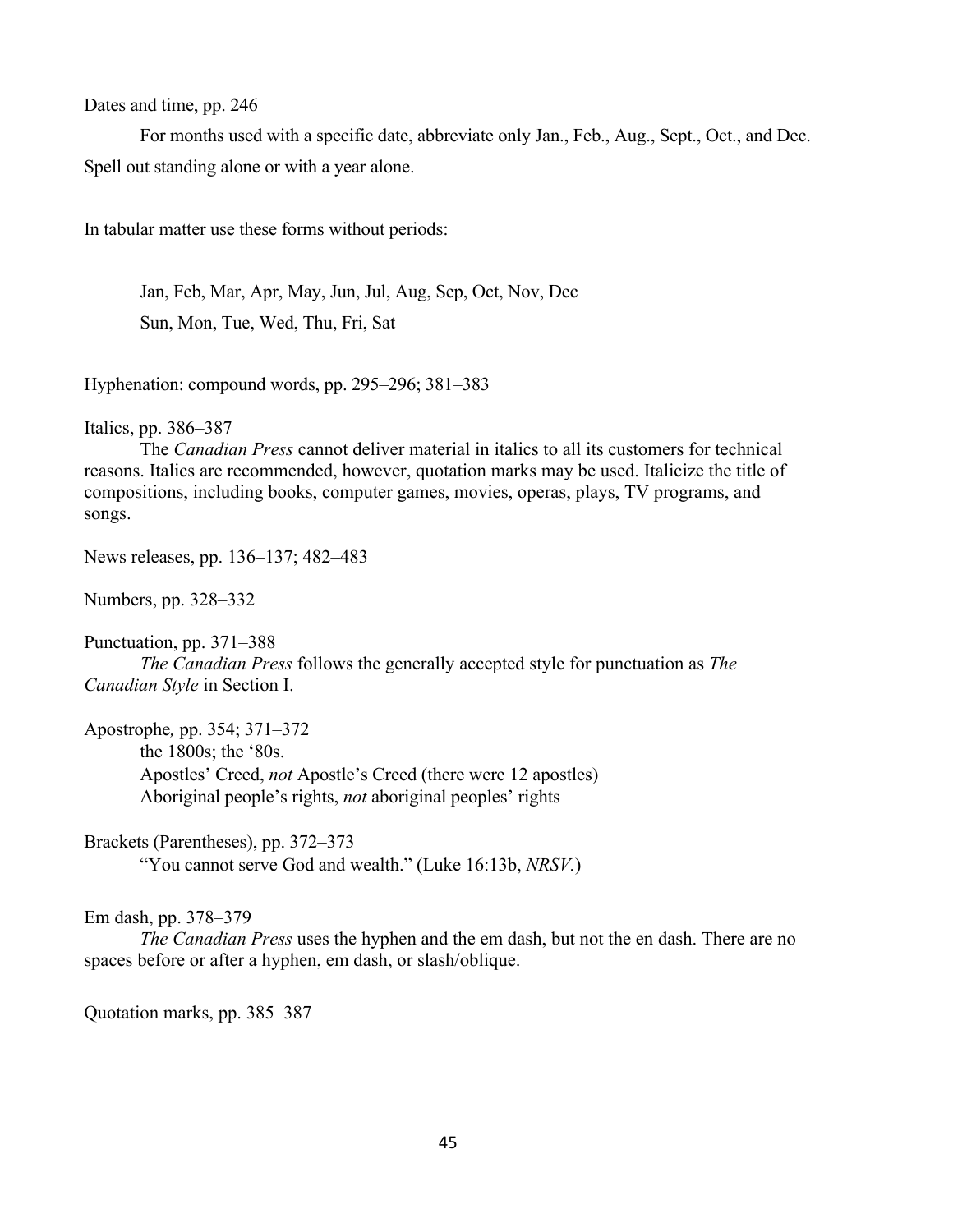Places, pp. 247

Canadian provinces and territories

Use these abbreviations after the name of a community:

Alta., B.C., Man., N.B., N.L., N.W.T., N.S., Ont., P.E.I., Que., and Sask.

After the name of a community, use **Yukon** rather than Y.T. When standing alone use **the Yukon**. An abbreviation has not yet been established for Nunavut, so it should be written out in all references.

Spelling, pp. 394–396

Quotations, pp. 15–17; 196